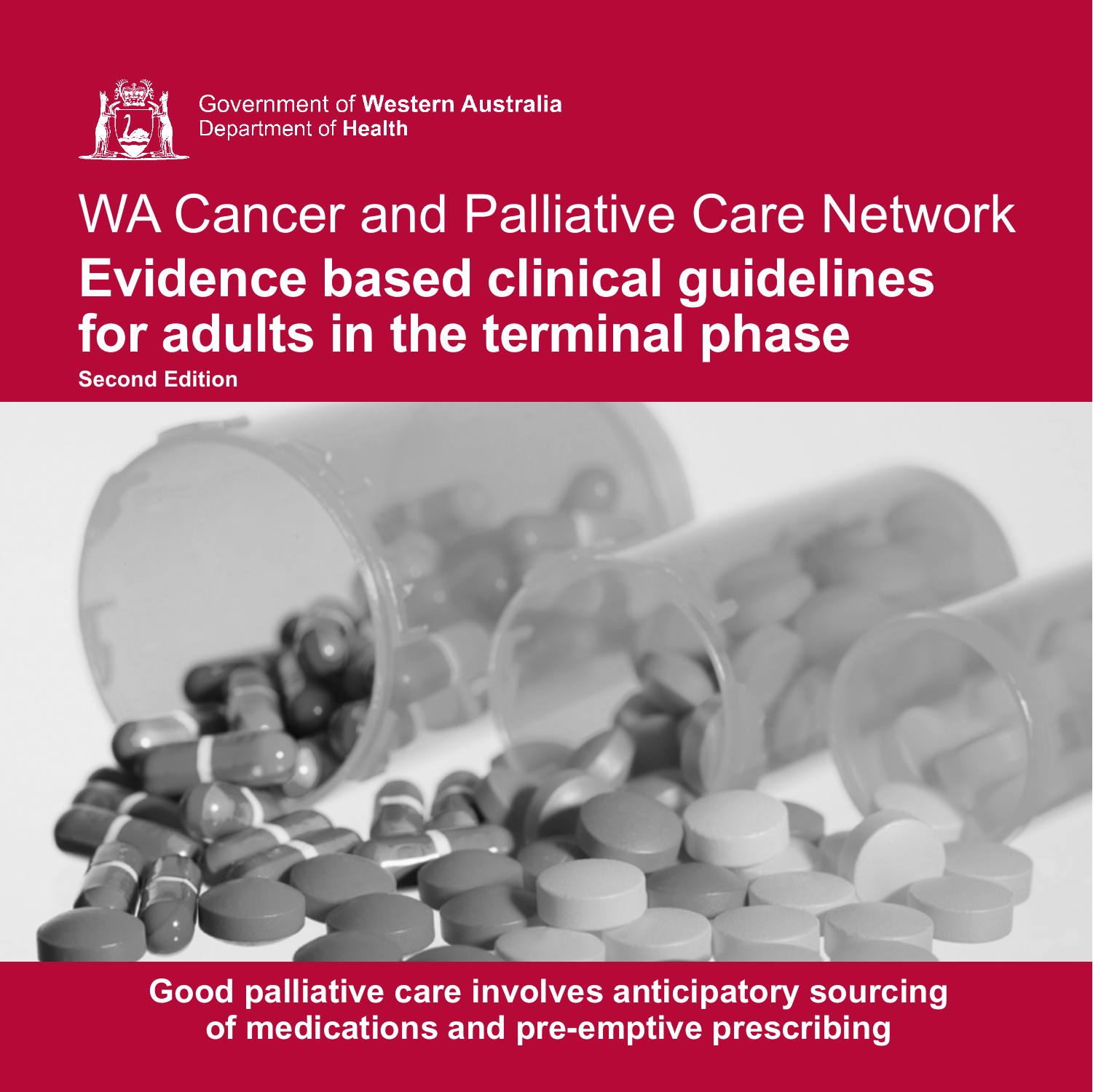

The **"Evidence based clinical guidelines for adults in the terminal phase"** flipbook resource provides five evidence based protocols for palliative care:

- 1. Dyspnoea (Community and Inpatient)
- 2. Nausea and Vomiting
- 3. Pain
- 4. Respiratory Tract Secretions
- 5. Terminal Restlessness/Agitation.

The five protocols each have a user friendly flowchart, evidenced based summary and the full version of the evidence based clinical guidelines.

The WA Cancer and Palliative Care Network would like to thank the expert panel who developed the resources for the Palliative Care Community Medications Project:

Penny Tuffin B Pharm., PGrad Dip Pharm., AACPA, FPS Dr Derek Eng MBBS FRACGP FAch PM Dr David Thorne MBBS FAch PM Grad.Dip.Medicine (Palliative Care) Natalie Panizza RN BNsg, PGrad Dip Onc, PGrad Dip Counselling, MNsg (Nurse Practitioner) Kim Skett RN RMHN, BNsg, Post Grad Dip (MH), MNsg (Research) David Lyon BSc (Hons), Grad Dip Bus, MASM, FCHSE

This resources has been developed by the WA Cancer and Palliative Care Network, WA Department of Health, and funded by the Commonwealth Department of Health and Ageing, Palliative Care for People Living at Home Initiative.

If you would like more information about the Palliative Care Community Medications Project or other projects developed by the WA Cancer and Palliative Care Network please visit: www.healthnetworks.health.wa.gov.au/cancer

AVPU SCGH Ref No: 2411-10

**Developed by:** WA Cancer & Palliative Care Network, Community Medications Project 2010 **Funded by:** Department of Health & Ageing, Palliative Care for People Living at Home Initiative

Delivering a **Healthy WA** 

© Department of Health 2011 Second Edition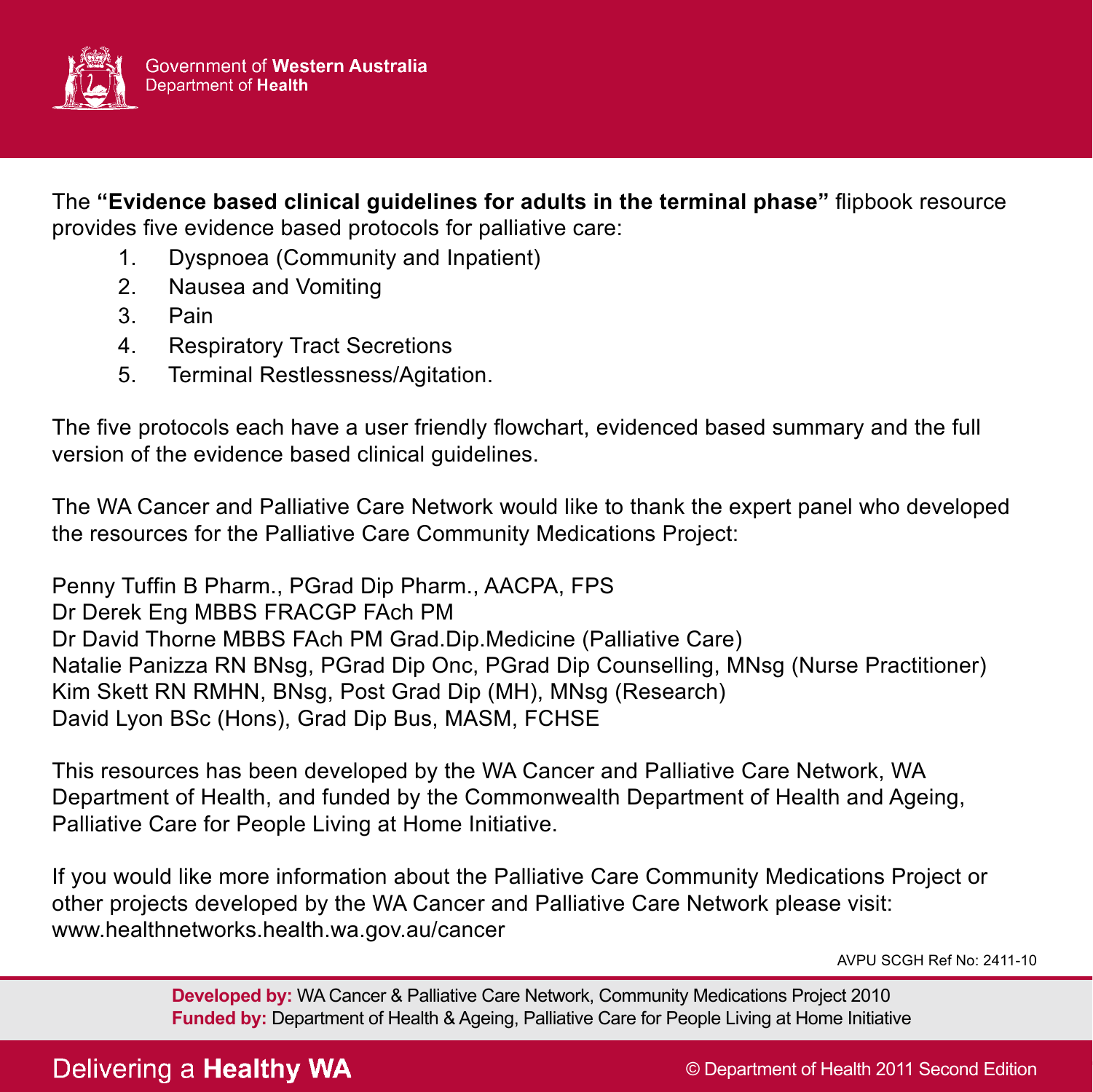# **Evidence based clinical guideline for adults in the terminal phase**



Inform patient/family to call for professional assistance if 3 doses of prn medication have not relieved symptoms

### **Management of Dyspnoea (Inpatient)**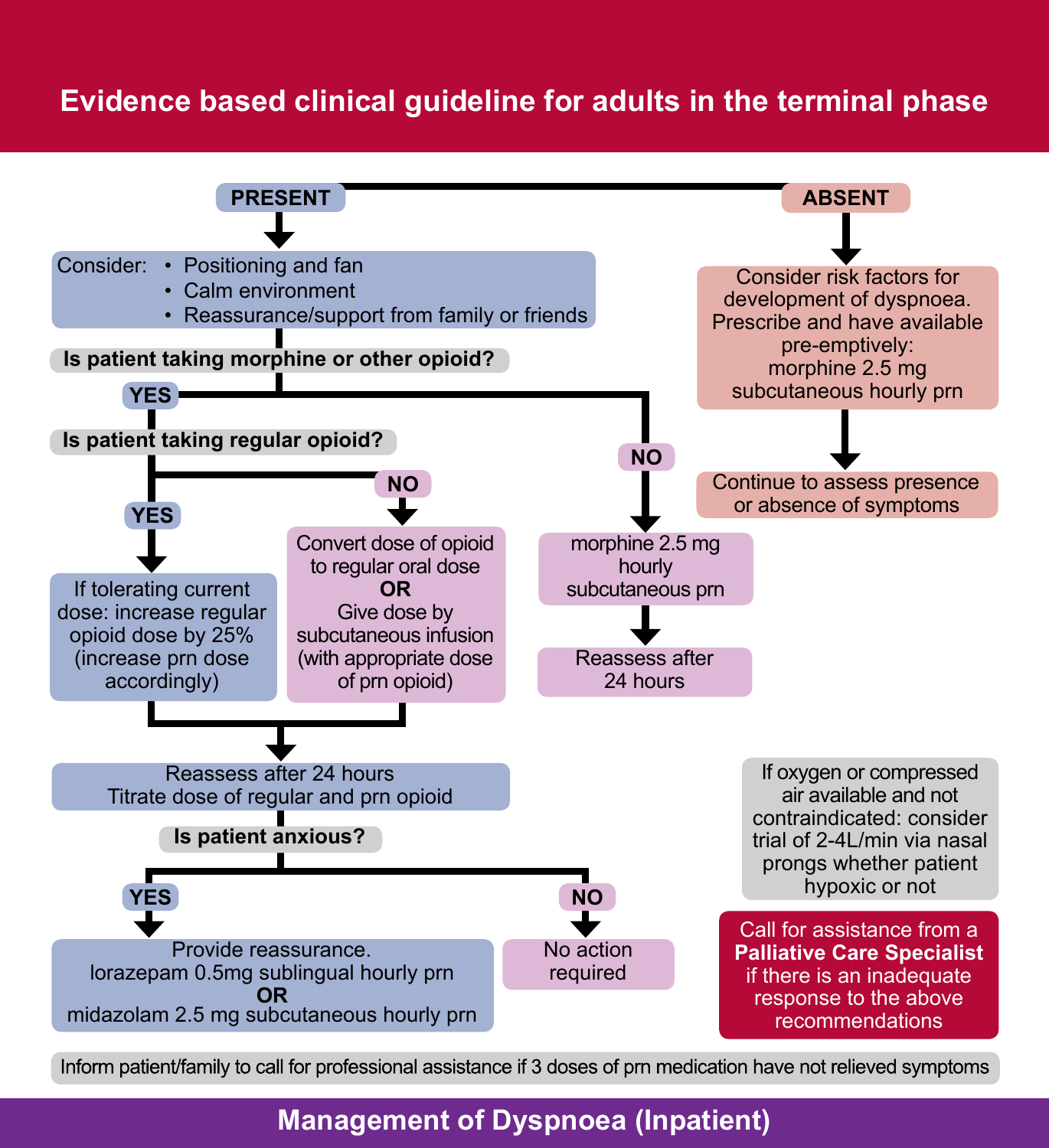# **Summary of Evidence Evidence based clinical guidelines for adults in the terminal phase**

- **Dyspnoea is a subjective experience.** 1,2,3 [Level V]
- $\Box$  Opioids are beneficial in reducing the symptom of dyspnoea.<sup>4 [Level I]</sup>
- Subcutaneous or oral morphine improve the symptom of dyspnoea without a detrimental effect on respiratory function.4 [Level I],5 [Level II],6 [Level III-2]
- $\blacksquare$  Low dose morphine is effective in relieving dyspnoea.<sup>5,7,8 [Level II]</sup>
- There is insufficient evidence to recommend the use of inhaled opioids.<sup>4 [Level I]</sup>
- Dyspnoea is significantly associated with anxiety.<sup>9 [Level III-2],10</sup> [Level IV]
- $\blacksquare$  The addition of a benzodiazepine (midazolam) to a baseline of regular morphine improves sensation of dyspnoea in presence of anxiety.<sup>11 [Level II]</sup>
- **De Concernstand Symmum Correlate Symmum Concernsi**ve Dyspnoea.<sup>12 [Level II]</sup>
- Oxygen (and air) decrease the sensation of dyspnoea at rest regardless of whether hypoxia is present.12,13 [Level II]
- Some patients with cancer feel better during oxygen inhalation.<sup>14 [Level I]</sup>
- Air flow over the face<sup>15 [Level III]</sup> and nasal mucosa<sup>16 [Level II] lessens the sensation of dyspnoea.</sup>

### **Management of Dyspnoea (Community & Inpatient)**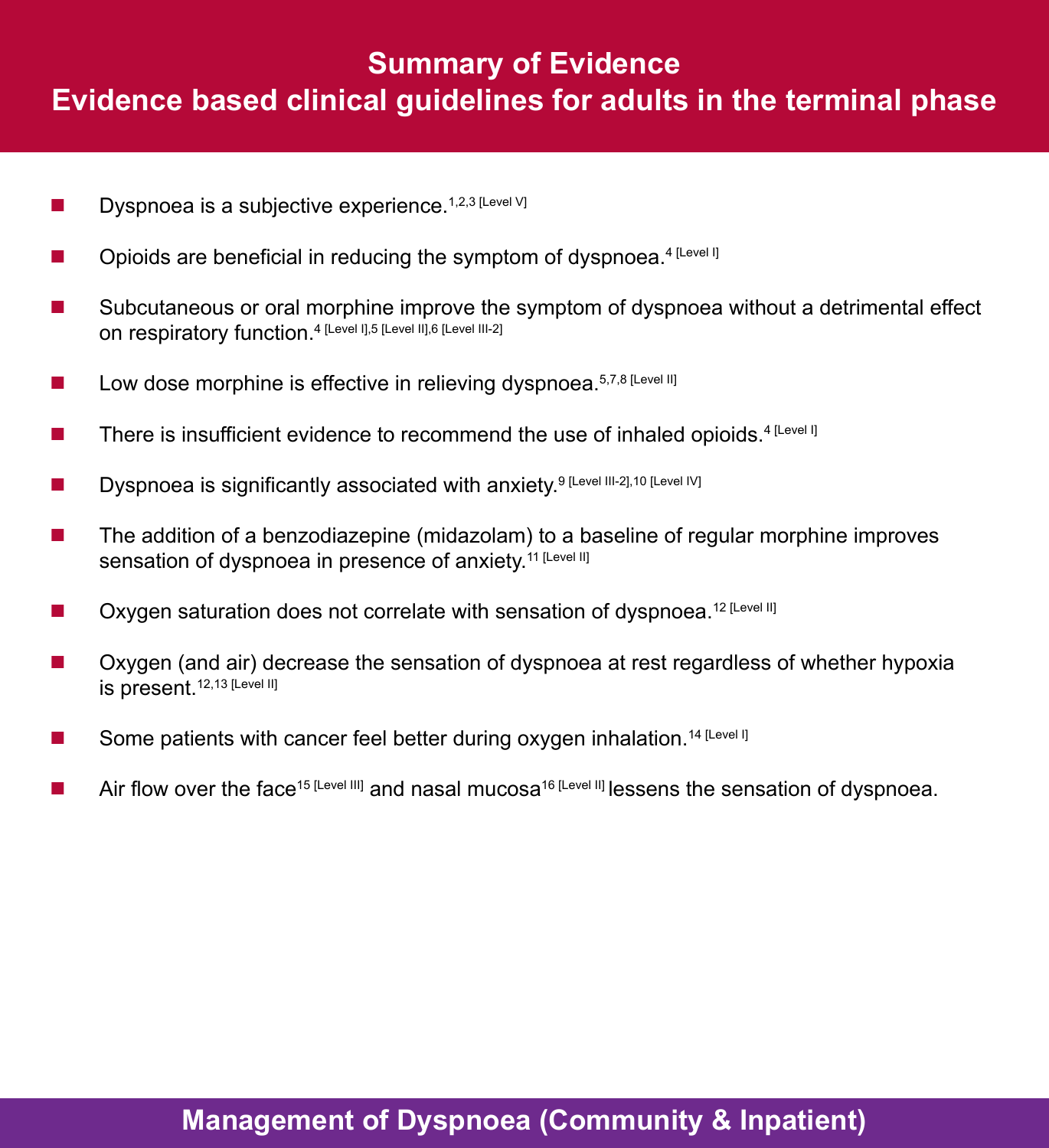- Chan KS, Sham MM, Tse DM, Thorsen AB. Palliative medicine in malignant respiratory diseases. In: Doyle D, Hanks G, Cherny NI, Calman K, editors. Oxford textbook of palliative medicine. 3rd ed. Oxford: Oxford University Press; 2004. p. 587-618. 1.
- Kvale PA, Simoff M, Prakash UB. Palliative care. Chest. 2003 Jan;123(1 suppl):284S-311S. 2.
- American Thoracic Society. Dyspnea: mechanisms, assessment, and management: a consensus statement. Am J Respir Crit Care Med. 1999 Jan;159(1):321-40. 3.
- Jennings AL, Davies AN, Higgins JP, Anzures-Cabrera J, Broadley K. Opioids for the palliation of breathlessness in terminal illness. Cochrane Database of Syst Rev [Internet]. 2001 Oct 23 (3):CD002066. DOI: 10.1002/14651858.CD002066. Available from: http://www.cochrane.org/reviews/en/ab004769.html 4.
- Mazzocato C, Buclin T, Rapin CH. The effects of morphine on dyspnea and ventilatory function in elderly patients with advanced cancer: a randomized double-blind controlled trial. Ann Oncol. 1999 Dec;10(12):1511-4. 5.
- Clemens KE, Klaschik E. Symptomatic therapy of dyspnea with strong opioids and its effect on ventilation in palliative care patients. J Pain Symptom Manage. 2007 Apr;33(4):473-81. 6.
- Allard P, Lamontagne C, Bernard P, Tremblay C. How effective are supplementary doses of opioids for dyspnea in terminally ill cancer patients? a randomized continuous sequential clinical trial. J Pain Symptom Manage. 1999 Apr;17(4):256-65. 7.
- Abernethy AP, Currow DC, Frith P, Fazekas BS, McHugh A, Bui C. Randomised, double blind, placebo controlled crossover trial of sustained release morphine for the management of refractory dyspnoea. BMJ. 2003 Sep;327(7414):523-8. 8.
- Dudgeon DJ, Lertzman M. Dyspnea in the advanced cancer patient. J Pain Symptom Manage. 1998 Oct;16(4):212-9. 9.
- 10. Smith EL, Hann DM, Ahles TA, Furstenberg CT, Mitchell TA, Meyer L, Maurer LH, Rigas J, Hammond S. Dyspnea, anxiety, body consciousness and quality of life in patients with lung cancer. J Pain Symptom Manage. 2001 Apr;21(4):323-9.
- Navigante AH, Cerchietti LC, Castro MA, Lutteral MA, Cabalar ME. Midazolam as adjunct therapy to morphine in the alleviation of severe dyspnea perception in patients with advanced cancer. J Pain Symptom Manage. 2006 Jan;31(1):38-47. 11.

### **Management of Dyspnoea (Community & Inpatient)**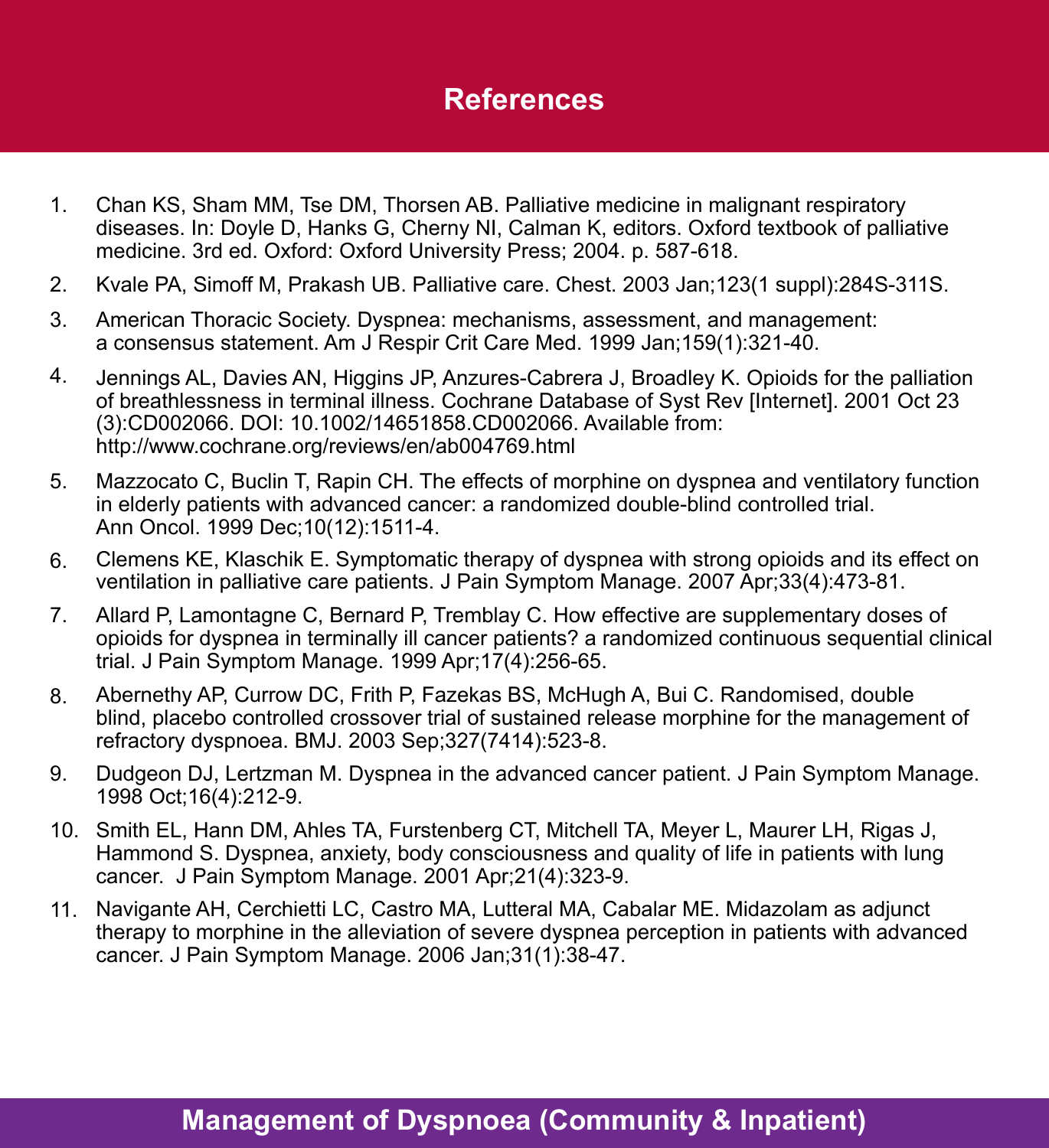- 12. Philip J, Gold M, Milner A, Di Iulio J, Miller B, Spruyt O. A randomized, double-blind, crossover trial of the effect of oxygen on dyspnea in patients with advanced cancer. J Pain Symptom Manage. 2006 Dec;32(6):541-50.
- 13. Booth S, Kelly MJ, Cos NP, Adams L, Guz A. Does oxygen help dyspnea in patients with cancer? Am J Respir Crit Care Med. 1996 May;153(5):1515-8.
- 14. Cranston JM, Crockett A, Currow D. Oxygen therapy for dyspnoea in adults. Cochrane Database of Syst Rev [Internet]. 2008 Jul [cited 2009 Mar 20];(3):CDE004769. DOI: 10.1002/14651858.CD004769.pub2. Available from: http://www.cochrane.org/reviews/en/ab004769.html
- 15. Schwartzstein RM, Lahive K, Pope A, Weinberger SE, Weiss JW. Cold facial stimulation reduces breathlessness induced in normal subjects. Am Rev Respir Dis. 1987 Jul;136(1):58-61.
- 16. Liss HP, Grant BJ. The effect of nasal flow on breathlessness in patients with chronic obstructive pulmonary disease. Am Rev Respir Dis. 1988 Jun;137(6):1285-8.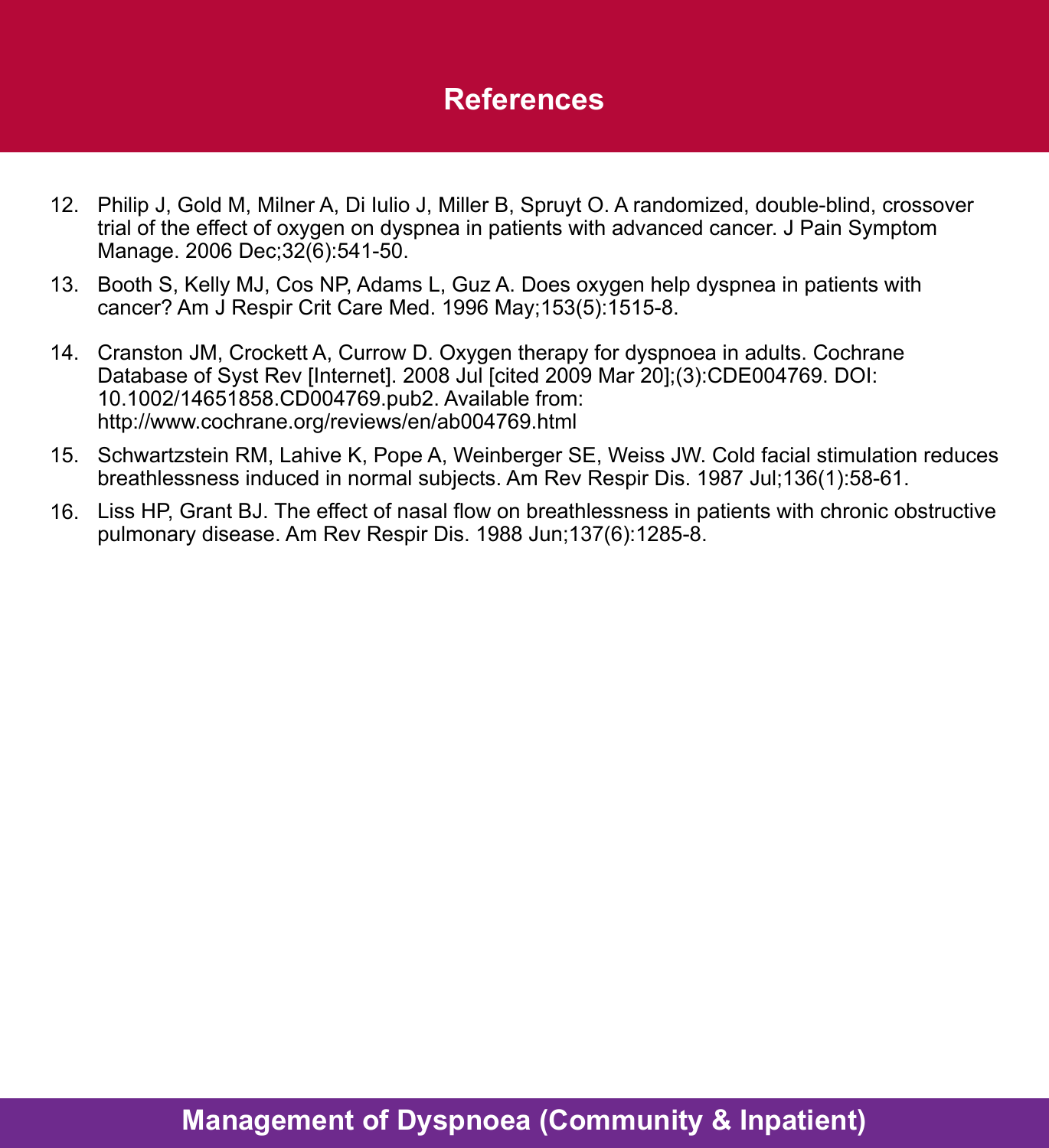# **Evidence based clinical guideline for adults in the terminal phase**



Inform patient/family to call for professional assistance if 3 doses of prn medication have not relieved symptoms

# **Management of Nausea and Vomiting**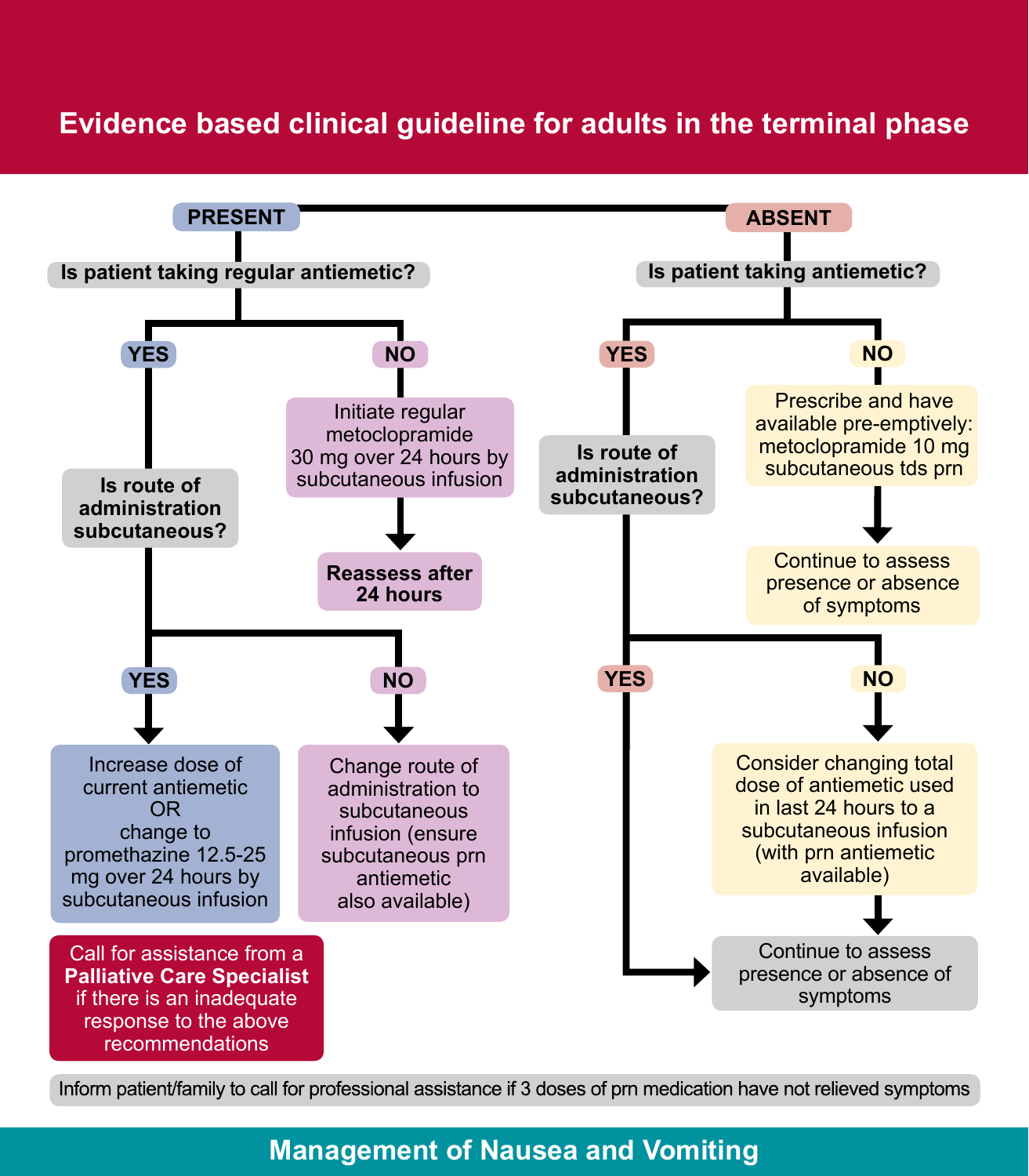# **Summary of Evidence Evidence based clinical guideline for adults in the terminal phase**

- The rate of both nausea and vomiting generally decreases as patients enter the terminal phase of disease.<sup>1 [Level III-3]</sup>
- $\blacksquare$  The appropriate medication is usually selected dependent upon its receptor and neurotransmitter affinity, after determining the most likely cause of emesis.<sup>2,3 [Level V]</sup>
- This mechanistic approach may not be so relevant in end of life symptom management.<sup>2 [Level V]</sup>
- To provide continuous relief of nausea or vomiting, medications should be given regularly (that is, at regular fixed intervals or by infusion).
- If unable to swallow or vomiting, the subcutaneous route of administration is recommended.<sup>4 [Level V]</sup>
- An appropriate first line antiemetic in the terminal phase is metoclopramide due to its prokinetic and dopamine antagonist effects.
- **Metoclopramide is effective in the management of nausea and vomiting in patients with** advanced cancer. 5,6,7 [Level II]
- **Promethazine is an appropriate second line antiemetic in the terminal phase as it exerts its** effect on histamine receptors in the vomiting centre.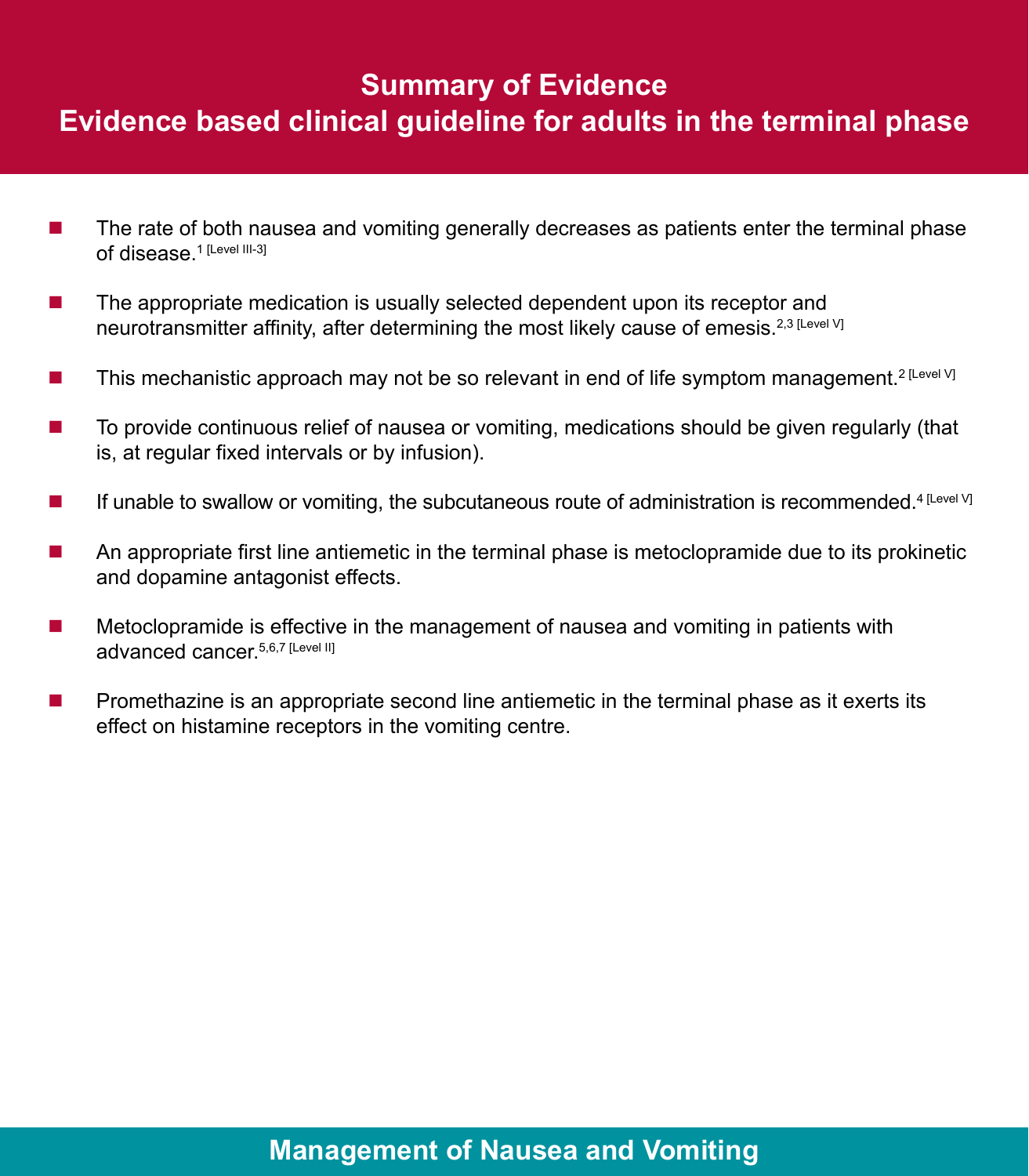- Teunissen SC, Wesker W, Kruitwagen C, de Haes HC, Voest EE, de Graeff A. Symptom prevalence inpatients with incurable cancer: a systematic review. J Pain Symptom Manage. 2007 Jul;34(1):94-104. 1.
- Woodruff R. Palliative medicine: evidence-based symptomatic and supportive care for patients with advanced cancer. 4th ed. Melbourne: Oxford University Press; 2004. p. 223-232. 2.
- Twycross R, Back I. Nausea and vomiting in advanced cancer. Eur J Pall Care. 1998;5(2):39-45. 3.
- Palliative Care Expert Group. Therapeutic guidelines: palliative care. Version 3. Melbourne: Therapeutic Guidelines Ltd: 2010: p. 238-245 4.
- Bruera E, Belzile M, Neumann C, Harsanyi Z, Babul N, Darke A. A double-blind, crossover study of controlled-release metoclopramide and placebo for the chronic nausea and dyspepsia of advanced cancer. J Pain Symptom Manage. 2000 Jun:19(6):427-35. 5.
- Bruera ED, MacEachern TJ, Spachynski KA, LeGatt DF, MacDonald RN, Babul N, Harsanyi Z, Darke AC. Comparison of the efficacy, safety, and pharmacokinetics of controlled release and immediate release metoclopramide for the management of chronic nausea in patients with advanced cancer. Cancer. 1994 Dec 5;74(12):3204-11. 6.
- Hardy J, Daly S, McQuade B, Albertson M, Chimontsi-Kypriou V, Stathopoulos GP, Curtin P. A double blind, randomised parallel group, multi-national, multi-centre study comparing single dose ondansetron 24 mg p.o. with placebo and metoclopramide 10 mg tds p.o. in the treatment of opioid induced nausea and emesis in cancer patients. Support Care Cancer. 2002 Apr;10(3):231-6. 7.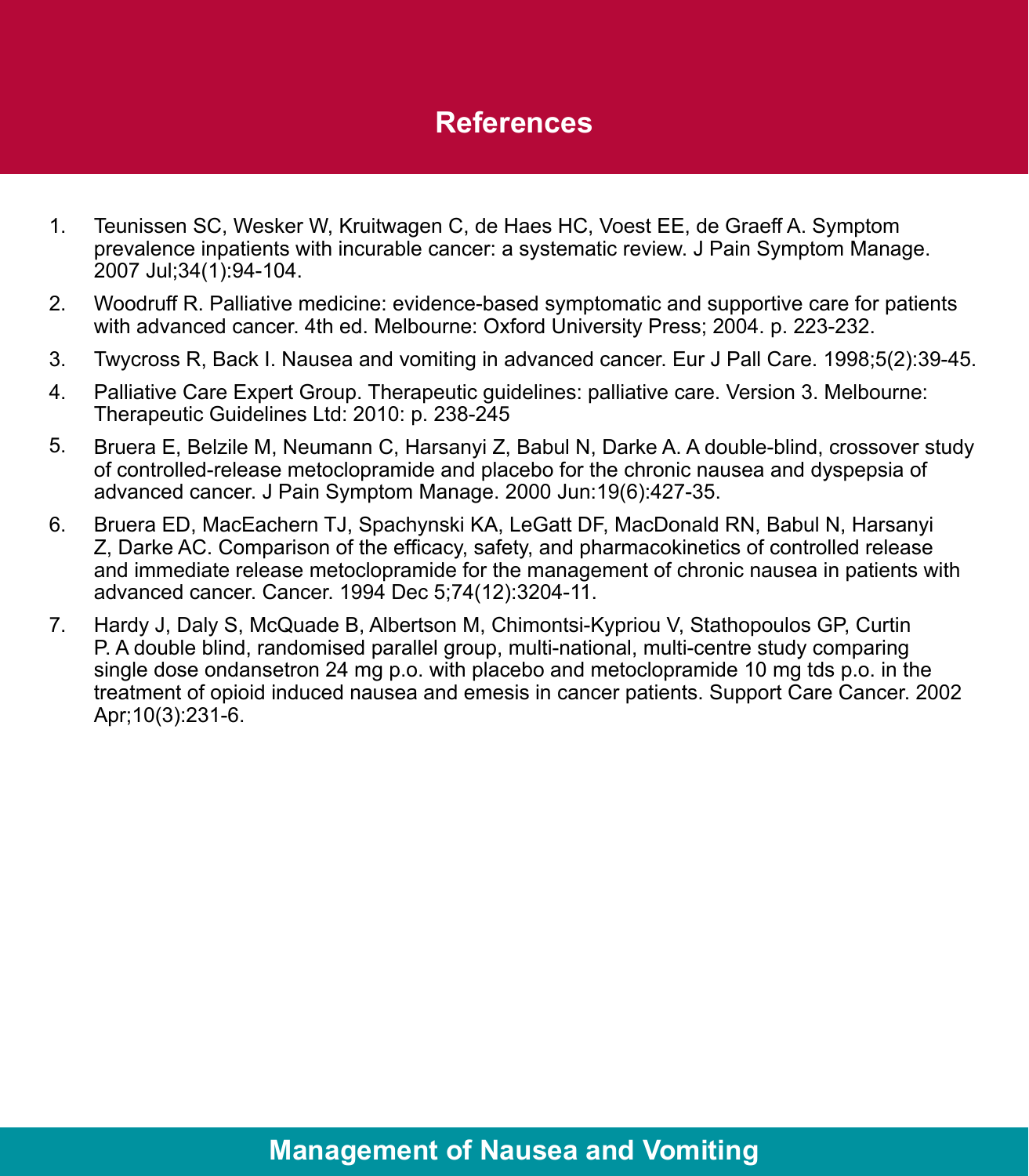# **Evidence based clinical guideline for adults in the terminal phase**



Inform patient/family to call for professional assistance if 3 doses of prn medication have not relieved symptoms

### **Management of Pain**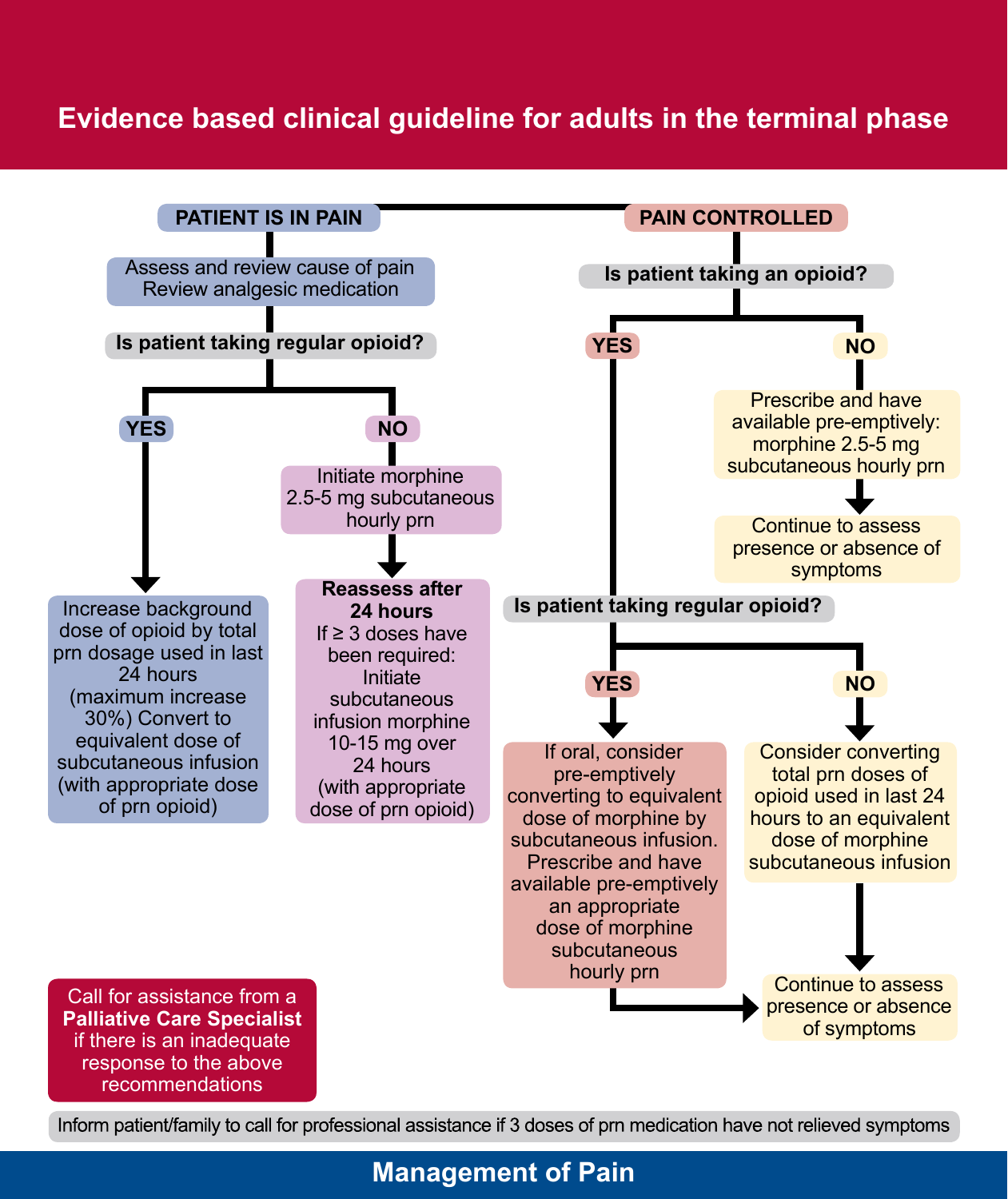### **Summary of Evidence**

# **Evidence based clinical guideline for adults in the terminal phase**

- Morphine is the opioid of choice,<sup>1 [Level V]</sup> and is as effective as other opioids.<sup>2 [Level I]</sup>
	- If morphine is not tolerated contact a palliative care specialist for advice.
- Analgesia should be by the oral route of administration if possible.<sup>3,4 [Level V]</sup>
	- It is anticipated that patients will be increasingly less able to swallow as their condition deteriorates.
- If unable to swallow, the subcutaneous route of administration is recommended.<sup>1,3 [Level V]</sup>
	- Patients prefer administration of opioids subcutaneously compared with the intramuscular route.<sup>6</sup> [Level II]
	- When changing from oral to subcutaneous morphine start with 1/3rd of the oral dose to allow for the decreased oral bioavailability.<sup>3 [Level V]</sup>
- To provide continuous pain relief, analgesia should be given "by the clock" (that is, at regular fixed intervals or by infusion).  $4$  [Level V] This is the background dose.
	- Subcutaneous infusions of opioids are as effective as intravenous infusions.<sup>7 [Level II]</sup>
- Adequate dose of breakthrough opioid should be available. The dose is calculated as 1/6th or 1/12th of the daily dose.<sup>1,2,3 [Level V]</sup>
- Breakthrough doses of opioid should be prescribed 1 hourly 'when required' (prn).<sup>2 [Level V]</sup>
- **Morphine should be prescribed with caution in renal dysfunction due to accumulation of** neurotoxic metabolites.<sup>3 [Level V]</sup>
- $\blacksquare$  Pethidine should not be used because of risk of accumulation of its toxic metabolite. norpethidine.9,10 [Level IV]
- $\blacksquare$  Transdermal fentanyl is not appropriate to initiate in the terminal phase.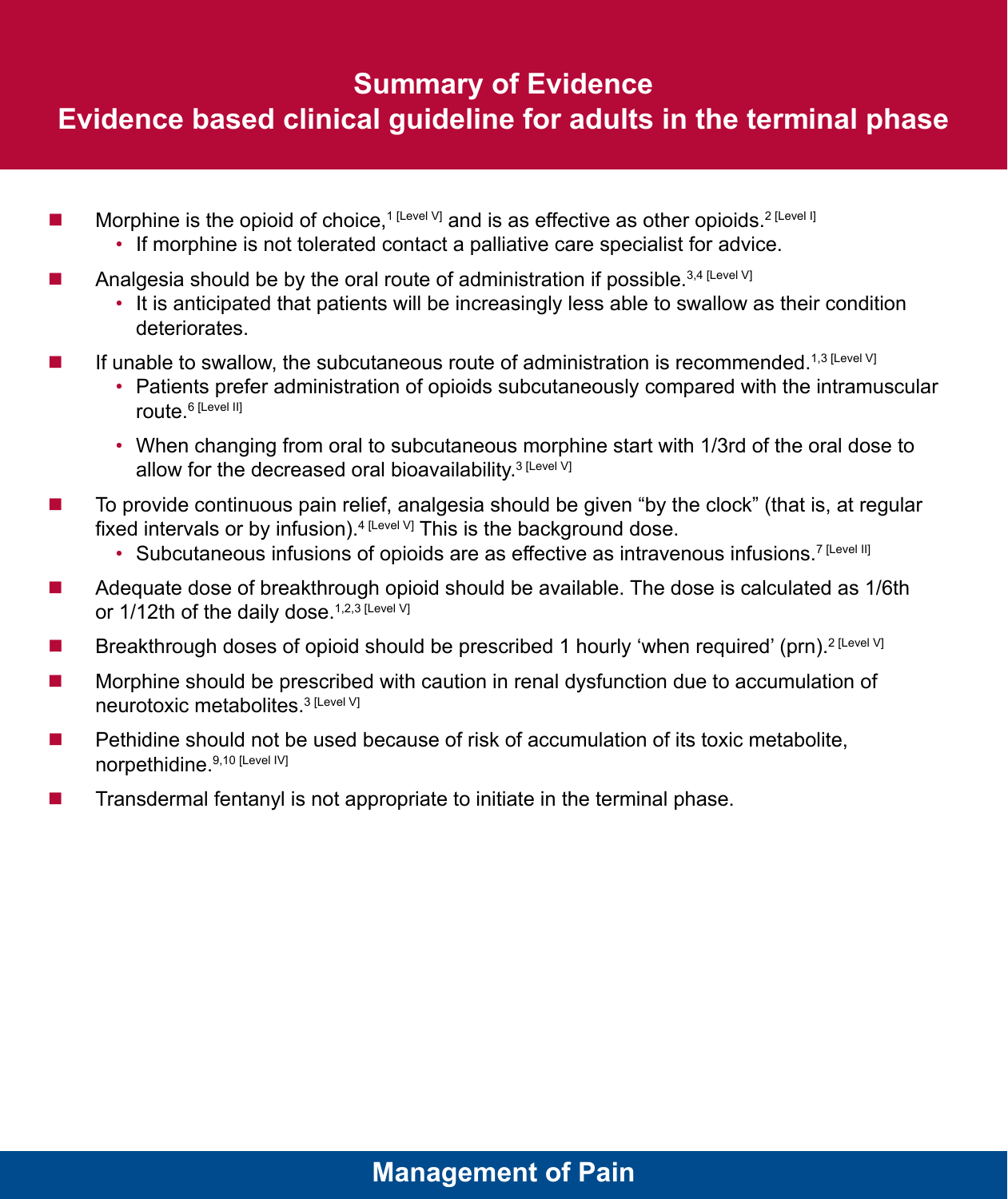- Hanks GW, Conno F, Cherny N, Hanna M, Kalso E, McQuay HJ, Mercadante S, Meynadier J, Poulain P, Ripamonti C, Radbruch L, Casas JR, Sawe J, Twycross RG, Ventafridda V, Expert Working Group of the Research Network of the European Association for Palliative Care. Morphine and alternative opioids in cancer pain: the EAPC recommendations. Br J Cancer. 2001 Mar 2;84(5):587-93. 1.
- Wiffen PJ, McQuay HJ. Oral morphine for cancer pain. Cochrane Database of Syst Rev [Internet]. 2007 Aug 21 (4): CD003868. DOI: 10.1002/14651858.CD003868.pub2. Available from: http://www.cochrane.org/reviews/en/ab003868.html 2.
- Palliative Care Expert Group. Therapeutic guidelines: palliative care. Version 3. Melbourne: Therapeutic Guidelines Ltd; 2010. p. 205-11 3.
- World Health Organisation. Cancer pain relief. 2nd ed. Geneva: WHO. 1996. 14. 4.
- Semple TJ, Upton RN, Macintrye PE, Runciman WB, Mather LE. Morphine blood concentrations in elderly postoperative patients following administration via an indwelling subcutaneous cannula. Anaesthesia. 1997 Apr;52(4):318-23. 5.
- Cooper IM. Morphine for postoperative analgesia: a comparison of intramuscular and subcutaneous routes of administration. Anaesth Intensive Care. 1996 Oct;24(5):574-8. 6.
- Semple D, Aldridge LA, Doyle E. Comparison of i.v. and s.c. diamorphine infusions for the treatment of acute pain in children. Br J Anaesth. 1996 Feb;76(2):310-2. 7.
- Davis MP, Walsh D, Lagman R, LeGrand SB. Controversies in pharmacotherapy of pain management. Lancet Oncol. 2005 Sep;6(9):696-704. 8.
- Armstrong PJ, Bersten A. Normeperidine toxicity. Anesth Analg. 1986 May;65(5):536-8. 9.
- 10. Simopoulos TT, Smith HS, Peeters-Asdourian C, Stevens DS. Use of meperidine inpatientcontrolled analgesia and the development of a normeperidine toxic reaction. Arch Surg. 2002 Jan;137(1):84-8.

# **Management of Pain**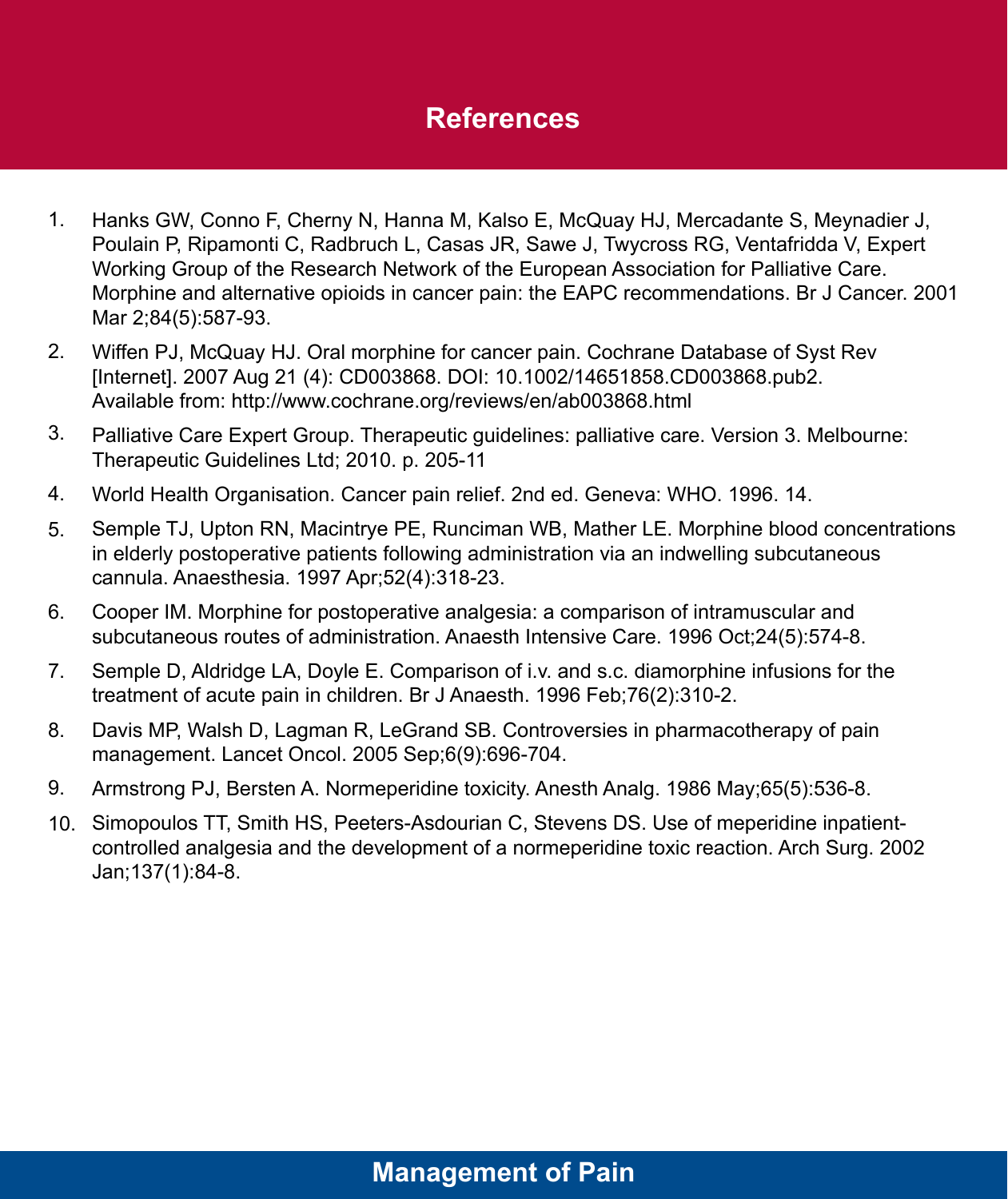# **Evidence based clinical guideline for adults in the terminal phase**



Inform patient/family to call for professional assistance if 3 doses of prn medication have not relieved symptoms

### **Management of Respiratory Tract Secretions**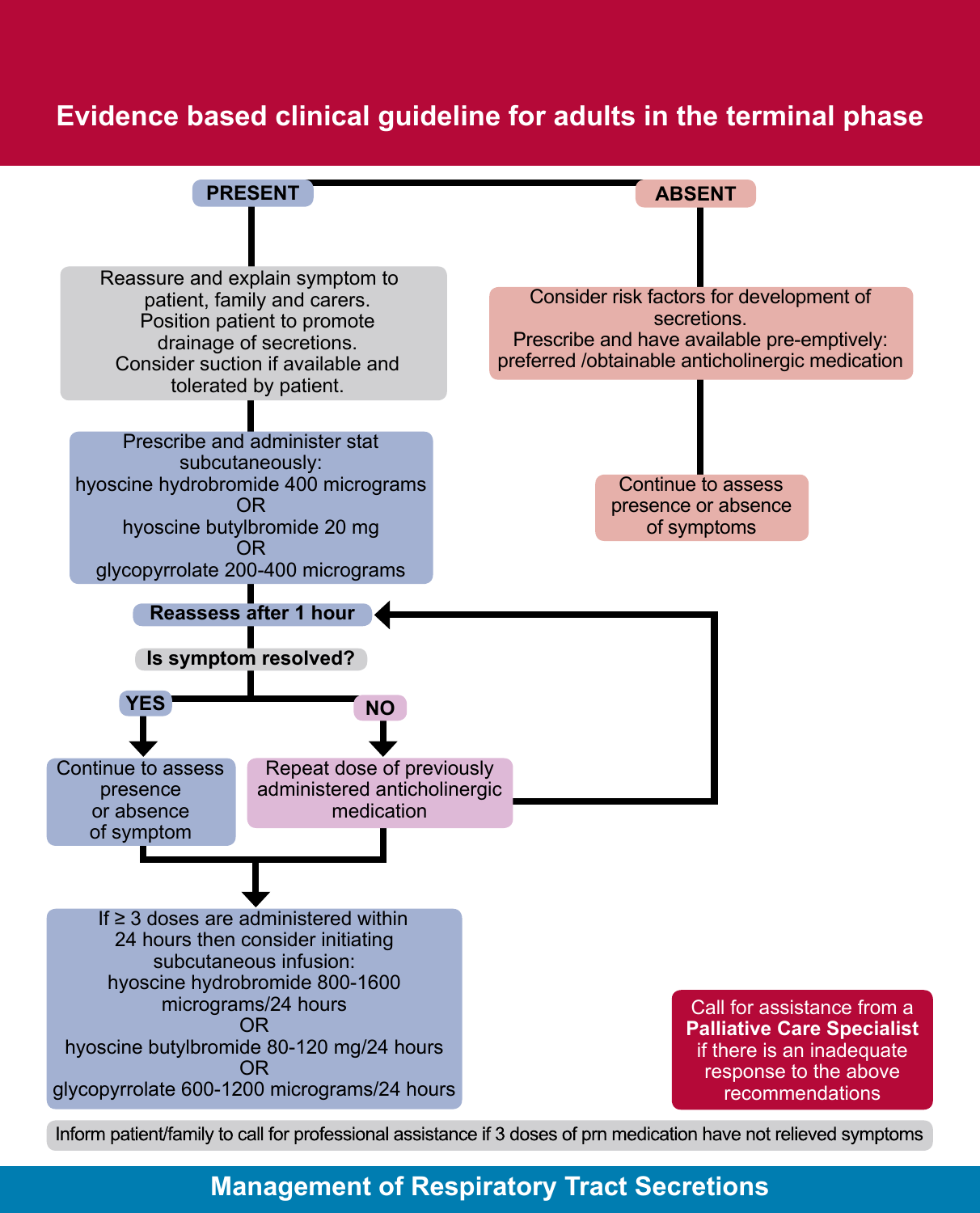# **Summary of Evidence Evidence based clinical guideline for adults in the terminal phase**

- Reported incidence of terminal respiratory tract secretions ranges from 23%<sup>1 [Level IV]</sup> to 92%.<sup>2 [Level III-2]</sup> (Most studies report rates of between 30 - 56%).<sup>3 [Level III-3], 4-7 [Level IV]</sup>
- Incidence increases as patients are closer to death.<sup>4 [Level IV]</sup>
- Management is effective in approximately 40 70% of cases. 3,8,9 [Level III-3],6 [Level IV]
- **There is no consistent measure for terminal secretions, which may explain the variation in** reported incidence and rates of effective management.
- Dehydration does not prevent the symptom of death rattle.<sup>2 [Level III-2]</sup>
- **Family and carers distress about this symptom can be relieved with explanation of the reason** for noisy breathing, and reassurance.<sup>3 [Level III-3]</sup>
- **Positioning to promote drainage of secretions is effective.**<sup>10 [Level V]</sup> Positioning with occasional suctioning improved symptoms without the use of medications in 31% of patients.<sup>7 [Level IV]</sup>
- Medications do not dry existing secretions, hence administering medication as early as possible is advantageous.11 [Level III-2] ,9 [Level III-3],12 [Level V]
- High incidence of symptom and the need for prompt treatment supports anticipatory prescribing to avoid delays in controlling symptom.
- There is no conclusive evidence of significant difference in efficacy of anticholinergic medications and therefore no particular medication can be recommended.<sup>13 [Level I]</sup>, <sup>11</sup> [Level III-2]
- **Medication choice to be based on ease of access, cost and differing pharmacological profiles.**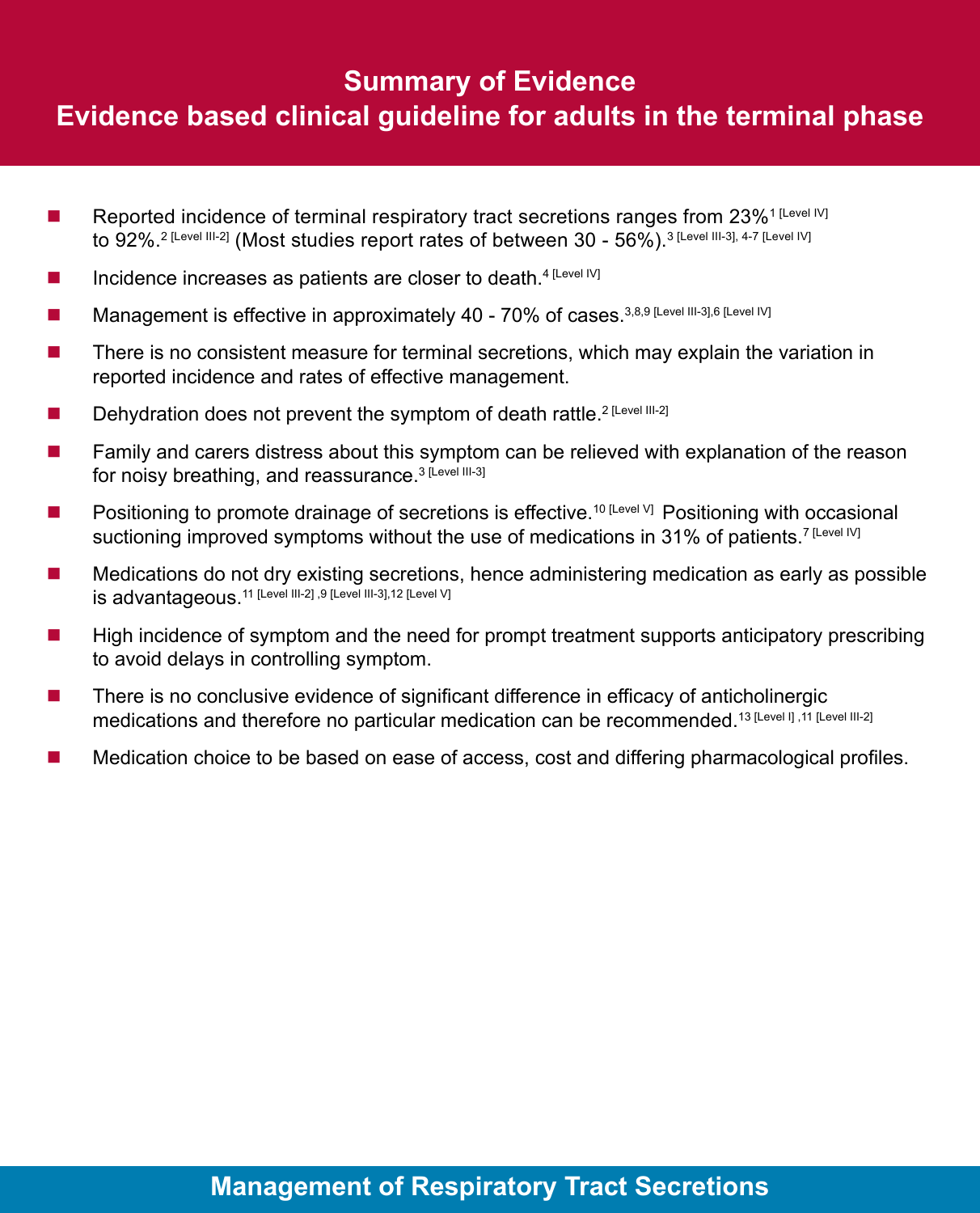- Wildiers H, Menten J. Death rattle: prevalence, prevention and treatment. J Pain Symptom Manage. 2002 Apr;23(4):310-7. 1.
- Ellershaw JE, Sutcliffe JM, Saunders CM. Dehydration and the dying patient. J Pain Symptom Manage. 1995 Apr;10(3):192-7. 2.
- Hughes A, Wilcock A, Corcoran R, Lucas V, King A. Audit of three antimuscarinic drugs for managing retained secretions. Palliat Med. 2000 May;14(3):221-2. 3.
- Kass RM, Ellershaw J. Respiratory tract secretions in the dying patient: a retrospective study. J Pain Symptom Manage. 2003 Oct;26(4):897-902. 4.
- Bennett MI. Death rattle: an audit of hyoscine (scopolamine) use and review of management. J Pain Symptom Manage. 1996 Oct;12(4):229-33. 5.
- Morita T, Tsunoda J, Inoue S, Chihara S. Risk factors for death rattle in terminally ill cancer patients: a prospective exploratory study. Palliat Med. 2000 Jan;14(1):19-23. 6.
- Lichter I, Hunt E. The last 48 hours of life. J Palliat Care. 1990 Winter;6(4):7-15. 7.
- Hugel H, Ellershaw J, Gambles M. Respiratory tract secretion in the dying patient: a comparison between glycopyrronium and hyoscine hydrobromide. J Palliat Med. 2006 Apr;9(4):279-84. 8.
- Back IN, Jenkins K, Blower A, Beckhelling J. A study comparing hyoscine hydrobromide and glycopyrrolate in the treatment of death rattle. Palliat Med. 2001 Jul;15(4):329-36. 9.
- 10. Palliative Care Expert Group. Therapeutic guidelines: palliative care. Version 3. Melbourne: Therapeutic Guidelines Ltd; 2010. p. 272-73.
- 11. Bennett M, Luca V, Brennan M, Hughes A, O'Donnell V, Wee B, Association for Palliative Medicine's Science Committee. Using anti-muscarinic drugs in the management of death rattle: evidence-based guidelines for palliative care. Palliat Med. 2002 Sep;16(5):369-74.
- Furst CJ, Doyle D. The terminal phase. In: Doyle D, Hanks G, Cherny NI, Calman K, editors. 12. Oxford textbook of palliative medicine. 3rd ed. Oxford: Oxford University Press; 2004. p. 1126-7.
- Wee B, Hillier R. Interventions for noisy breathing in patients near to death. Cochrane Database of 13.Syst Rev [Internet]. 2008 Jan 23 [cited 2008 November 25]; (1): CD005177. DOI: 10.1002/14651858.CD005177.pub2. Available from: http://www.cochrane.org/reviews/en/ab005177.html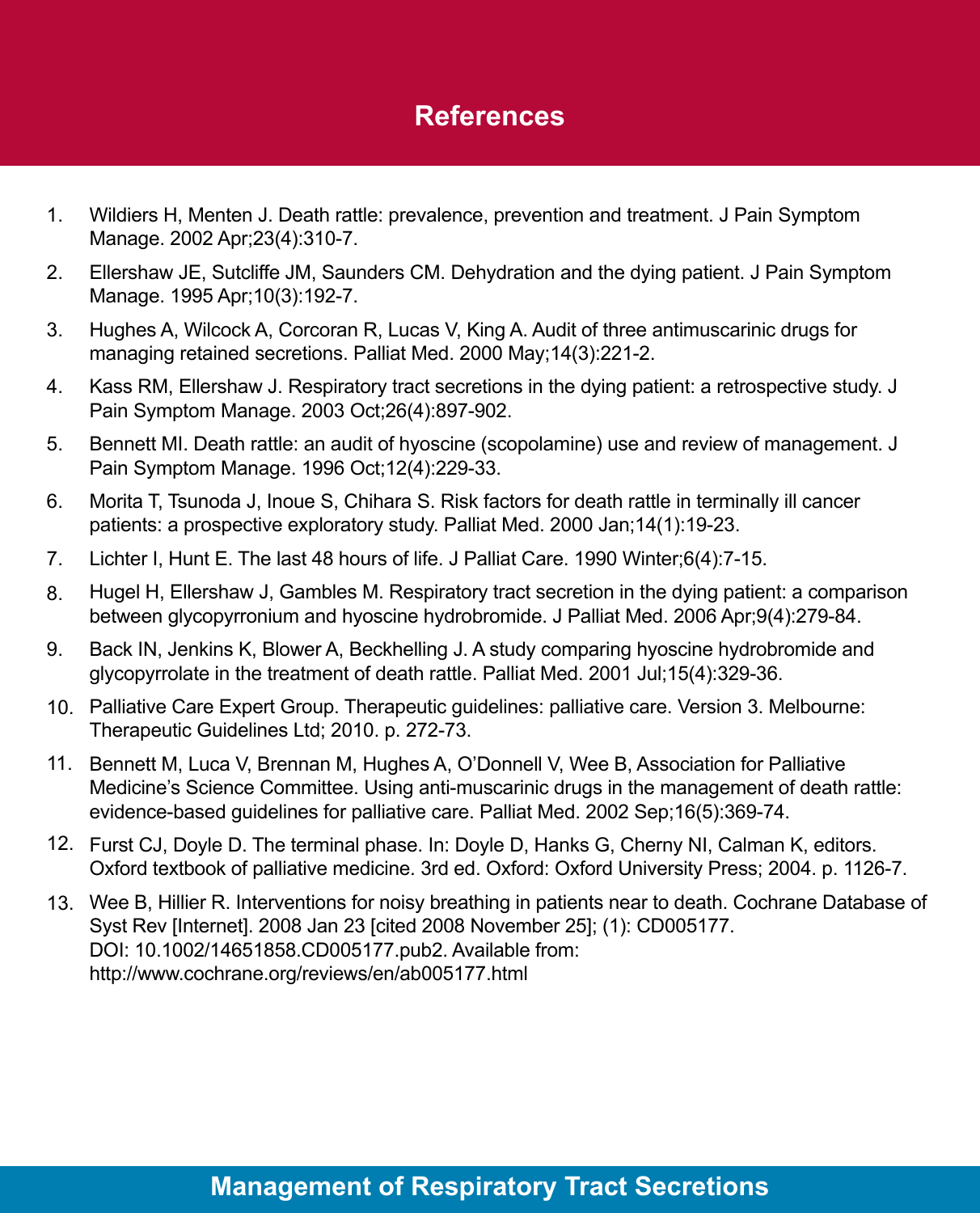

Inform patient/family to call for professional assistance if 3 doses of prn medication have not relieved symptoms

# **Management of Terminal Restlessness/Agitation**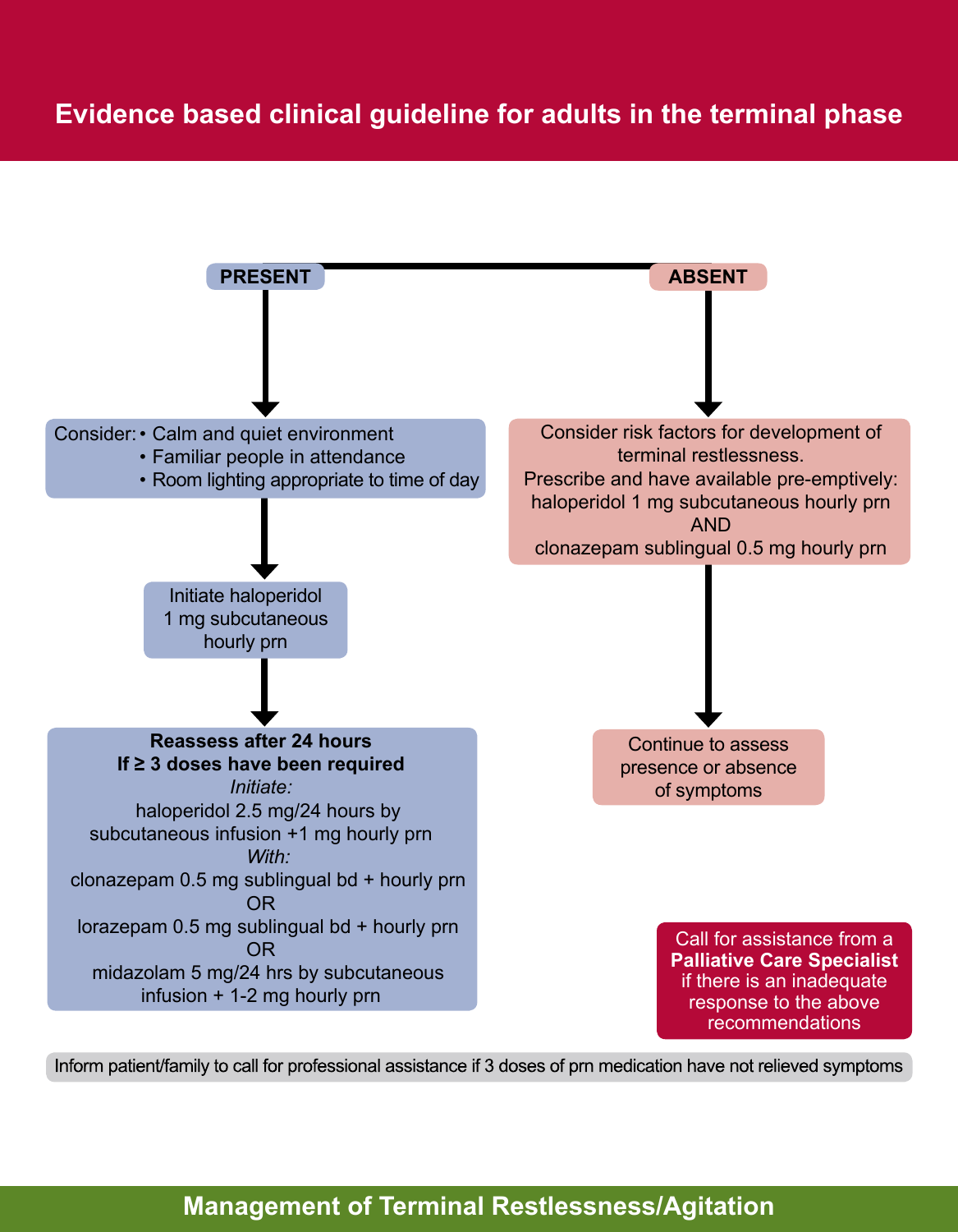# **Summary of Evidence Evidence based clinical guideline for adults in the terminal phase**

- **Terminal restlessness is an agitated delirium that occurs in some patients during the last** few days of life.<sup>1 [Level V]</sup>
- Reported incidence of terminal restlessness is 62%<sup>2 [Level IV]</sup> 88%.<sup>3 [Level IV]</sup>
- Family members find terminal restlessness very distressing.<sup>4 [Level IV]</sup>
- The development of delirium leads to increased caregivers anxiety.<sup>5 [Level III-2]</sup>
- Non-pharmacological measures can be helpful in managing delirium.<sup>6 [Level V]</sup>
- Where possible, any potentially reversible causes should be treated.<sup>6 [Level V]</sup>
- **Prompt pharmacological treatment is required to reduce the possibility of harm for the patient** and distress for the family.<sup>6 [Level V]</sup>
- **There is limited evidence from clinical trials on the role of drug therapy for the treatment of** delirium in terminally ill patients.<sup>7 [Level I]</sup>
- Haloperidol is the drug of choice for the treatment of patients with delirium near the end of life.<sup>7 [Level I]</sup>
- Low dose haloperidol (< 3mg per day) is effective in treating delirium with few adverse effects.<sup>8 [Level I]</sup>
- Sedation may be necessary to complement the effect of haloperidol, and benzodiazepines are effective in this role.<sup>6 [Level V]</sup>
- Benzodiazepines should not be used alone as they may worsen the delirium.<sup>9 [Level II],6</sup>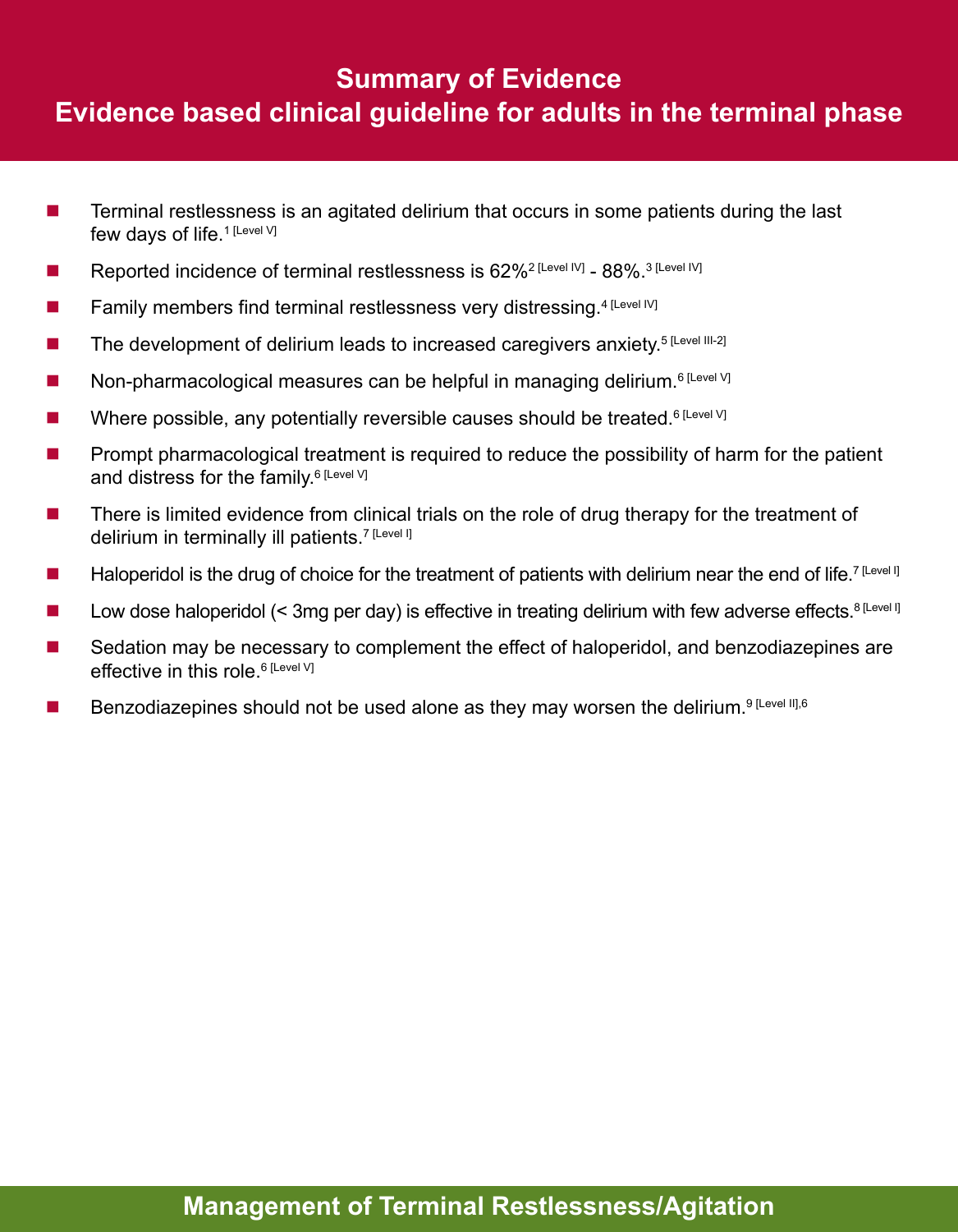- Woodruff R. Palliative medicine: evidence-based symptomatic and supportive care for patients with advanced cancer. 4th ed. Melbourne: Oxford University Press; 2004. p. 383. 1.
- Pereira J, Hanson J, Bruera E. The frequency and clinical course of cognitive impairment in patients with terminal cancer. Cancer. 1997 Feb;79(4):835-42. 2.
- Lawlor PG, Gagnon B, Mancini IL, Pereira JL, Hanson J, Suarez-Almazor ME, Bruera ED. Occurrence causes and outcome of delirium in patients with advanced cancer. Arch Intern Med. 2000 Mar;16(6):786-94. 3.
- Morita T, Hirai K, Sakaguchi Y, Tsuneto S, Shima Y. Family-perceived distress from delirium-related symptoms of terminally ill cancer patients. Psychosomatics. 2004 Mar-Apr;45(2):107-13. 4.
- Buss MK, Vanderwerker LC, Inouye SK, Zhang B, Block SD, Prigerson HG. Associations between caregiver-perceived delirium in patients with cancer and generalized anxiety in their caregivers. J Palliat Med. 2007 Oct;10(5):1083-92. 5.
- Palliative Care Expert Group. Therapeutic guidelines: palliative care. Version 2. Melbourne: Therapeutic Guidelines Ltd; 2005. p. 255-259. 6.
- Jackson KC, Lipman AG. Drug therapy for delirium in terminally ill patients. Cochrane Database of Syst Rev [Internet]. 2004 [cited 2009 June 18];(2):CD004770. DOI: 10.1002/14651858.CD004770. Available from: http://www.cochrane.org/reviews/en/ab004770.html 7.
- Lonergan E, Britton AM, Luxenberg J, Wyller T. Antipsychotics for delirium. Cochrane Database of Syst Rev [Internet]. 2007 Apr 18 [cited 2009 June 11];(2):CD005594. DOI: 10.1002/14651858. CD005594. pub2. Available from: http://www.cochrane.org/reviews/en/ab005594.html 8.
- Palliative Care Expert Group. Therapeutic guidelines: palliative care. Version 3. Melbourne: Therapeutic Guidelines Ltd: 2010. p. 290-293. 9.
- 10. Breitbart W, Marotta R, Platt MM, Weisman H, Derevenco M, Grau C, Corbera K, Raymond S, Lund S, Jacobson P. A double-blind trial of haloperidol, chlorpromazine and lorazepam in the treatment of delirium in hospitalized AIDs patients. Am J Psychiatry. 1996 Feb;153(2):231-7.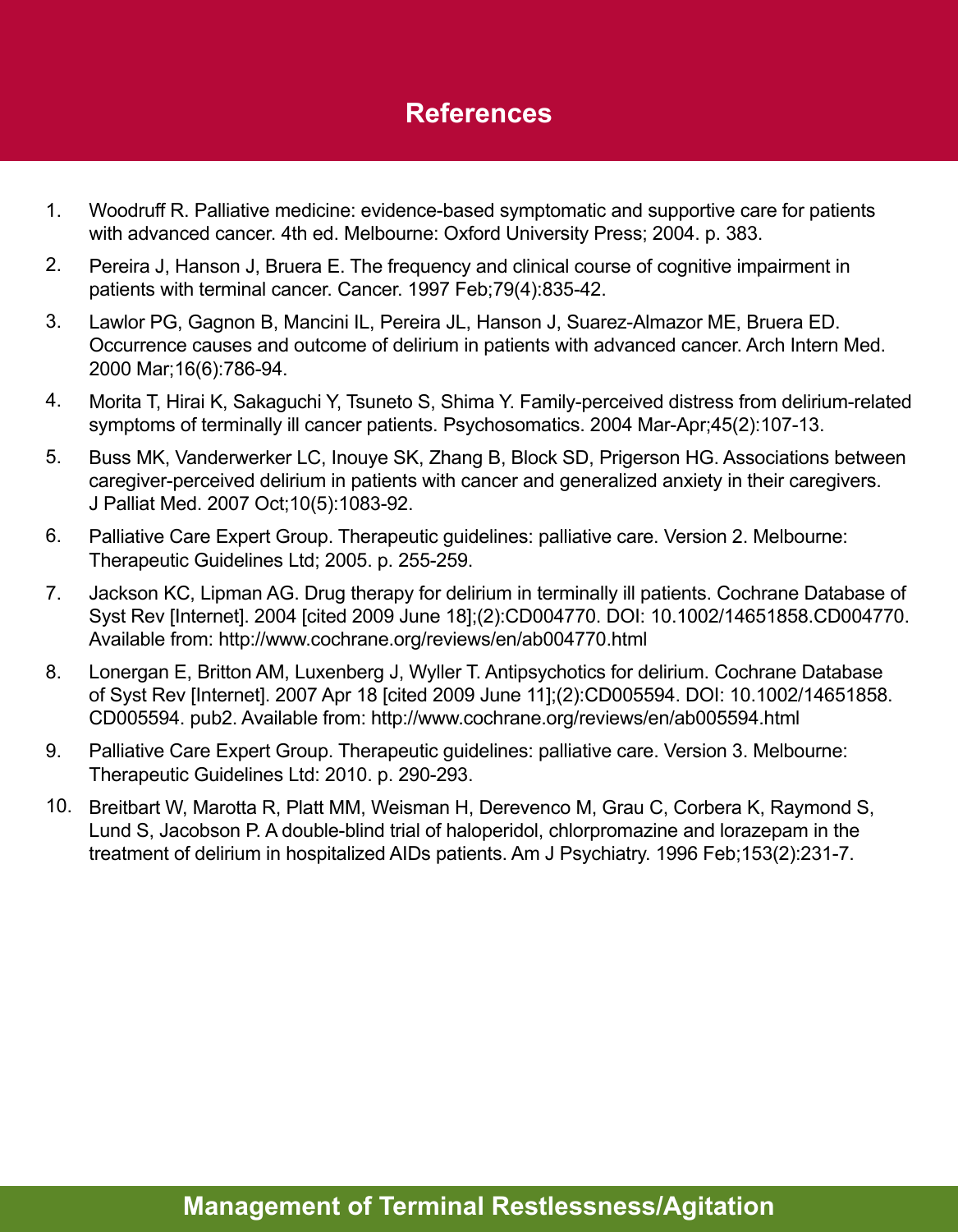The levels of evidence applied to this document are those designated by the National Health and Medical Research Council of Australia (NHMRC) with the addition of a Level V.

# **Level V is deemed to be the opinion of specialists with experience in the field of palliative medicine.**

- **I** evidence obtained from a systematic review of all relevant randomised controlled trials.
- **II** evidence obtained from at least one properly designed randomised controlled trial.
- **III-1** evidence obtained from well-designed pseudo-randomised controlled trials (alternate allocation or some other method).
- **III-2** evidence obtained from comparative studies with concurrent controls and allocation not randomised (cohort studies), case control studies, or interrupted time series with a control group.
- **III-3** evidence obtained from comparative studies with historical control, two or more single-arm studies, or interrupted time series without a parallel control group.
- **IV** evidence obtained from case series, either post-test or pre-test and post-test.
- **V** specialist expert opinion.

# **Appendix I: Levels of Evidence**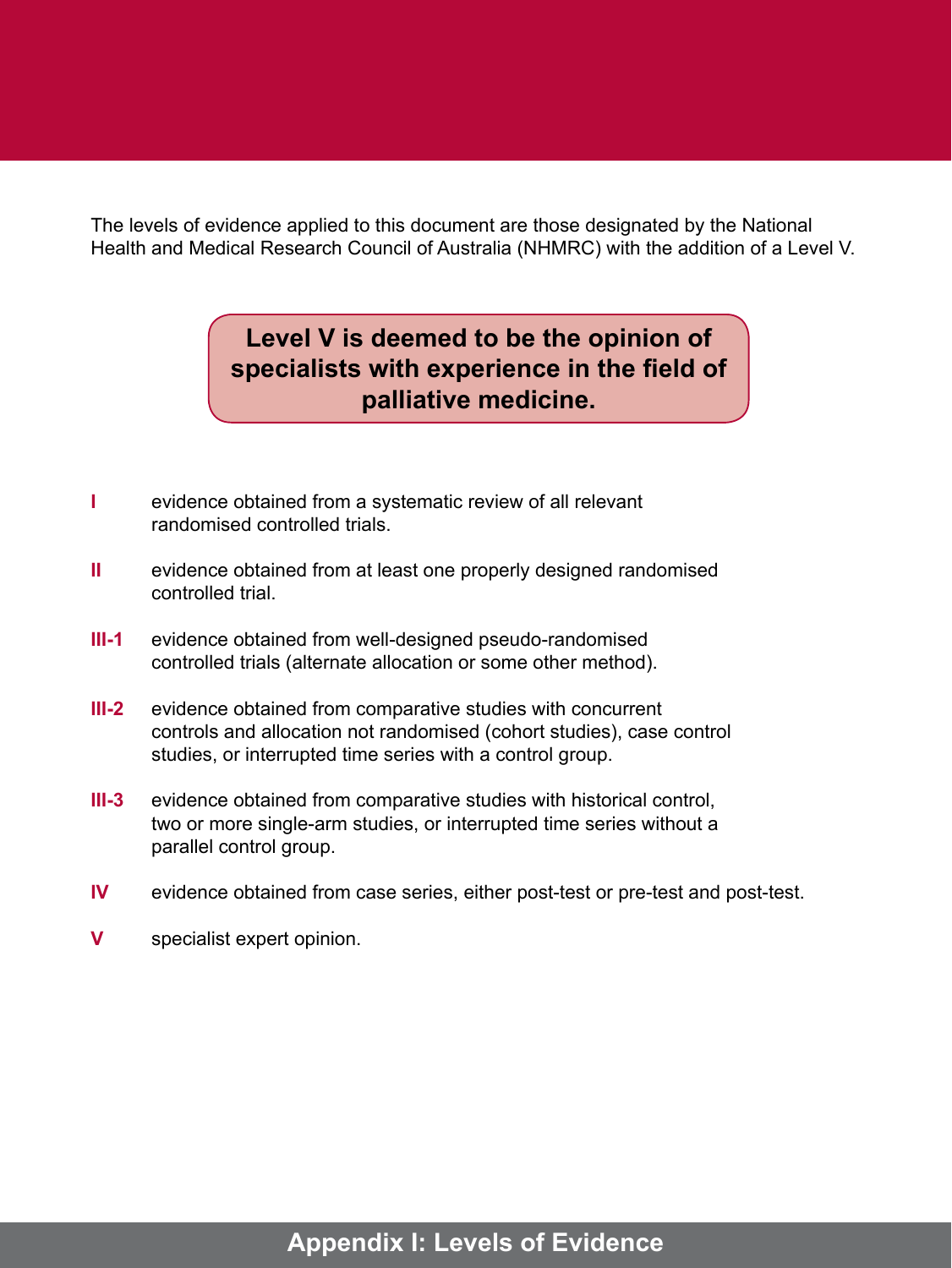**Appendix II: Evidence based clinical guidelines**

**Appendix II: Evidence based clinical guidelines**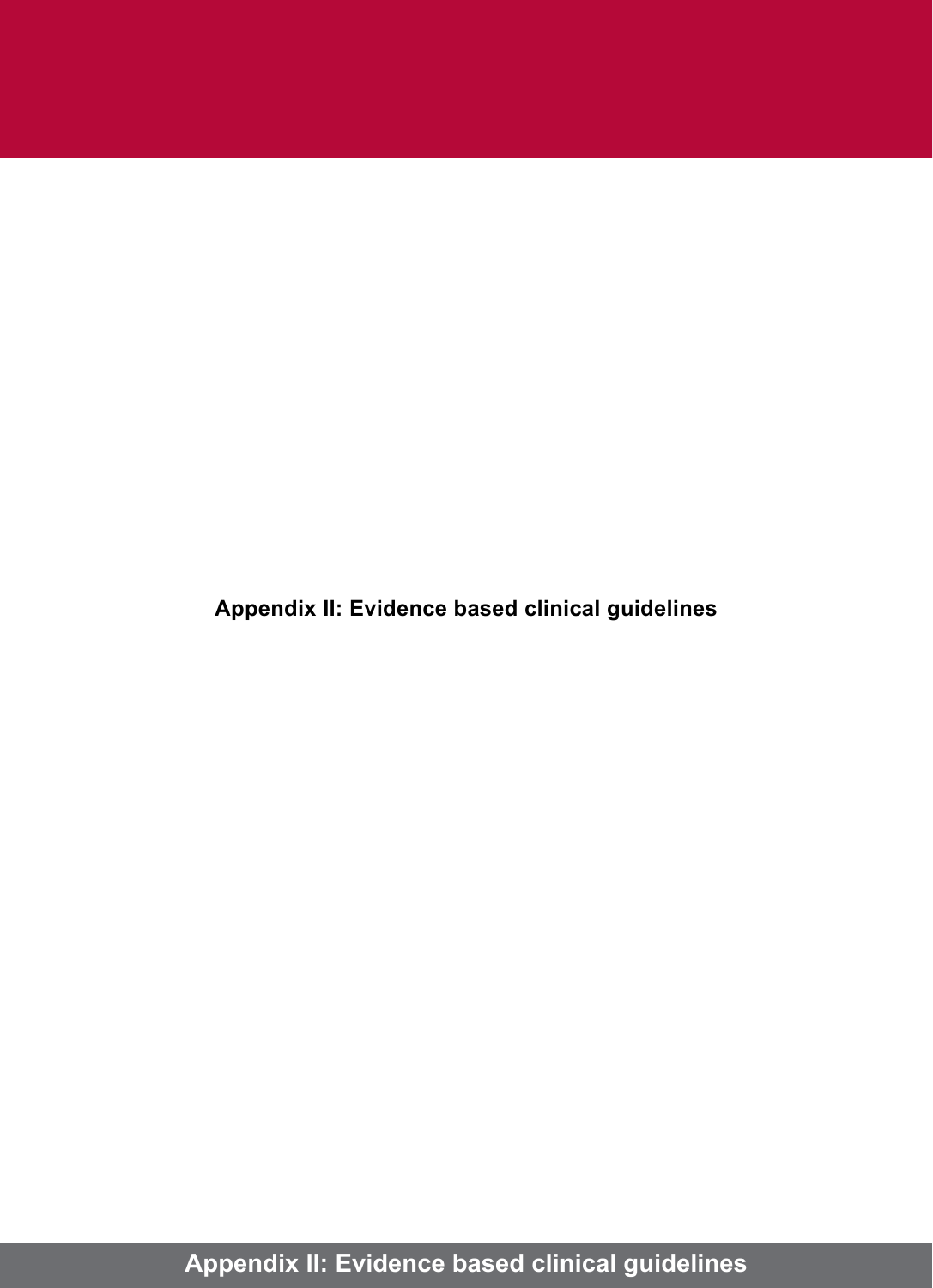### **Introduction**

Dyspnoea is a subjective experience of difficult, laboured and uncomfortable breathing.<sup>1</sup> It is a distressing symptom for the patient, their family and their carers. Patients and their families may have feelings of anxiety, fear, helplessness or panic associated with dyspnoea.<sup>2</sup>

It is a common symptom in the terminally ill. In the last 6 weeks of life 70% of patients suffer from dyspnoea, with the prevalence and severity increasing as death approaches.<sup>3 [Level III]</sup>

The risk of dyspnoea is increased in the presence of cardiac and respiratory disease.<sup>3 [Level III]</sup>

However, Reuben and Mor found that 24% of terminal cancer patients had no cardiopulmonary or other identifiable cause for their dyspnoea.<sup>3 [Level III]</sup> In terminally ill patients respiratory muscle weakness may contribute significantly to dyspnoea.<sup>4 [Level III-2]</sup>

### **Management**

Early in the disease process therapy is aimed at treating any reversible causes of dyspnoea. In the terminal phase management should be focused on symptomatic relief.<sup>2,5 [Level V]</sup> The subjective experience does not usually correlate with objective measures.<sup>6 [Level II]</sup> Therefore measurements of, for example oxygen saturation, are rarely helpful at this stage of disease.<sup>7 [Level IV]</sup> The patient's level of distress should be the guiding factor in treatment.

Dyspnoea and pain are significantly correlated, with studies finding that the level of dyspnoea patients experienced was related to the level of pain 8 [Level III-2], and that dyspnoea is more severe in patients with unrelieved pain.<sup>9 [Level IV]</sup> Therefore, pain management needs to be optimised in patients with dyspnoea.

#### Morphine

Morphine is beneficial in reducing the symptom of dyspnoea.<sup>10 [Level I]</sup> Morphine delivered subcutaneously or taken orally has been shown to improve the symptom of dyspnoea without a detrimental effect on respiratory function.<sup>10 [Level I],11</sup> [Level II],12 [Level III-2]

The mechanism of action of morphine to relieve dyspnoea is not completely understood. Various mechanisms are proposed to contribute including decreased central perception, decreased respiratory rate and effort and reduction in anxiety.<sup>16 [Level V]</sup>

There have been no dose-finding studies to ascertain the appropriate dose of morphine for relieving dyspnoea. However, low dose morphine is effective in relieving dyspnoea.<sup>11,13,14 [Level II]</sup> Single subcutaneous doses of 5 mg decreased the symptom of dyspnoea for at least 3 hours in opioid naïve patients.11 [Level II] Slow release oral morphine 10 mg twice daily and 20 mg once daily relieved dyspnoea in opioid naïve patients.<sup>14 [Level II],15</sup> [Level IV] In patients already taking regular doses of opioids for pain relief, a dose of 25% of the equivalent 4 hourly dose, may be sufficient to reduce dyspnoea for 4 hours.<sup>13 [Level II]</sup>

It is recommended therefore, to initiate therapy in those not previously prescribed opioids, with a small dose and to increase incrementally until dyspnoea is relieved.

If this is an acute episode of dyspnoea in an opioid naïve patient who is able to swallow then morphine mixture 5 mg (or 2.5 mg in elderly patients) is the preferred medication.<sup>2,16 [Level IV]</sup> This can be repeated at hourly intervals.

# **Management of Dyspnoea (Community and Inpatient)**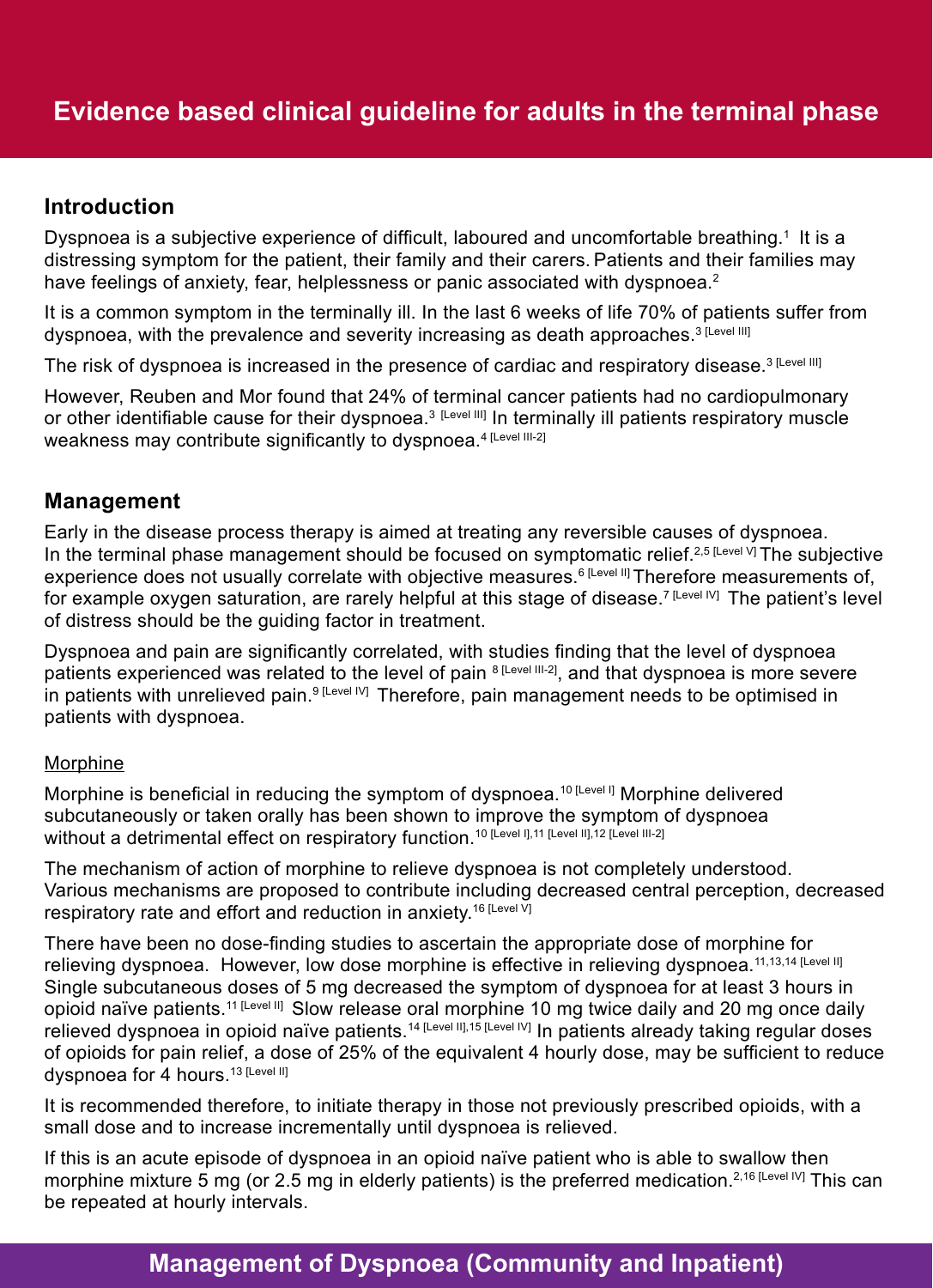If breathlessness is continuous, use morphine mixture regularly 5 mg every 4 hours (or 2.5 mg every 4 hours in elderly patients). Initiating therapy with an immediate release medication will result in faster therapeutic plasma levels than a slow release preparation and therefore quicker symptom relief and the possibility of more rapid titration. A breakthrough dose (equivalent to the 4 hourly dose) should be made available and administered as required no more frequently than hourly. The dose can be titrated up if tolerated by the patient but ineffective in relieving the dyspnoea.

If the opioid naive patient is unable to swallow then a subcutaneous morphine dose of 2.5 mg (or 1 mg in elderly patients) is appropriate for acute dyspnoea.<sup>2 [Level V]</sup> If breathlessness is continuous use a subcutaneous infusion containing 10 mg morphine over 24 hours. A breakthrough dose (equivalent to  $1/6<sup>th</sup>$  of the daily dose) should be made available and administered as required no more frequently than every 30 minutes. If this dose is ineffective in relieving the dyspnoea, it can be titrated up as tolerated by the patient.

Patients previously taking opioids whom have uncontrolled dyspnoea should have an increase in background opioid. There are no studies to direct the magnitude of the increase but consensus suggests a 25% - 50%.<sup>2,16 [Level V]</sup> An appropriate breakthrough dose should also be prescribed and given no more frequently than every 30 minutes.<sup>2 [Level V]</sup> The high incidence of dyspnoea in terminal patients as they approach death, and need for prompt treatment, supports anticipatory prescribing to avoid delays in controlling symptoms. A dose of morphine 2.5 mg subcutaneously 'when required' to be repeated at a maximum rate of every 30 minutes is reasonable.

#### Other Opioids

Opioids other than morphine do not have the data to support their use in managing this symptom. It is unclear whether they are all equally effective.<sup>1 [Level V]</sup> However, because the proposed mechanism of action could be attained with all opioids, it is proposed that they would have the same effect. There is no evidence that changing opioids will result in better management of dyspnoea.

#### Nebulised Opioids

There is insufficient evidence at present to recommend the use of inhaled opioids.<sup>10 [Level I]</sup>

#### Benzodiazepines

There is no evidence to support the use of benzodiazepines in relieving dyspnoea per se. However, dyspnoea is strongly associated with anxiety and patients with severe dyspnoea have significantly higher levels of anxiety.<sup>9 [Level IV</sup>] Dudgeon found a significant, although low association between breathlessness and anxiety visual analogue scores.<sup>17 [Level III-2]</sup>

Benzodiazepines are useful in relieving anxiety and therefore are frequently prescribed empirically for patients with an anxiety component to their dyspnoea with good effect. Alprazolam, lorazepam, clonazepam, diazepam and midazolam have been used. There have been no dose-finding studies for any benzodiazepines in the relief of dyspnoea.

Midazolam has been shown to improve the symptom of dyspnoea in anxious patients receiving regular morphine.<sup>18 [Level II]</sup> In that study doses of 5 mg subcutaneously every 4 hours were administered. More conservative doses of midazolam (2.5 mg subcutaneously) have been found empirically to be of assistance.<sup>2 [Level V]</sup> Midazolam has the advantage of having a rapid onset and a short duration of effect making it useful for relief of acute dyspnoea. It is also very sedating and

# **Management of Dyspnoea (Community and Inpatient)**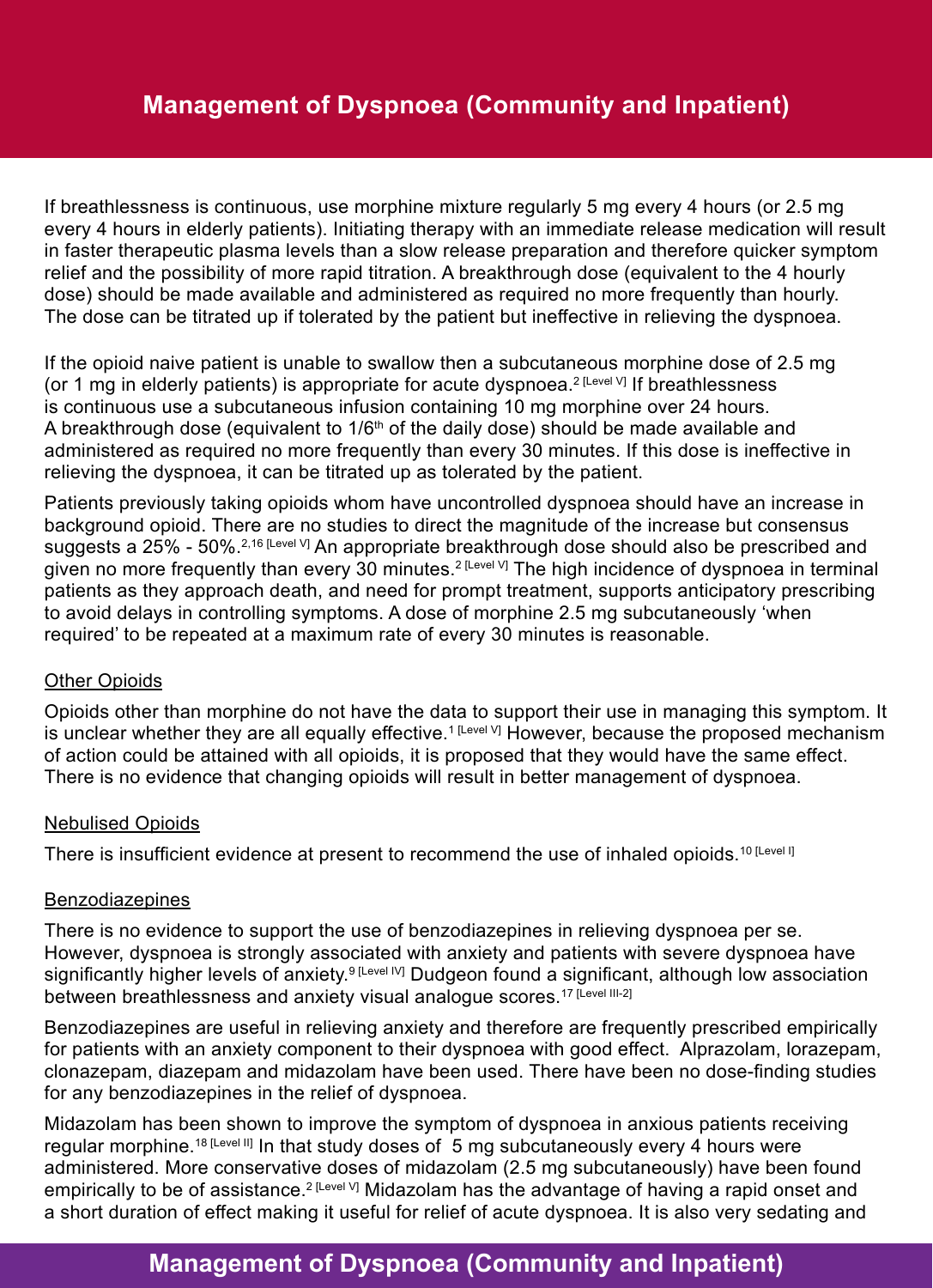amnesic. It is however, expensive to obtain in the community setting. Alprazolam is a very effective anxiolytic with a suggested initial dosing regimen of 0.125 mg orally twice daily for relief of anxiety related to dyspnoea.<sup>2 [Level IV]</sup> It may also be given on an as needed basis in a dose of 0.125 mg not more frequently than 6 hourly.<sup>2 [Level V]</sup> It is less sedating than other benzodiazepines.

Lorazepam when given sublingually will treat acute anxiety attacks rapidly and has a shorter duration of effect than most benzodiazepines. It also has amnesic properties. If dyspnoea is continuous then ongoing therapy is needed. This can be achieved by giving the longer acting clonazepam twice daily (initial dose 0.25 mg twice daily).<sup>2 [Level V]</sup> Clonazepam has reliable absorption sublingually and will reach peak levels more rapidly by this route than orally.<sup>19 [Level III-</sup> <sup>2]</sup> Subcutaneous doses are used empirically with success. An alternative for relief of continuous breathlessness is midazolam 2.5-5 mg daily via subcutaneous infusion.<sup>2 [Level V]</sup> These doses may need titrating up if tolerated but not giving effective relief.

In situations where the patient is extremely distressed it may be appropriate to sedate them to make them less aware of the symptom and decrease their fear. This method of symptom control would need to be discussed with the patient and family before initiation. Increased doses of clonazepam or midazolam are effective sedatives.

#### **Oxygen**

Oxygen saturation does not correlate with sensation of dyspnoea.<sup>6 [Level II]</sup> Use of oxygen or air improves symptomatic feeling of dyspnoea regardless of whether the patient is hypoxic.<sup>6,20 [Level II]</sup>. This may in part be due to the effect of air flow over the face<sup>21 [Level III</sup>] and nasal mucosa.<sup>22 [Level II</sup>] Therefore, the use of a fan to blow air directly onto the face may be beneficial in relieving dyspnoea.

Evidence regarding the use of oxygen in palliative care is not conclusive. A recent meta-analysis found that oxygen did not relieve the symptom of dyspnoea although there was a group of patients that experienced less dyspnoea when using oxygen.<sup>23 [Level I]</sup> Another systematic review found that there wasn't a consistent improvement in breathlessness in patients with cancer when using oxygen compared with breathing air, with only one of four studies demonstrating an improvement in dyspnoea with oxygen inhalation.<sup>24 [Level I]</sup>

However, cancer participants felt better breathing oxygen.<sup>24 [Level I]</sup> These reviews did not include the study by Philip et al which found oxygen useful.<sup>6 [Level II]</sup> The use of oxygen should be individualised based on a formal assessment of benefit in the individual patient.<sup>23 [Level I]</sup> A trial of oxygen, delivered by nasal prongs, is reasonable in some patients, if available.<sup>16 [Level V]</sup>

Oxygen is not always readily available in the community and is an expensive commodity. Use of a mask may be appropriate if the patient is comfortable with this method of administration, although many find it claustrophobic. Safety issues regarding its use need to be discussed with the patient and family.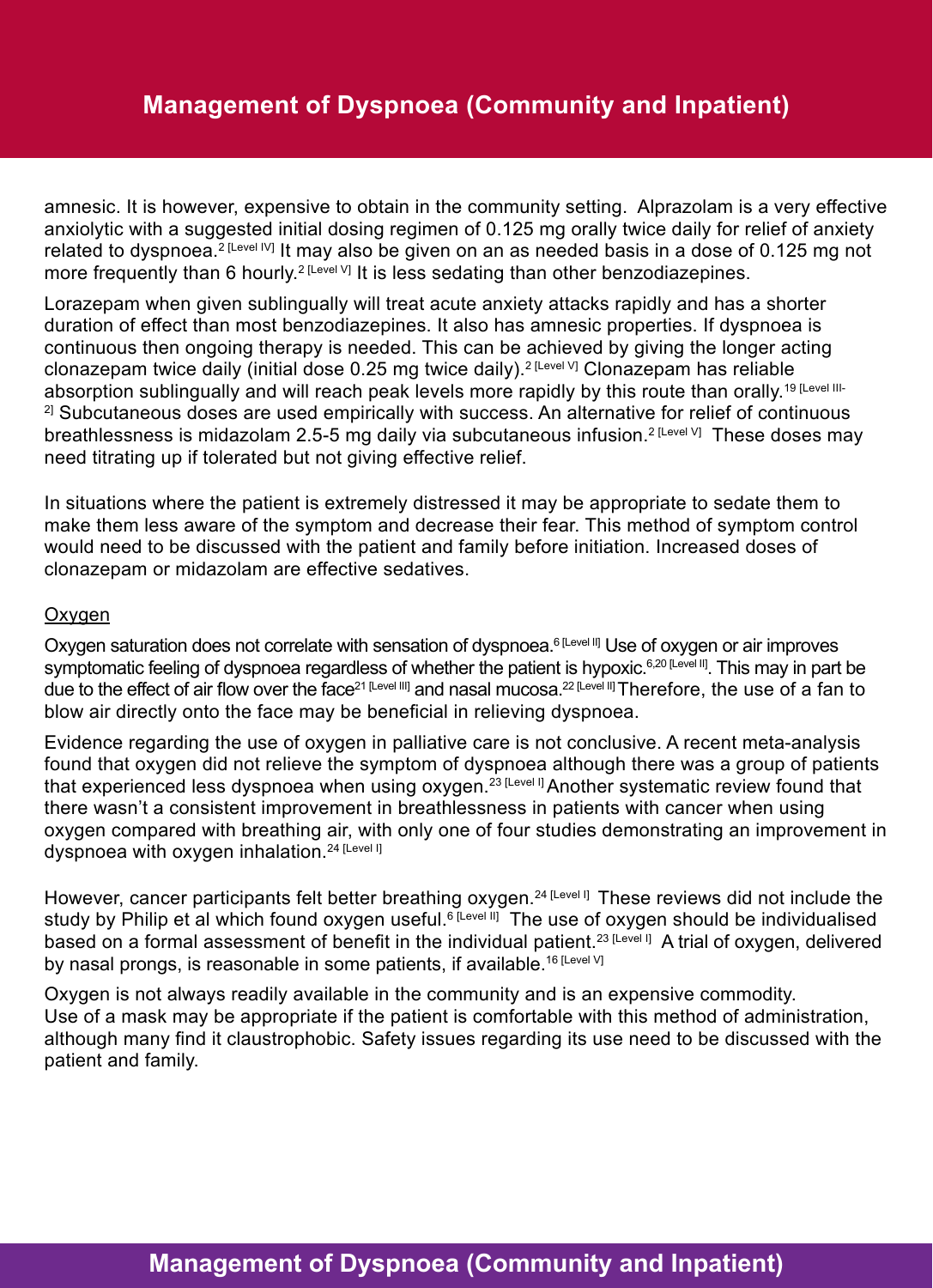- 1. Kvale PA, Simoff M, Prakash UB. Palliative care. Chest. 2003 Jan;123(1 suppl):284S-311S.
- 2. Palliative Care Expert Group. Therapeutic guidelines: palliative care. Version 3. Melbourne: Therapeutic Guidelines Ltd; 2010. p. 261-6.
- 3. Reuben DB, Mor V. Dyspnea in terminally ill cancer patients. Chest. 1986 Feb;89(2):234-6.
- 4. Dudgeon DJ, Lertzaman M. Dyspnea in the advanced cancer patient. J Pain Symptom Manage. 1998 Oct;16(4):212-9.
- 5. Walsh D. Dyspnoea in advanced cancer. Lancet. 1993 Aug;342(8869):450-1.
- 6. Philip J, Gold M, Milner A, Di Iulio J, Miller B, Spruyt O. A randomized, double-blind, crossover trial of the effect of oxygen on dyspnea in patients with advanced cancer. J Pain Symptom Manage. 2006 Dec;32(6):541-50.
- 7. Emanuel EJ, Emanuel LL. Palliative and end-of-life care. In: Kasper DL, Fauci AS, Longo DL, Braunwald E, Hauser SL, Jameson JL, editors. Harrison's principles of internal medicine. 6th ed. Sydney: McGaw-Hill; 2005. p. 53-66.
- 8. Desbiens NA, Mueller-Rizner N, Connors AF, Wenger NS. The relationship of nausea and dyspnea to pain in seriously ill patients. Pain. 1997 Jun;71(2):149-56.
- 9. Smith EL, Hann DM, Ahles TA, Furstenberg CT, Mitchell TA, Meyer L, Maurer LH, Rigas J, Hammond S. Dyspnea, anxiety, body consciousness and quality of life in patients with lung cancer. J Pain Symptom Manage. 2001 Apr;21(4):323-9.
- 10. Jennings AL, Davies AN, Higgins JP, Anzures-Cabrera J, Broadley K. Opioids for the palliation of breathlessness in terminal illness. Cochrane Database of Syst Rev [Internet]. 2001 Oct 23 [cited 2007 May 17]; (3): CD002066. DOI: 10.1002/14651858.CD002066. Available from: http:// www.mrw.interscience.wiley.com/cochrane/clsysrev/articles/CD002066/pdf\_fs.html
- 11. Mazzocato C, Buclin T, Rapin CH. The effects of morphine on dyspnea and ventilatory function in elderly patients with advanced cancer: a randomized double-blind controlled trial. Ann Oncol. 1999 Dec;10(1):1511-4.
- 12. Clemens KE, Klaschik E. Symptomatic therapy of dyspnea with strong opioids and its effect on ventilation in palliative care patients. J Pain Symptom Manage. 2007 Apr;33(4):473-81.
- 13. Allard P, Lamontagne C, Bernard P, Tremblay C. How effective are supplementary doses of opioids for dyspnea in terminally ill cancer patients?: a randomized continuous sequential clinical trial. J Pain Symptom Manage. 1999 Apr;17(4):256-65.
- 14. Abernethy AP, Currow DC, Frith P, Fazekas BS, McHugh A, Bui C. Randomised, double blind, placebo controlled crossover trial of sustained release morphine for the management of refractory dyspnoea. BMJ. 2003 Sep;327(7414):523-8.
- 15. Boyd KJ, Kelly M. Oral morphine as symptomatic treatment of dyspnoea in patients with advanced cancer. Palliat Med. 1997 Jul;11(4):277-81.
- 16. Chan KS, Sham MM, Tse DM, Thorsen AB. Palliative medicine in malignant respiratory diseases. In: Doyle D, Hanks G, Cherny NI, Calman K, editors. Oxford textbook of palliative medicine. 3rd ed. Oxford: Oxford University Press; 2004. p. 587-618.

# **Management of Dyspnoea (Community and Inpatient)**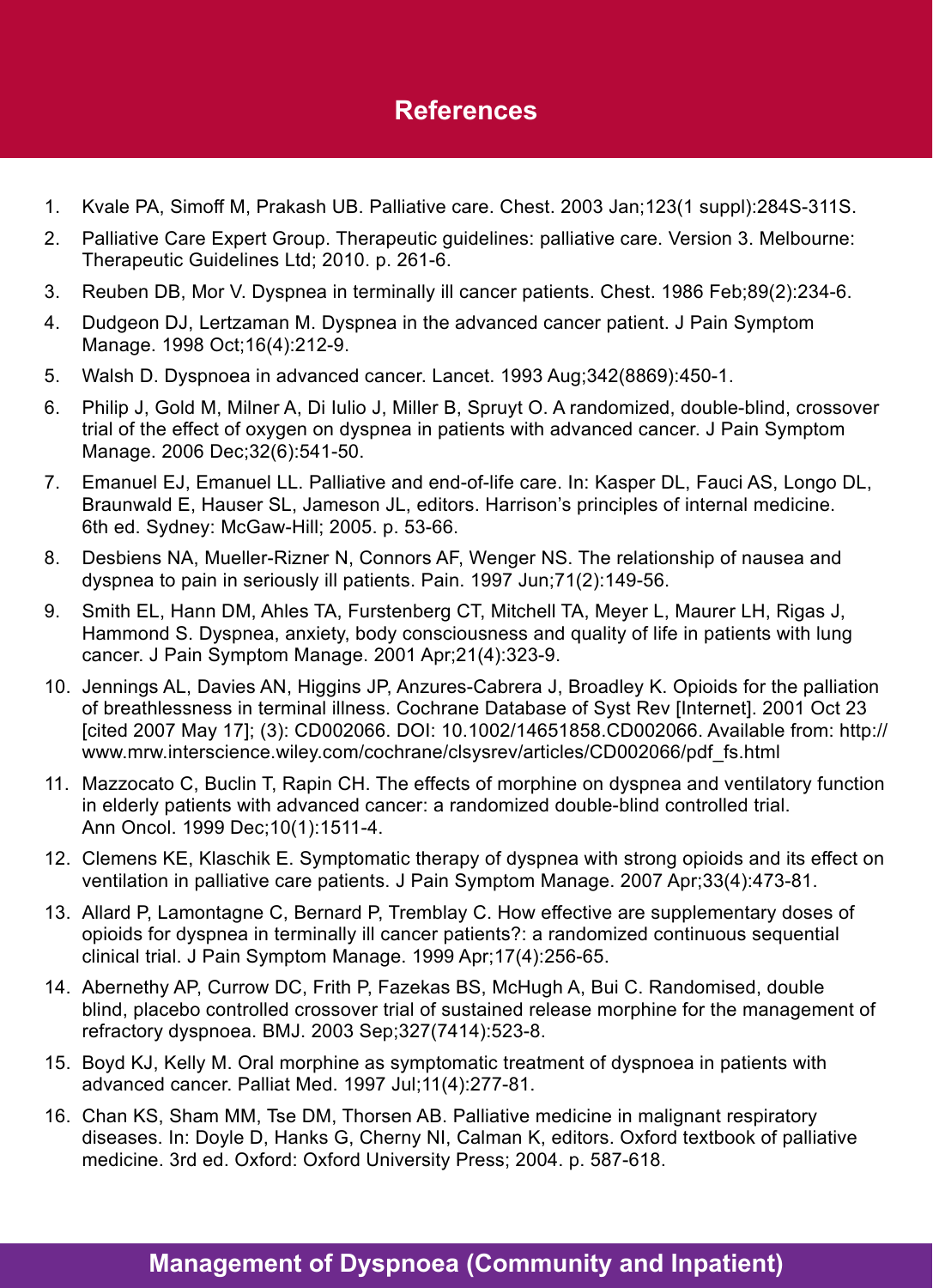- 17. Dudgeon DJ, Lertzman M. Dyspnea in the advanced cancer patient. J Pain Symptom Manage. 1998 Oct;16(4):212-9.
- 18. Navigante AH, Cerchietti LC, Castro MA, Lutteral MA, Cabalar ME. Midazolam as adjunct therapy to morphine in the alleviation of severe dyspnea perception in patients with advanced cancer. J Pain Symptom Manage. 2006 Jan;31(1):38- 47.
- 19. Schols-Hendriks MW, Lohman JJH, Janknegt R, Korten JJ, Merkus FW, Hooymans PM. Absorption of clonazepam after intranasal and buccal administration. Br J Clin Pharmacol. 1995 Apr;39(4):449-51.
- 20. Booth S, Kelly MJ, Cos NP, Adams L, Guz A. Does oxygen help dyspnea in patients with cancer? Am J Respir Crit Care Med. 1996 May;153(5):1515-8.
- 21. Schwartzstein RM, Lahive K, Pope A, Weinberger SE, Weiss JW. Cold facial stimulation reduces breathlessness induced in normal subjects. Am Rev Respir Dis. 1987 Jul;136(1):58-61.
- 22. Liss HP, Grant BJ. The effect of nasal flow on breathlessness in patients with chronic obstructive pulmonary disease. Am Rev Respir Dis. 1988 Jun;137(6):1285-8.
- 23. Uronis HE, Currow DC, McCrory DC, Samsa GP, Abernethy AP. Oxygen for relief of dyspnoea in mildly-or non-hypoxaemic patients with cancer: a systematic review and meta-analysis. Br J Cancer. 2008 Jan;98(2):294-9.
- 24. Cranston JM, Crockett A, Currow D. Oxygen therapy for dyspnoea in adults. Cochrane Database of Syst Rev [Internet]. 2008 Jul [cited 2009 Mar 20];(3):CDE004769. DOI: 10.1002/14651858.CD004769.pub2. Available from: http://www.mrw. interscience.wiley.com/cochrane/clsysrev/articles/CD004769/pdf\_fs.html

# **Management of Dyspnoea (Community and Inpatient)**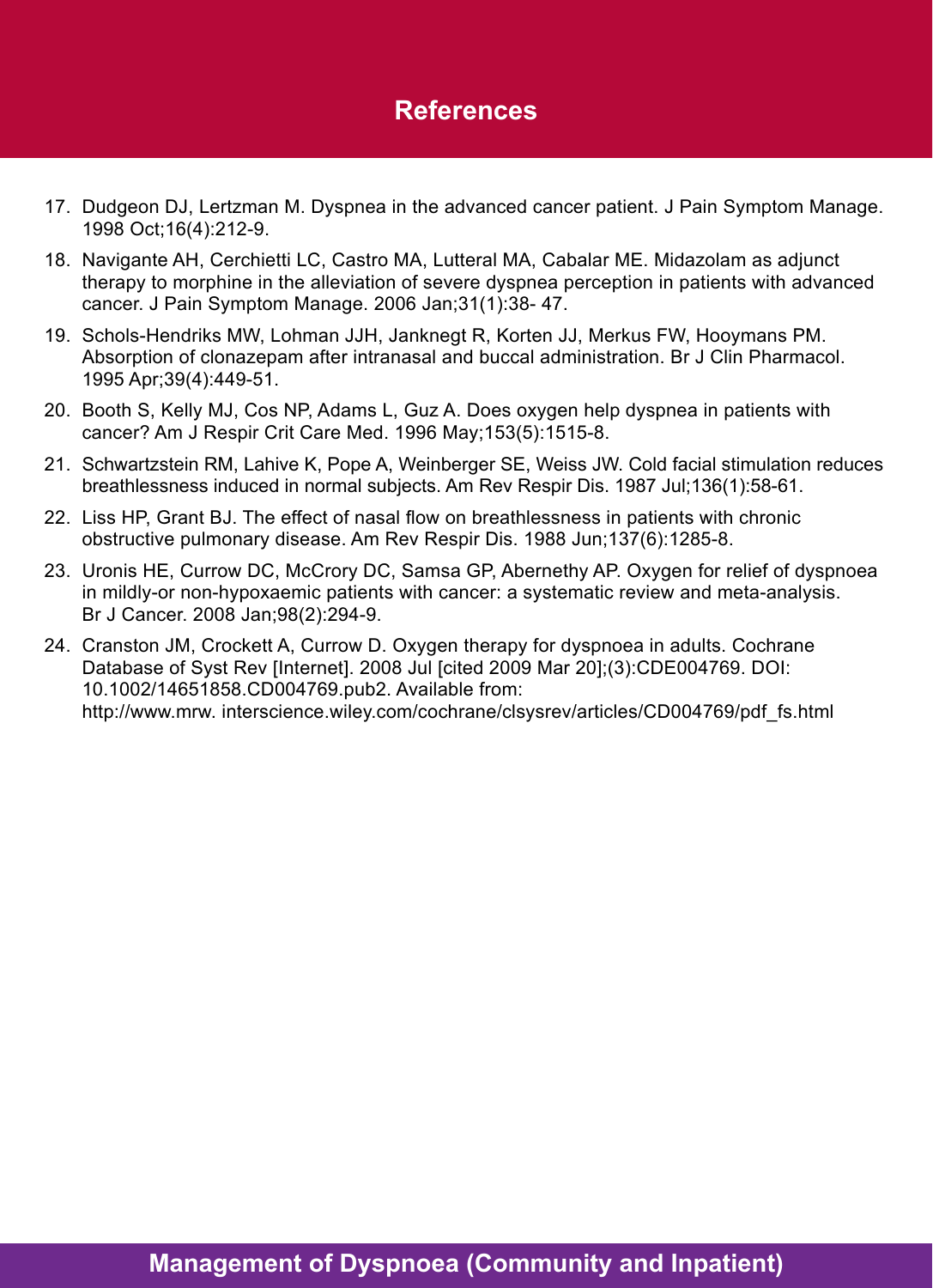### **Introduction**

Nausea and/or vomiting are common symptoms in palliative care patients. The prevalence of nausea is estimated to be between 6-68% across several terminal diseases. $^{\text{1}}$  [Level III-3] (AIDS 43-49%, heart disease 17-48%, renal disease 30-43%, cancer 6-68%) $^{\rm 1-[Level\ II-3]}$ 

The rate of both nausea and vomiting generally decreases as patients enter the terminal phase of disease. In a study of patients with end stage cancer, nausea decreased from a rate of 31% to 17%, and vomiting from 20 to 13% in the last one to two weeks of life. <sup>2 [Level III-3]</sup> This decrease in symptom rate is attributed to the decrease in food intake, medications and activity by the person.

### **Management**

There are many causes of nausea and vomiting in palliative care patients such as gastric stasis, intestinal obstruction, medications, biochemical abnormalities, raised intracranial pressure and psychological factors such as anxiety and fear.<sup>3,4 [Level V]</sup> Ideally, reversible underlying causes of nausea and vomiting should be identified and treated.<sup>4 [Level V]</sup> However, antiemetic medication is needed for most palliative care patients as they commonly have irreversible and multifactorial causes.<sup>3 [Level V]</sup>

After determining the most likely cause of emesis the appropriate medication is selected dependent upon its receptor and neurotransmitter affinity.<sup>4,5 [Level V]</sup> Often more than one neurotransmitter is involved, therefore treatment frequently requires more than one antiemetic. Up to one-third of palliative care patients will require more than one antiemetic for symptom control.<sup>5 [Level V]</sup>

Two prospective studies that aimed to determine the relevance and efficacy of aetiology-based guidelines (otherwise named the mechanistic approach) in advanced cancer patients showed that nausea was controlled in 56%-82% of patients and vomiting in 84-89% of patients within one Week 6,7 [Level IV]

However, the mechanistic approach may not be so relevant in end of life symptom management.<sup>4</sup>  $[{\sf Level V}]$  In the last few days of life it is generally not reasonable to investigate the many possible causes of the nausea/vomiting. The most probable causes are medications, electrolyte abnormalities or gastric stasis. The medication that will treat all these effects is metoclopramide via its dopamine antagonism and prokinetic action. An antihistamine such as promethazine is considered an appropriate second line agent due to its effect on the vomiting centre.

There are several antiemetics that may be effective in managing nausea and vomiting. If the patient is currently taking an antiemetic and symptoms are adequately controlled there is no need to change the antiemetic.

Once antiemetic therapy has commenced, the patient must be regularly re-evaluated to ensure effective symptom management. If, after optimising the regular antiemetic dose, there is still no improvement then the drug choice should be reconsidered. A second line antiemetic can be added or substituted if first line therapy is proving to be ineffective.  $3,5,8$  [Level V]

Antiemetics will be more effective if given on a continuous rather than 'prn or as needed' basis. The maintenance of adequate plasma levels of the medications will prevent nausea and/or vomiting from ongoing stimuli. An adequate dose of 'as needed' medication should also be available. Antiemetics should be continued, unless the cause is self-limiting.<sup>5,8 [Level V]</sup>

The route of administration should be chosen to ensure the drug reaches the site of action. The oral route is generally not appropriate in the last few days of life as it is anticipated that patients will

# **Management of Nausea and Vomiting**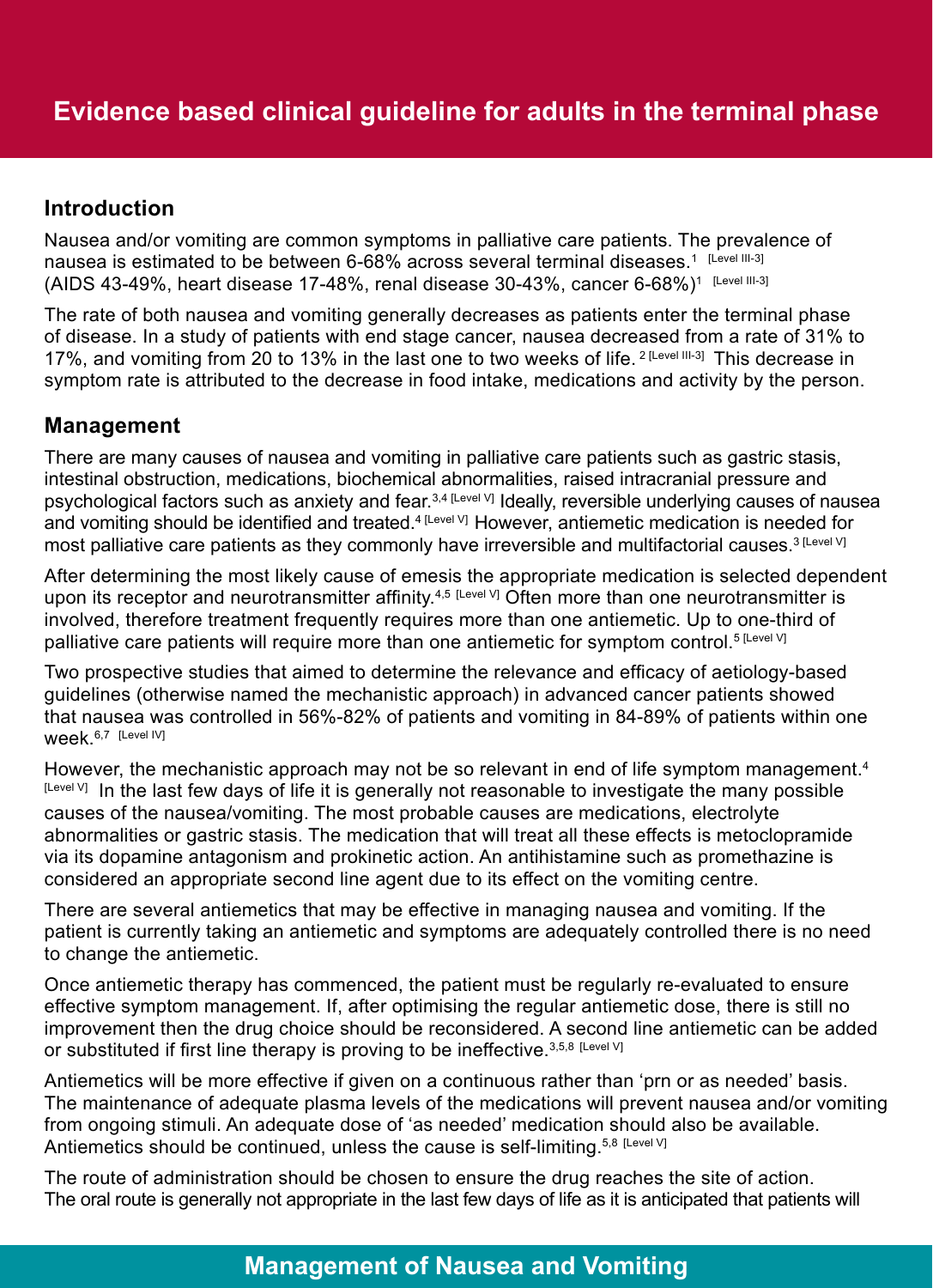be increasingly less able to swallow as their condition deteriorates. Vomiting will also decrease drug absorption. The recommended route of administration for palliative care patients is subcutaneous.<sup>3</sup> [Level V]

#### Metoclopramide

Metoclopramide is a commonly prescribed antiemetic for the management of nausea and vomiting of many causes. Metoclopramide has been found to be effective in the management of nausea and vomiting in patients with advanced cancer.<sup>9,10,11</sup> [Level II] The recommended initial oral dose of metoclopramide is 10 mg three to four times daily.<sup>3,12 [Level V]</sup>

If the patient is unable to swallow or is vomiting, then metoclopramide may be administered by subcutaneous infusion. Metoclopramide given subcutaneously reaches a peak concentration comparable with intravenous and higher than intramuscular administration.<sup>13 [Level III-2]</sup> The peak occurs at 30 minutes after subcutaneous administration (which is similar to intramuscular administration) and continues at therapeutic levels for 4 hours.<sup>13 [Level III-2]</sup> Doses of 30-60 mg of metoclopramide by subcutaneous infusion over 24 hours are usually recommended.<sup>3 [Level V]</sup>

#### **Promethazine**

Promethazine is a potent antihistamine with anticholinergic effects. It is commonly prescribed for the management of nausea and vomiting of various causes. It is recommended in the postoperative setting when prophylactic or first line therapy has failed.<sup>14 [Level V]</sup> It is particularly useful to treat motion sickness and considered the most effective antihistamine in this setting.<sup>15 [Level V]</sup>

Promethazine is an appropriate second line antiemetic in the terminal phase. However, if it is needed it should be substituted for, rather than added to, metoclopramide therapy.

Oral doses of 10-25 mg 6-8 hourly of promethazine are recommended.<sup>16 [Level V]</sup> Smaller doses of 10 mg every 12 hours are also utilised with good effect. The higher doses commonly recommended (25 mg every 4-6 hours with a maximum of 100 mg over 24 hours)<sup>3,12 [Level V]</sup> are not often required.

Promethazine has an oral bioavailability of approximately 25-30%<sup>17,18 [Level III-2]</sup> and therefore by parenteral administration, smaller doses may be adequate. It has been found that 6.25 mg of intravenous promethazine will adequately treat nausea and vomiting of multiple causes.<sup>19 [Level</sup>] III-2] The usual initial dose for subcutaneous administration of promethazine is 12.5-25 mg daily by infusion.

The most common adverse effect is a dose related sedative effect. This may not be a problem in the terminal setting. The level of sedation experienced by patients using low dose promethazine was minimal and equivalent to that caused by ondansetron.<sup>19 [Level III-2]</sup>

Promethazine is not generally recommended for subcutaneous administration because of concern regarding skin irritation.<sup>20 [Level V]</sup> However, diluted in an adequate amount of sodium chloride 0.9% it can usually be administered over 24 hours by subcutaneous infusion without significant problems.

### **Conclusion**

Antiemetics should be prescribed regularly and by a parenteral route to ensure adequate systemic effect. In the terminal phase metoclopramide is considered an appropriate first line medication. Promethazine may be substituted if nausea and/or vomiting continue.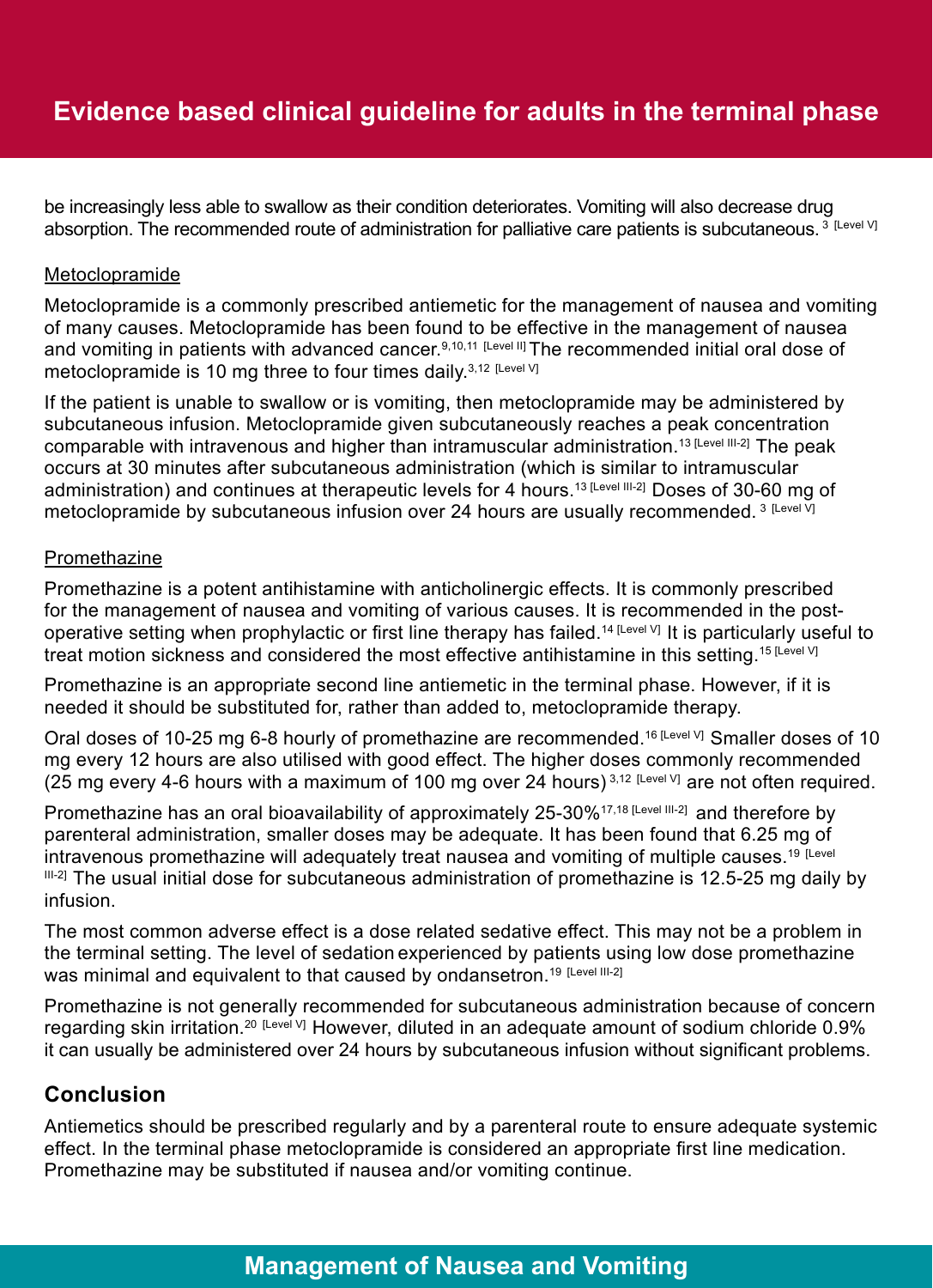- 1. Solano JP, Gomes B, Higginson IJ. A comparison of symptom prevalence in far advanced cancer, AIDs, heart disease, chronic obstructive pulmonary disease and renal disease. J Pain Symptom Manage. 2006 Jan;31(1):58-69.
- 2. Teunissen S, Wesker W, Kruitwagen C, deHaes H, Voest E, deGraeff A. Symptom prevalence in patients with incurable cancer: a systematic review. J Pain Symptom Manage. 2007 Jul;34(1):94-104.
- 3. Palliative Care Expert Group. Therapeutic guidelines: palliative care. Version 3. Melbourne: Therapeutic Guidelines Limited: 2010. p. 238-245.
- 4. Woodruff R. Palliative Medicine: evidence-based symptomatic and supportive care for patients with advanced cancer. 4th ed. Melbourne: Oxford University Press. 2004: p. 223-32.
- 5. Twycross R, Back I. Nausea and vomiting in advanced cancer. Eur J Pall Care. 1998;5(2):39-45.
- 6. Stephenson J, Davies A. An assessment of aetiology-based guidelines for the management of nausea and vomiting in patients with advanced cancer. Support Care Cancer. 2006 Apr;14(4):348-53.
- 7. Bentley A, Boyd K. Use of clinical pictures in the management of nausea and vomiting: a prospective audit. Palliat Med. 2001 May;15(3):247-53.
- 8. Twycross R, Wilcock A, Charlesworth S, Dickman A. Palliative care formulary. 3rd ed. Nottingham: palliativedrugs.com Ltd; 2007. p. 175-9.
- 9. Bruera E, Belzile M, Neumann C, Harsanyi Z, Babul N, Darke A. A double-blind, crossover study of controlled-release metoclopramide and placebo for the chronic nausea and dyspepsia of advanced cancer. J Pain Symptom Manage. 2000 Jun:19(6):427-35.
- 10. Bruera ED, MacEachern TJ, Spachynski KA, LeGatt DF, MacDonald RN, Babul N, Harsanyi Z, Darke AC. Comparison of the efficacy, safety, and pharmacokinetics of controlled release and immediate release metoclopramide for the management of chronic nausea in patients with advanced cancer. Cancer. 1994 Dec;74(12):3204-11.
- 11. Hardy J, Daly S, McQuade B, Albertson M, Chimontsi-Kypriou V, Stathopoulos GP, Curtin P. A double blind, randomised parallel group, multi-national, multi-centre study comparing single dose ondansetron 24 mg p.o. with placebo and metoclopramide 10 mg tds p.o. in the treatment of opioid induced nausea and emesis in cancer patients. Support Care Cancer. 2002 Apr;10(3):231-6.
- 12. Australian medical handbook. Adelaide, Australia: Australian Medicines Handbook Pty Ltd; 2009. p. 470-471.
- 13. McCallum RW, Valenzuela G, Polepalle S, Spyker D. Subcutaneous metoclopramide in the treatment of symptomatic gastroparesis: clinical efficacy and pharmacokinetics. J Pharmacol Exp Ther. 1991 Jul;258(1):136-42.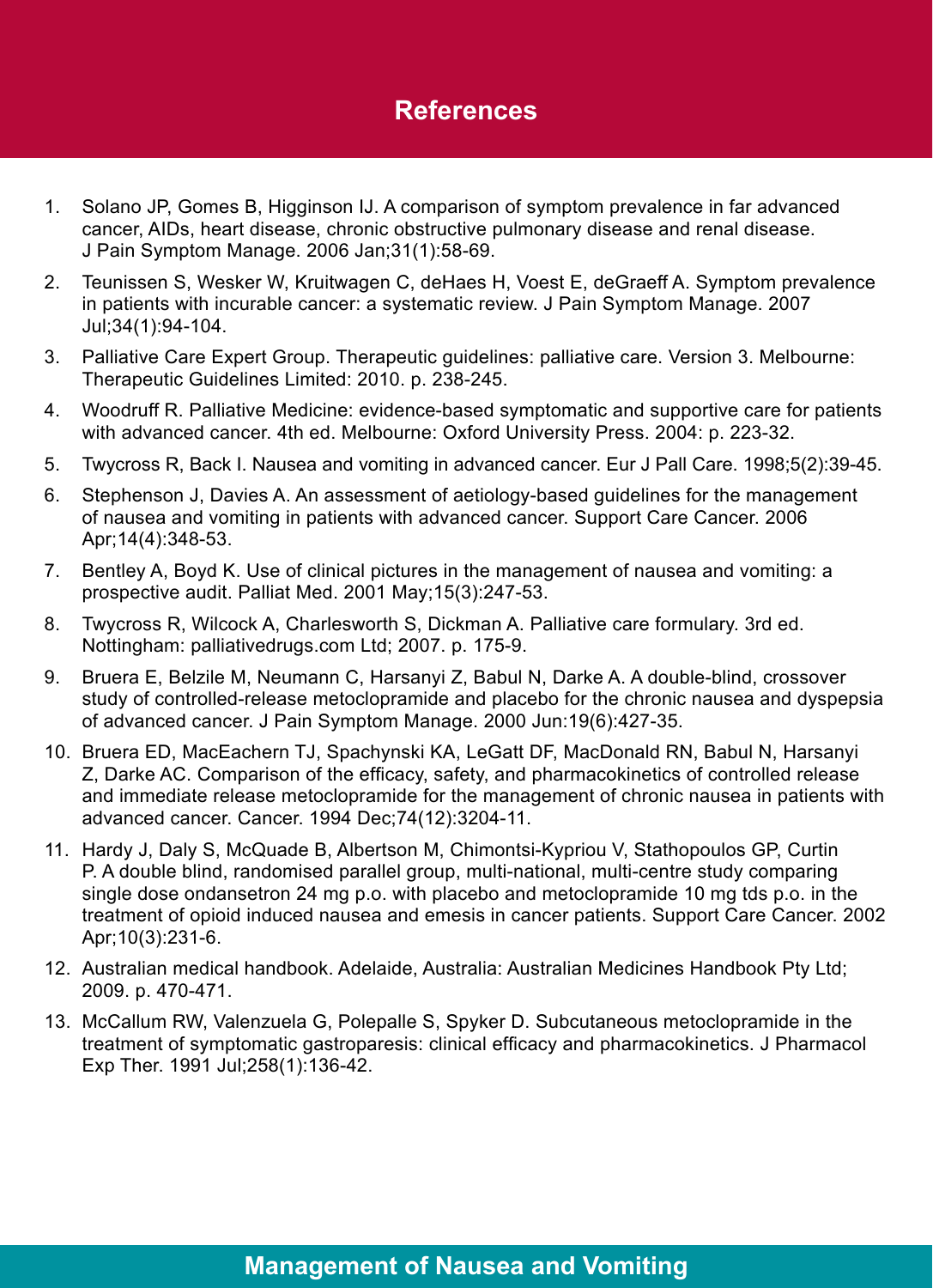- 14. Gan TG, Meyer T, Apfel CC, Chung F, Davis PJ, Eubanks S, Kovac A, Philip BK, Sessler DI, Temo J, Tramer MR, Watcha M. Consensus guidelines for managing postoperative nausea and vomiting. Anesth Analg. 2003 Jul;97(1):62-71.
- 15. Wood CD. Antimotion sickness and antiemetic drugs. Drugs. 1979 Jun;17(6):471-9.
- 16. Lichter I. Which antiemetic? J Palliat Care. 1993 Spring;9(1):42-50.
- 17. Taylor G, Houston JB, Shaffer J, Mawer G. Pharmacokinetics of promethazine and its sulphoxide metabolite after intravenous and oral administration to man. Br J Clin Pharmacol. 1983 Mar;15(3):287-93.
- 18. Schwinghammer TL, Juhl RP, Dittert LW, Melethil SK, Kroboth FJ, Chung VS. Comparison of the bioavailability of oral, rectal and intramuscular promethazine. Biopharm Drug Dispos. 1984 Apr-Jun;5(2):185-94.
- 19. Moser JD, Caldwell JB, Rhule FJ. No more than necessary: safety and efficacy of low-dose promethazine. Ann Pharmacolther.2006 Jan;40(1):45-8.
- 20. Donohoo E, editor. MIMS annual. 23rd ed. Sydney: CMPMedica Aust Pty Ltd; 2008. p. 1493.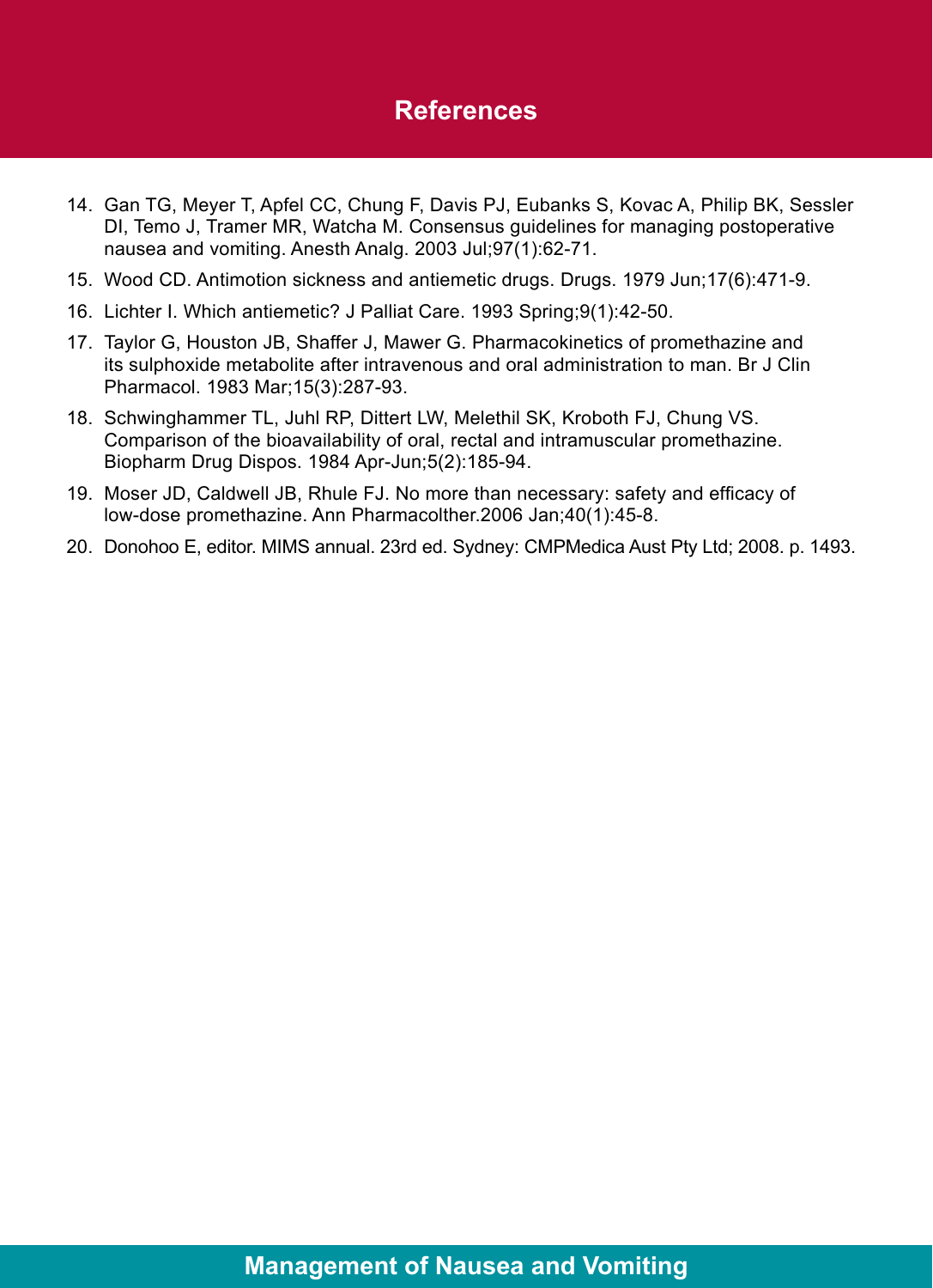### **Introduction**

Pain is a common symptom in the terminally ill and probably the symptom most feared by patients and families. It can be a major contributor to the overall suffering of the patient.

Although it is commonly recognised that pain occurs in most patients with advanced cancer (64% $^{\circ}$ ), pain is not uncommon in other terminal diseases. In patients with AIDS 76% report pain, $^{\text{2}}$  29% of patients with congestive cardiac failure have chest pain and 37% some type of pain.<sup>3</sup> In another study, 42% patients with congestive cardiac failure indicated that they had severe pain in the last three days of life.<sup>4</sup> Of patients with chronic obstructive pulmonary disease, 37% experience chest pain and 50% pain of some description.4

Pain is not just a physical experience. The emotional experience and inter-relationship with spiritual, social, and psychological factors must be considered and dealt with to facilitate good pain management.

Pain control can be achieved in the majority of patients although some may require referral for specialist management.<sup>5 [Level V]</sup>

### **Management**

Opioids are the gold standard for managing pain in the terminal stages and morphine is the opioid of choice.<sup>5,6 [Level V]</sup> Morphine is as effective as other opioids in managing pain.<sup>7 [Level I]</sup> It also has the advantages of being easily accessible and available on the Pharmaceutical Benefits Scheme. It is available in parenteral form in various strengths and is licensed for subcutaneous administration. Importantly, most prescribers have some familiarity with its use.

#### Route of Administration

Although it is preferable to give analgesia by the oral route if possible,<sup>5,8 [Level V]</sup> it is anticipated that patients will be increasingly less able to swallow as their condition deteriorates. If unable to swallow, the subcutaneous route of administration is recommended.<sup>5,6 [Level V]</sup>

Patients prefer opioids to be administered subcutaneously compared with intramuscularly.<sup>9 [Level II]</sup> Intramuscular injections are usually more painful.<sup>6 [Level V]</sup> Nursing staff also prefer to give morphine subcutaneously (via a cannulae) rather than intramuscularly.<sup>10 [Level IV]</sup> The time to peak concentration after a subcutaneous injection of morphine is 16 minutes.<sup>11 [Level IV]</sup> The rate of absorption and variability in absorption of morphine are similar between the subcutaneous and intramuscular routes of administration.<sup>11 [Level IV</sup>] There is no difference in analgesic effect of morphine between these routes, and the adverse effect profile is the same.<sup>9 [Level II]</sup> When initiating or reviewing medications for a person who is dying it is recommended to utilise the subcutaneous route pre-empting the decreased ability to take oral medication.

Analgesia should be given 'by the clock' (that is, at regular fixed intervals) to give continuous pain relief.<sup>8 [Level V]</sup> Therefore to maintain effective analgesia, morphine injections need to be given every four hours. A continuous subcutaneous infusion will also provide continuous analgesia and represents a more practical administration method. Continuous subcutaneous infusions of opioids are as effective as continuous intravenous infusions and have a similar adverse effect profile in children and adults.12 [Level II],13 [Level III-3]

# **Management of Pain**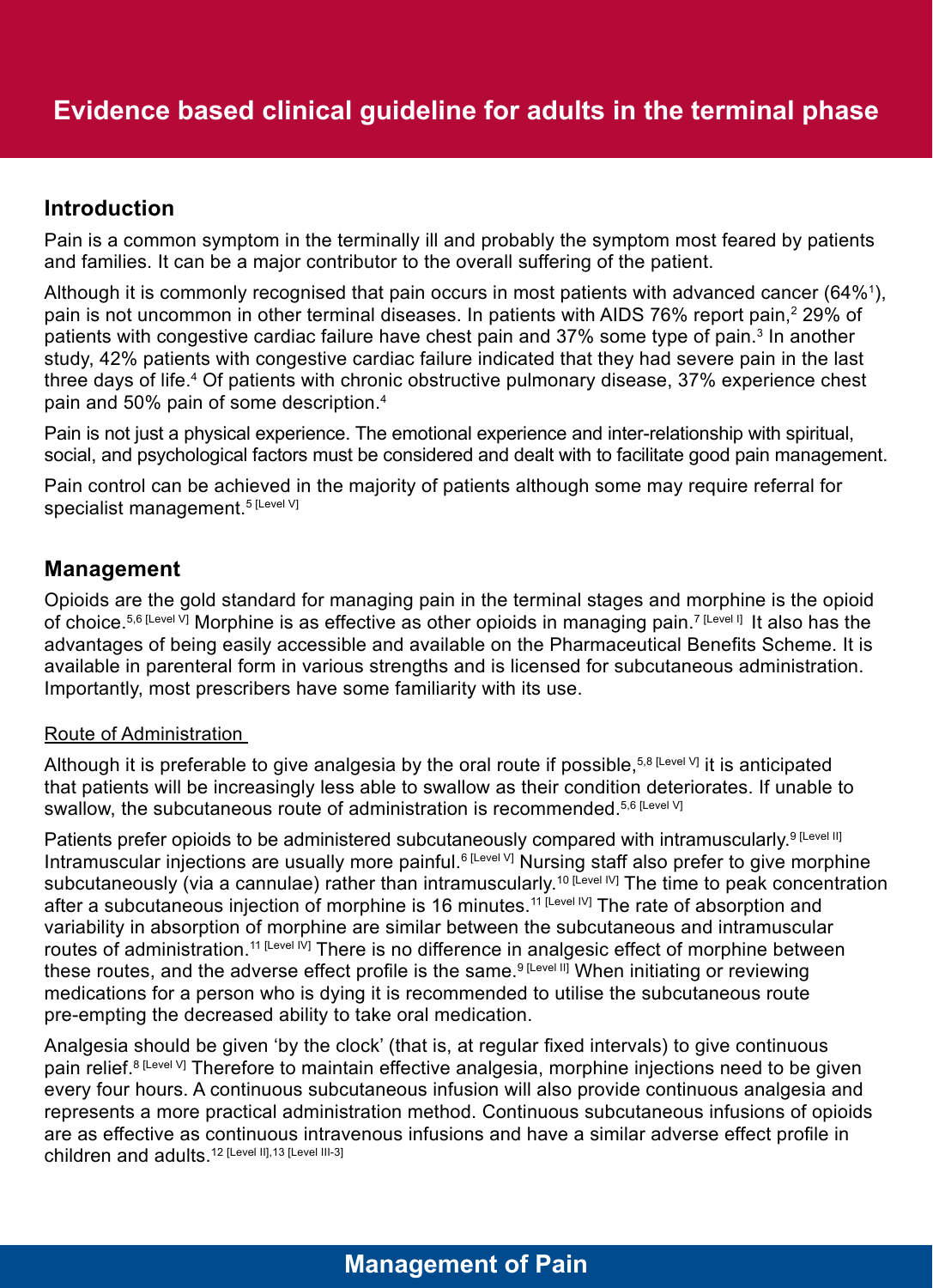#### Doses of analgesia

It is recommended to initiate opioids with a small dose and to increase the dose incrementally each day until pain is relieved. For an opioid naive patient experiencing pain for the first time in the terminal stage of disease doses of 2.5-5 mg of morphine administered 1 hourly as required may be sufficient to manage pain. If the patient is requiring three doses or more doses of 'prn' analgesia in a 24 hour period then a subcutaneous infusion should be initiated with morphine 10-15 mg over 24 hours.<sup>5</sup> [Level V]

For patients previously managed on oral opioids their current dose of medication should be converted to an equivalent dose of subcutaneous morphine by infusion. When changing from oral to subcutaneous morphine, the initial subcutaneous dose is one-third of the oral dose to allow for the decreased oral bioavailability.<sup>5 [Level V]</sup>

#### Breakthrough analgesia

In addition to the background analgesia, an adequate dose of 'prn' opioid should be prescribed for breakthrough pain.<sup>5,6,8 [Level V]</sup> This is given to the patient when they experience an acute episode of pain. There are no randomised controlled studies providing evidence for the best breakthrough dose. The present recommendations are based on expert opinion and provide safe guidelines for a starting breakthrough dose.<sup>14 [Level V]</sup> The prescribed breakthrough dose should be equivalent to one-sixth to one-twelfth of the daily dose.<sup>5,6,8 [Level V]</sup> Oral breakthrough doses of opioid should not be given more frequently than every 30 minutes,<sup>5 [Level V]</sup> and the recommended interval for prescribing is 'hourly prn'.<sup>6 [Level V]</sup> A dose of subcutaneous morphine will reach peak analgesic effect 50-90 minutes after administration, although peak plasma levels will be achieved more quickly.<sup>15 [Level V]</sup> It is therefore recommended that subcutaneous breakthrough doses are also prescribed hourly. If three consecutive breakthrough doses are taken without achieving pain relief, then a review of pain management is required.<sup>5 [Level V]</sup>

#### Increasing doses

Titration of morphine doses is dependent upon the patient's response to the previous day's morphine dose. If the patient has required two or more doses of breakthrough analgesia it is reasonable to increase the background daily dose to include the total of those doses.<sup>5,6 [Level V]</sup> The breakthrough dose may then need adjusting as well.

#### **Other analgesics**

Although patients experiencing pain for the first time in the terminal phase will usually have good effect from morphine, not all pain is managed by opioids. Patients who have been previously taking analgesia should continue on their current medications, which may include paracetamol, non-steroidal anti-inflammatory drugs and agents for neuropathic pain. The doses may need to be adjusted if pain is increasing or if the patient is experiencing adverse effects. Oral medication may need to be converted to a subcutaneous or rectal formulation.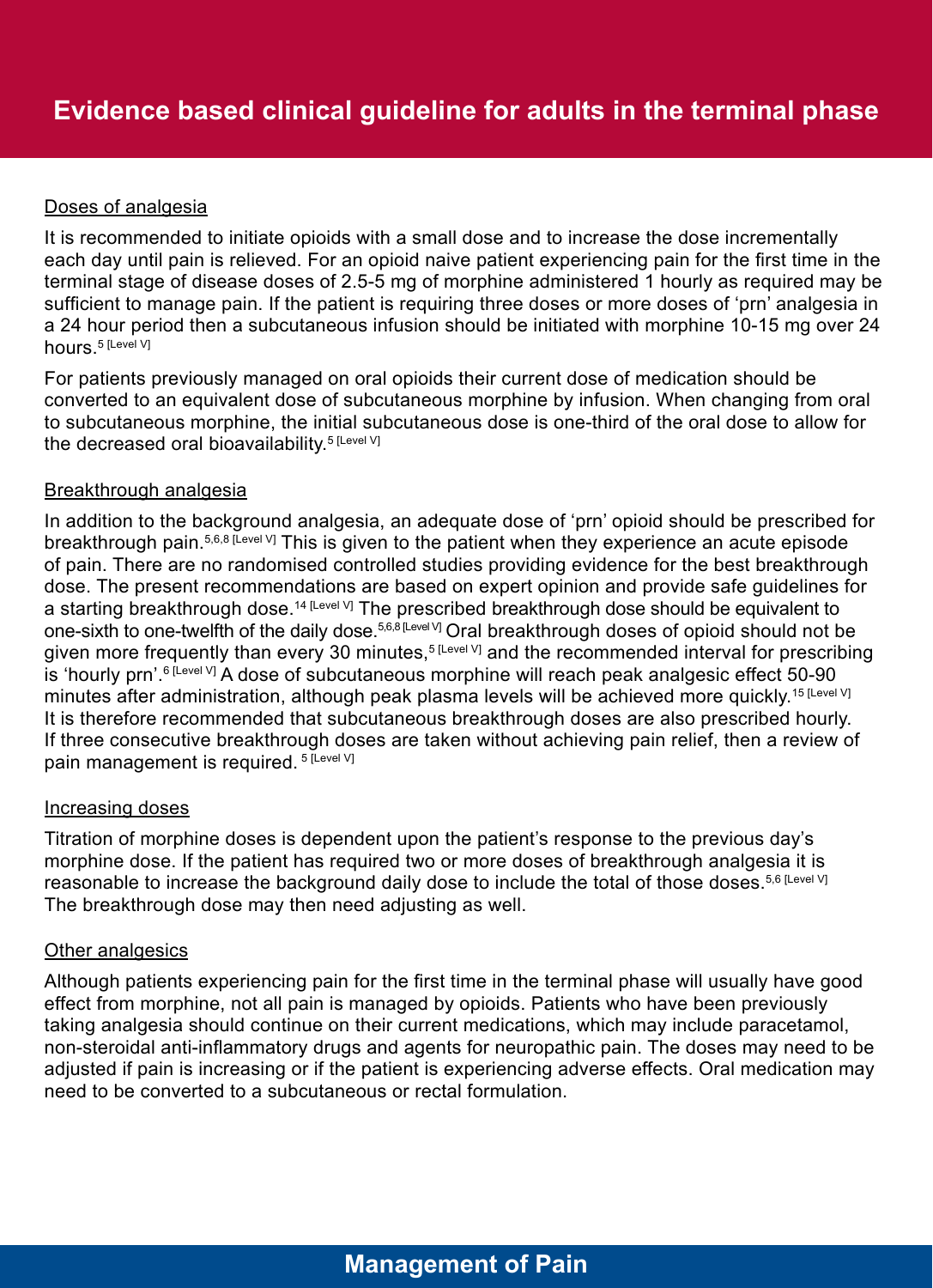#### Renal impairment

Most opioids are metabolised in the liver and then excreted renally. Therefore in patients with renal impairment, the opioids and their metabolites may have a prolonged effect and higher plasma levels. This may result in excessive drowsiness, confusion, respiratory depression, myoclonus or seizures.

The general recommendation is to decrease doses and increase the interval between doses of opioids in patients with mild to moderate renal impairment. In the last few days of life it is generally inappropriate to measure renal function. Therefore, dose initiation must be based on previous information (if available) and careful titration. Patients will need regular monitoring for analgesic efficacy and adverse effects.

It is generally recommended that morphine should be used with caution in patients with renal impairment.  $5$  [Level V] It is not only morphine, but also the more potent and neurotoxic metabolites that may accumulate. If the creatinine clearance is less than 30mL/min the recommended initial dose is 50% of the normal dose.<sup>16 [Level V]</sup> That is, 2.5 mg oral morphine or 0.75 mg subcutaneous morphine every 6-8 hours. Although a subcutaneous infusion (5-7.5 mg morphine over 24 hours) may be initiated, it may be preferable to change to an alternative opioid.

The most preferable alternative opioid for use in the last few days of life is hydromorphone. This is based not only on safety, but also on the availability and low cost of the parenteral formulation. Small amounts of hydromorphone and its active metabolite are excreted renally and therefore accumulation with the expected adverse effects may occur.<sup>5,17 [Level V]</sup> The initial dose of hydromorphone in a renally impaired patient is 1-2 mg by subcutaneous infusion over 24 hours with a breakthrough dose of 0.2-0.4 mg hourly when required.

Oxycodone and fentanyl are considered safer in renal dysfunction than morphine. The metabolites of oxycodone are not thought to contribute significantly to its analgesic effect or cause adverse effects.<sup>18 [Level V]</sup> Therefore, although excretion of oxycodone and its metabolites is slowed in renal impairment, dose adjustment only needs consideration in severe renal dysfunction.<sup>19 [Level V]</sup> Fentanyl has no pharmacologically active metabolites <sup>5 [Level V]</sup> and its clearance is not greatly affected by renal impairment.<sup>20 [Level V]</sup> Although patients should be closely monitored, dosage adjustment is usually not required. <sup>20 [Level V]</sup> However, the parenteral formulation of both of these medications is currently unavailable on the Pharmaceutical Benefits Scheme.

#### Opioids not recommended in the terminal phase of care

Pethidine has no advantages over other opioids and its use should be discouraged. It causes more nausea and vomiting that morphine.<sup>21 [Level III-3]</sup> Repeated dosing of pethidine results in accumulation of its active metabolite norpethidine, causing neurotoxicity including tremor and seizures.<sup>22, 23 [Level</sup>]  $N$  Since norpethidine is renally excreted toxicity is an even greater risk in the presence of renal impairment.

It is not recommended to initiate fentanyl patches in the terminal stages of disease because of their delayed effect (peak concentration reached 24-72 hours after application<sup>24 [Level V]</sup>) and the need for slow titration. For a patient already using transdermal fentanyl, continuing this method of analgesia through the last days of life is suitable.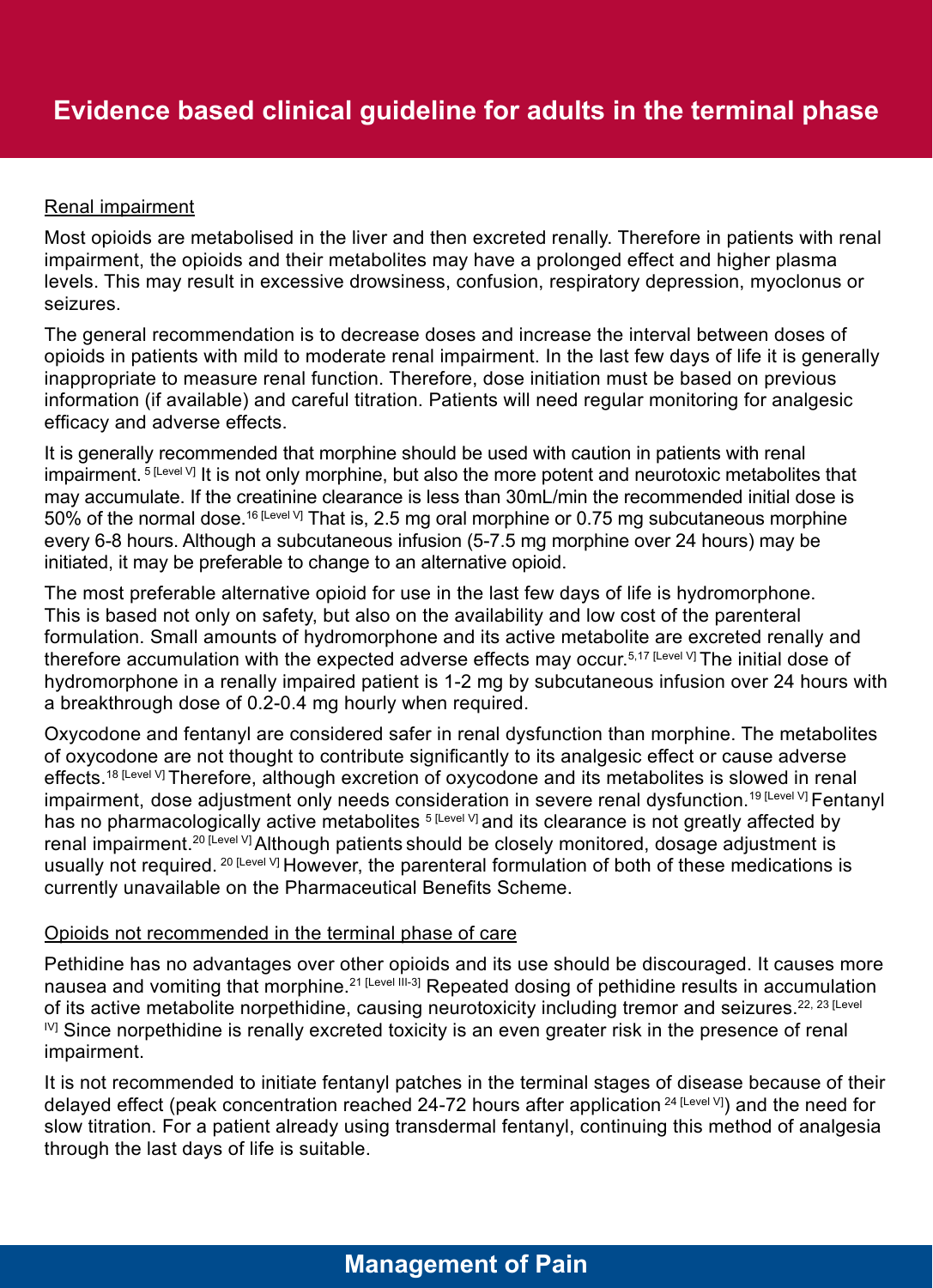Methadone may be a suitable opioid to continue in the terminal phase but assistance should be sought from a palliative care specialist if the patient is taking this medication. It has complicated pharmacokinetics and dose adjustments need to be undertaken with care. Methadone should not be started in the last few days of life.

### **Conclusion**

Morphine is the medication of choice for patients suffering pain for the first time in the last few days of life. The dose should be administered by subcutaneous infusion and titrated carefully to provide effective pain relief. Patients who have been previously stabilised on oral opioids may need to be converted to subcutaneous morphine in the terminal stages.

# **Management of Pain**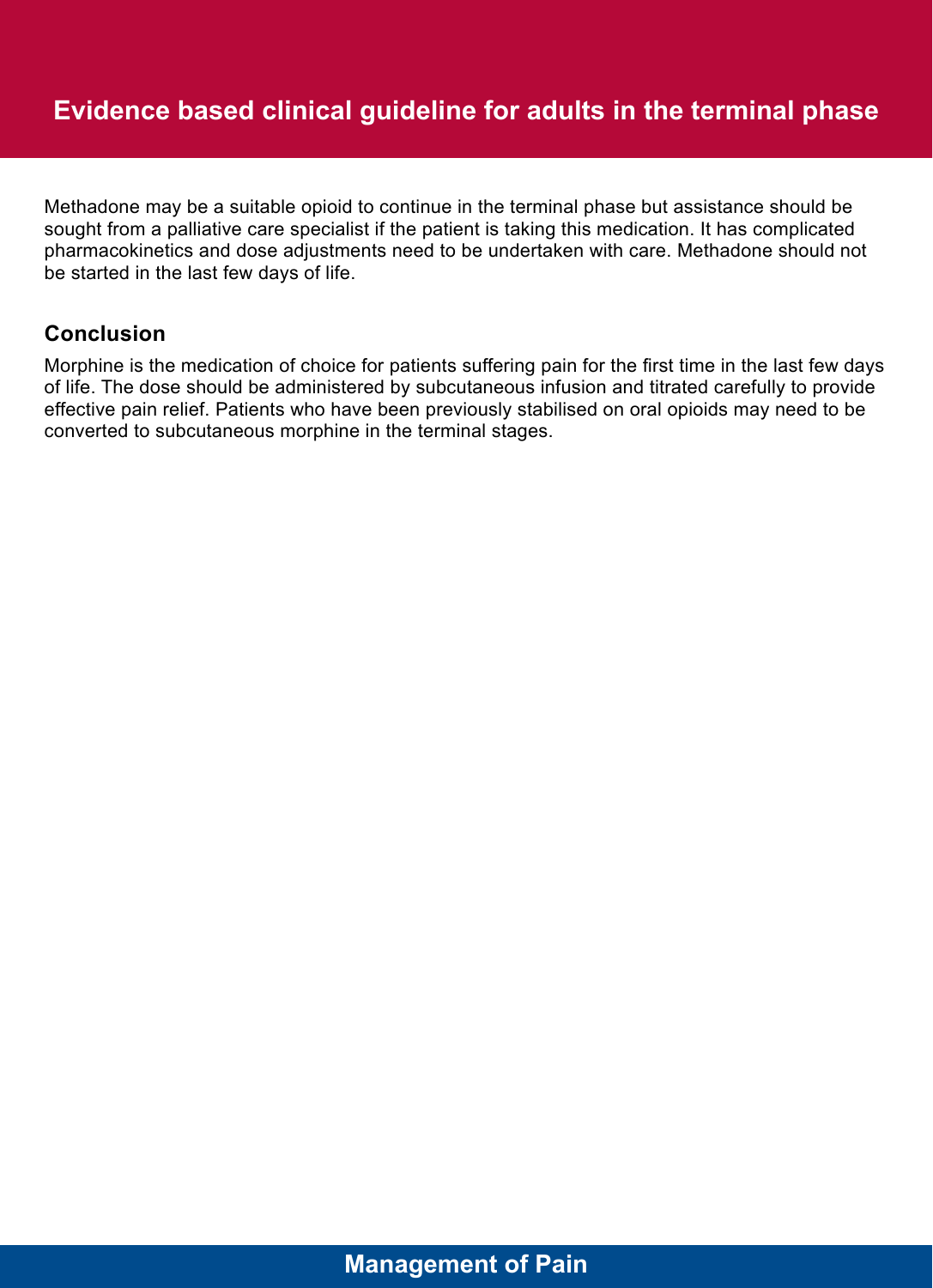- 1. van den Beuken-van Everdingen MH, de Rijke JM, Kessels AG, Schouten HC, van Kleef M, Patijn J. Prevalence of pain in patients with cancer: a systematic review of the past 40 years. Ann Oncol. 2007 Sep;18(9):1437-49.
- 2. Blinderman CD, Homel P, Billings JA, Portenoy RK, Tennstedt SL. Symptom distress and quality of life in patients with advanced congestive heart failure. J Pain Symptom Manage. 2008 Jun;35(6):594-603.
- 3. Lynn J, Teno JM, Phillips RS, Wu AW, Desbiens N, Harrold J, Claessens MT, Wenger N, Kreling B, Connors AF Jr. Perception by family members of the dying experience of older and seriously ill patients: SUPPORT investigators: study to understand prognosis and preferences for outcomes and risks of treatments. Ann Intern Med. 1997 Jan 15;126(2):97-106.
- 4. Blinderman CD, Homel P, Billings JA, Tennstedt SL, Portenoy RK. Symptom distress and quality of life in patients with advanced chronic obstructive pulmonary disease. J Pain Symptom Manage [Internet]. 2009 Jul [cited 2009 Apr 22];38(1):115-23 Available from: www.ncbi.nlm.nih.gov./pubmed/19232893.
- 5. Palliative Care Expert Group. Therapeutic guidelines: palliative care. Version 3. Melbourne: Therapeutic Guidelines Ltd: 2010. p. 205-211.
- 6. Hanks GW, Conno F, Cherny N, Hanna M, Kalso E, McQuay HJ, Mercadante S, Meynadier J, Poulain P, Ripamonti C, Radbruch L, Casas JR, Sawe J, Twycross RG, Ventafridda V, Expert Working Group of the Research Network of the European Association for Palliative Care. Morphine and alternative opioids in cancer pain: the EAPC recommendations. Br J Cancer. 2001 Mar 2;84(5):587-93.
- 7. Wiffen PJ, McQuay HJ. Oral morphine for cancer pain. Cochrane Database of Syst Rev [Internet]. 2007 Aug 21 [cited 2007 Nov 28]; (4): CD003868. DOI: 10.1002/14651858. CD003868.pub2. Available from: http://www.cochrane.org/reviews/en/ab003868.html
- 8. World Health Organisation. Cancer pain relief: with a guide to opioid availability. 2nd ed. Geneva: WHO. 1996. p.14.
- 9. Cooper IM. Morphine for postoperative analgesia. A comparison of intramuscular and subcutaneous routes of administration. Anaesth Intensive Care 1996 Oct;24(5):574-8.
- 10. Lamacraft G, Cooper MG, Cavalletto BP. Subcutaneous cannulae for morphine boluses in children: assessment of a technique. J Pain Symptom Manage. 1997 Jan;13(1):43-9.
- 11. Semple TJ, Upton RN, Macintrye PE, Runciman WB, Mather LE. Morphine blood concentrations in elderly postoperative patients following administration via an indwelling subcutaneous cannula. Anaesthesia. 1997 Apr;52(4):318-23.
- 12. Semple D, Aldridge LA, Doyle E. Comparison of IV and SC diamorphine infusions for the treatment of acute pain in children. Br J Anaesth. 1996 Feb;76(2):310-2.
- 13. Nelson KA, Glare PA, Walsh D, Groh ES. A prospective, within-patient, crossover study of continuous intravenous and subcutaneous morphine for chronic cancer pain. J Pain Symptom Manage. 1997 May;13(5):262-7.
- 14. Davis MP, Walsh D, Lagman R, LeGrand SB. Controversies in pharmacotherapy of pain management. Lancet Oncol. 2005 Sep;6(9):696-704.

# **Management of Pain**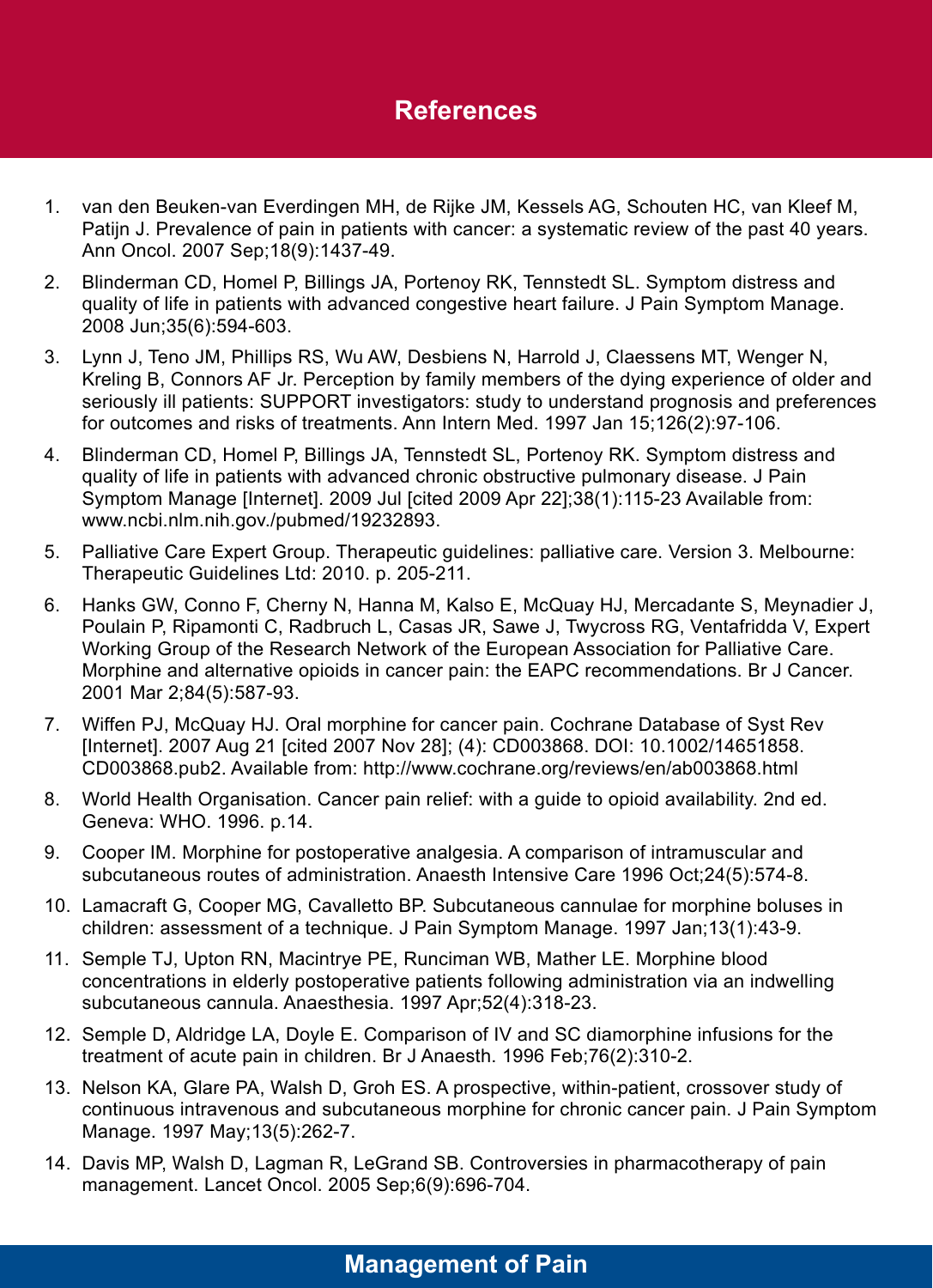- 15. Donohoo E, editor. MIMS annual. 32nd ed. Hong Kong: MIMS Australia; 2008 Jun. p. 523-527.
- 16. Cervelli MJ, editor. The renal drug reference guide. 1st ed. Adelaide: Nexus Printing; 2007. p. 40.
- 17. Donohoo E, editor. MIMS annual. 32nd ed. Hong Kong: MIMS Australia; 2008 Jun. p. 514-516.
- 18. Donohoo E, editor. MIMS annual. 32nd ed. Hong Kong: MIMS Australia; 2008 Jun. p. 535-538.
- 19. Cervelli MJ, editor. The renal drug reference guide. 1st ed. Adelaide, Australia: Nexus Printing; 2007. p. 41.
- 20. Cervelli MJ, editor. The renal drug reference guide. 1st ed. Adelaide, Australia: Nexus Printing; 2007. p. 37.
- 21. Silverman M, Shih R, Allegra J. Morphine induces less nausea than meperidine when administered parenterally. J Emerg Med. 2004 Oct;27(3):241-3.
- 22. Armstrong PJ, Bersten A. Normeperidine toxicity. Anesth Analg. 1986 May;65(5):536-8.
- 23. Simopoulos TT, Smith HS, Peeters-Asdourian C, Stevens DS. Use of meperidine in patient-controlled analgesia and the development of a normeperidine toxic reaction. Arch Surg. 2002 Jan;137(1):84-8.
- 24. Donohoo E, editor. MIMS Annual. 32nd ed. Hong Kong: MIMS Australia; 2008 Jun. p. 517-519.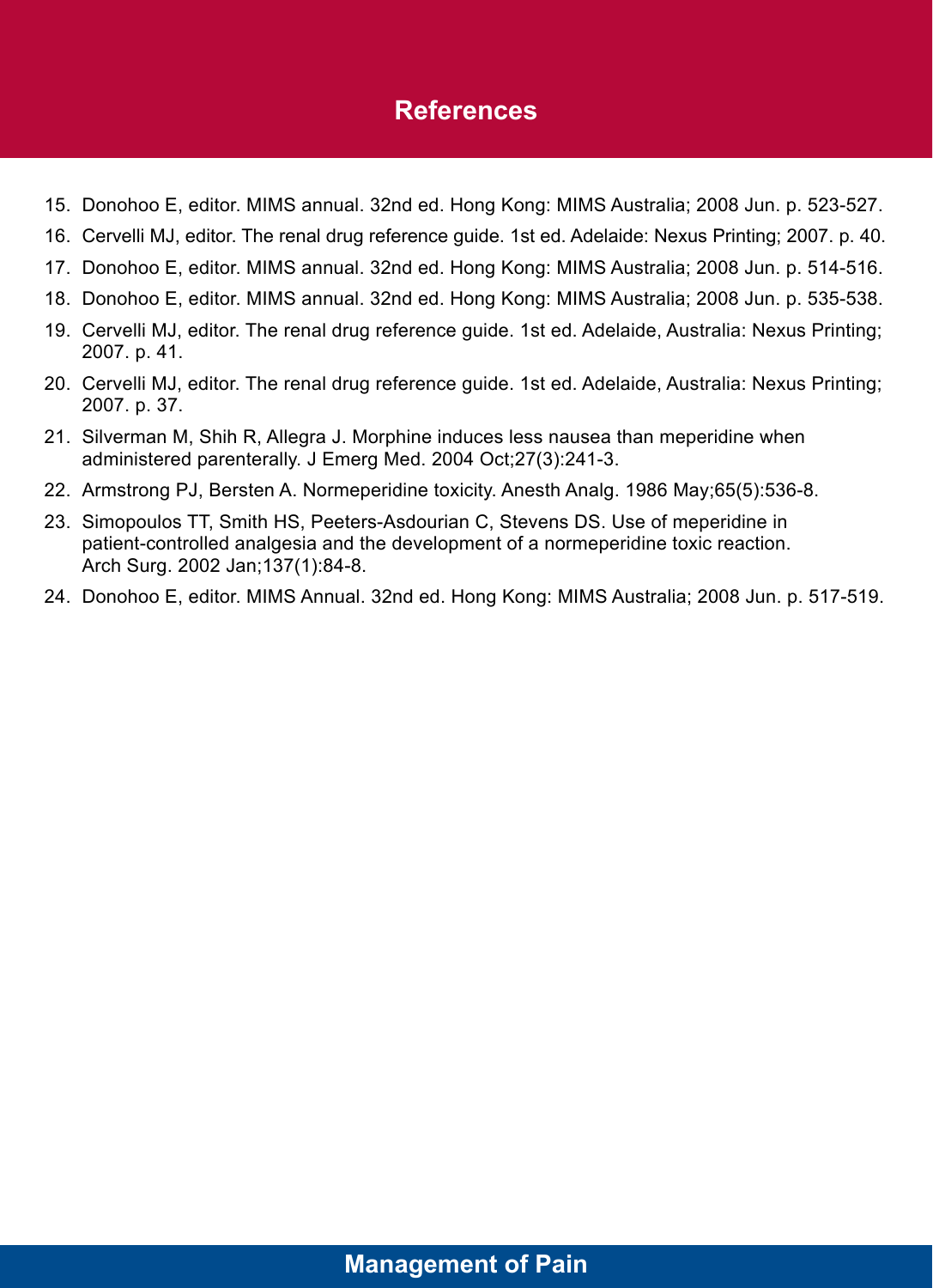### **Introduction**

Terminal respiratory tract secretions are also known as 'death rattle'. It describes the gurgling, bubbling noise made as air passes through or over accumulated secretions in the oropharynx or bronchial tree in patients close to death who are unable to clear the secretions by coughing or swallowing.<sup>1</sup>

The reported incidence of respiratory tract secretions ranges from 23%<sup>2 [Level IV]</sup> to 92%.<sup>3 [Level III-2]</sup> The wide range in reported incidence is possibly due to a lack of definition and objective measures of the symptom. Most studies report rates of between 30-56% (31-50%<sup>4 [Level III-3]</sup>, 56%<sup>5</sup>, 49%<sup>6</sup>, 50%<sup>7</sup>,  $44\%$ <sup>8 [Level IV]</sup>). The incidence increases as patients move closer to death.<sup>6 [Level IV]</sup>

Patients with lung or cerebral cancer have been found to have a significantly higher risk of developing death rattle.<sup>6,8 [Level IV]</sup> Morita et al reported that refractory symptoms are more common in the presence of lung disease, either cancer or infection and oedema. <sup>8 [Level IV]</sup> This association was not found in a previous study but lack of diagnostic sensitivity may have affected the likelihood of demonstrating this relationship.<sup>3 [Level III-2]</sup>

Previous anecdotal evidence has suggested that there is a relationship between the level of hydration and respiratory secretions. This has led to the recommendation for removal of artificial hydration in terminally ill patients to prevent death rattle. Ellershaw et al demonstrated a trend in the relationship between level of hydration and the development of respiratory tract secretions but the data was not statistically significant.<sup>3 [Level III-2]</sup> Furthermore, being biochemically dehydrated did not prevent the accumulation of respiratory secretions or the symptom of 'death rattle'.<sup>3 [Level III-2]</sup>

#### **Management**

Studies concur that the management of 'death rattle' is effective in approximately 40-70% of cases (54-65%<sup>4</sup>, 40-57%<sup>9 [Level III-3]</sup>, 71%<sup>7</sup>, 58%-72%<sup>8</sup> [<sup>Level IV</sup>]).

Management usually encompasses positioning and administration of anticholinergic medications. Positioning to promote drainage of secretions is effective.<sup>10 [Level V]</sup> Lichter and Hunt found that 31% of patients with terminal secretions were effectively managed using only nursing interventions that included change of position, reassurance and occasional suctioning.<sup>5 [Level IV]</sup> Removal of secretions by gentle suctioning may be useful but the benefits usually last only a few minutes.<sup>11[Level V]</sup>

Since anticholinergic medications are anti-secretory it is unlikely that they dry existing secretions.<sup>1</sup> [Level III-2], 4,12 [Level III-3] Symptom management is not always achieved rapidly and hence early detection and prompt administration of medication is advantageous.<sup>8 [Level IV]</sup>, 11 [Level V]

There are three clinical studies reported in palliative patients comparing the effectiveness of anticholinergic medications. These studies do not involve large numbers of patients and are not randomised controlled trials. None of these studies found a significant difference between the medications (see Table 1 for results of two studies).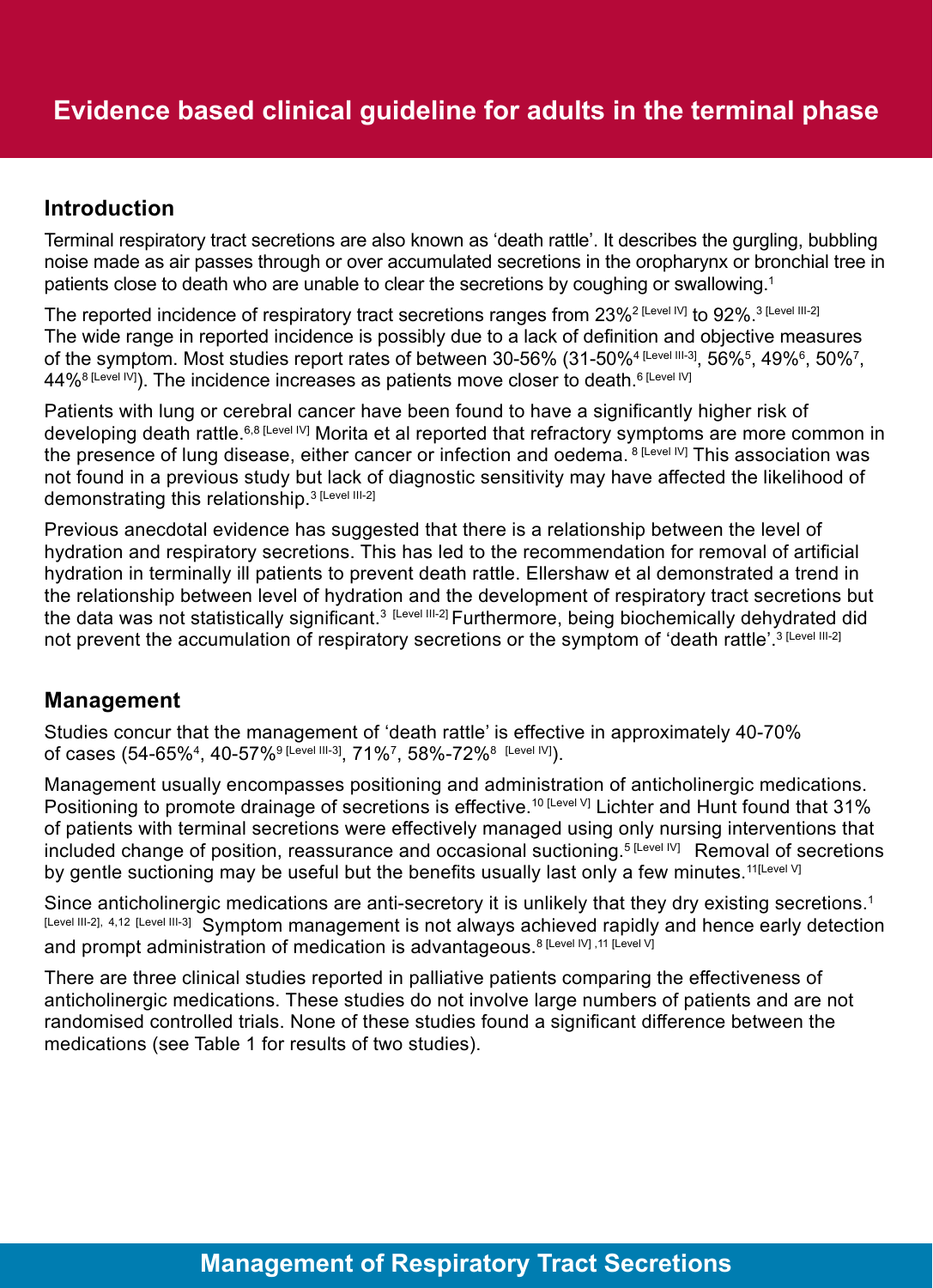#### **Table 1: Summary of study results**

| <b>Authors</b>                                                                                    | <b>Measurement</b>                                              | <b>Hyoscine</b><br>butylbromide<br>20 <sub>mg</sub> | <b>Hyoscine</b><br>hydrobromide<br>400 microgram | Glycopyrrolate<br>200 microgram |
|---------------------------------------------------------------------------------------------------|-----------------------------------------------------------------|-----------------------------------------------------|--------------------------------------------------|---------------------------------|
| Hughes et al 4<br>$(n=37)$ in each<br>$arm)$ [Level III-3]                                        | % patients improved<br>30mins after single<br>subcutaneous dose | 54%                                                 | 35%                                              | 46%                             |
| Back et al <sup>11</sup><br>$(n=128)$<br>hyoscine;<br>$n = 63$<br>glyopyrrolate)<br>[Level III-3] | % patients improved<br>30mins after first dose                  |                                                     | 56%                                              | 27%                             |
|                                                                                                   | % patients required<br>second dose                              |                                                     | 33%                                              | 50%                             |
|                                                                                                   | % patients improved by<br>last measurement                      |                                                     | $51\%$ *                                         | $42\%$ *                        |

\* not statistically significant

The third study was conducted by Hugel et al.<sup>9 [Level III-3]</sup> Patients whom had received hyoscine hydrobromide (n=36) were retrospectively matched with those whom had received glycopyrrolate. The protocol involved a stat dose and then a subcutaneous infusion with dosage adjustments as required each 24 hours.

Observations were undertaken every 4 hours and resulted in no significant difference at 4 hours after the first dose. At time of death 26 (72%) of patients in the glycopyrronium group and 21 (58%) of hyoscine group were symptom free. There are no details of extra doses; however 3 patients receiving hyoscine and 7 patients receiving glycopyrrolate had their infusion dose increased.

Bee and Hillier discuss the results of another study by Likar et al (unable to be accessed and written in German) which was a small (n=31) randomised cross-over study comparing the effect of hyoscine hydrobromide to saline.<sup>13 [level I]</sup> The assessment was conducted on a scale of one to five, with one being noisy breathing and five being very severe rattle. The intervention group showed a non-significant reduction in death rattle over a period of 10 hours.

There appears to be great individual patient variation in the effectiveness of anticholinergic medications in drying salivary secretions.<sup>14 [Level III-2]</sup> No conclusive evidence of comparative efficacy has been attained and therefore no particular medication can be recommended.<sup>1 [Level</sup> III-2] ,13 [Level I]

It is suggested, that although there is currently no conclusive evidence to support the use of anticholinergic medication in drying terminal secretions, the practice is deeply engrained in palliative care practice and is likely to continue.<sup>13 [Level I]</sup> However, the prescribing of these agents should be undertaken with close monitoring for lack of therapeutic benefit and for adverse effects, with therapy discontinued in these situations.<sup>13 [Level I]</sup>

Family and carers are often very distressed by this symptom. Their anguish can be relieved with explanation of the reason for noisy breathing, and reassurance.<sup>4</sup> [Level III-2] It has been demonstrated that distress can be relieved in about 90% of relatives by sensitive communication.3 [Level III-2] ,15 [Level IV]

# **Management of Respiratory Tract Secretions**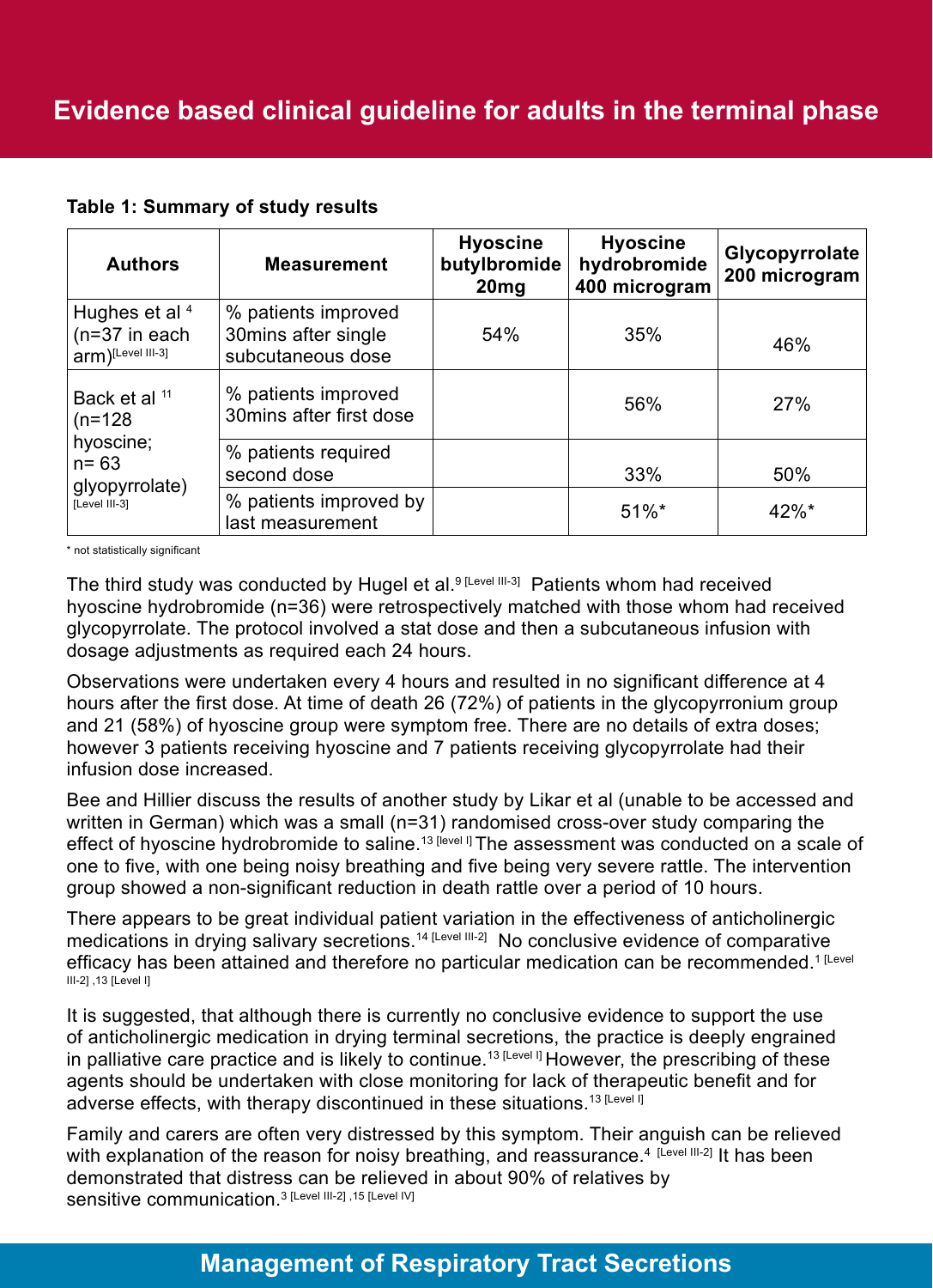#### **Dose recommendations**

The current dosage recommendations are listed in Table 2.

**Table 2: Dose recommendations for anticholinergic medications for the management of terminal secretions 10,16 [Level V]**

| <b>Medication</b>     | Subcutaneous stat / prn dose  | Subcutaneous infusion dose over<br>24 hours |
|-----------------------|-------------------------------|---------------------------------------------|
| Atropine              | 400-1200 microgram 4-6 hourly | 1200-2000 microgram                         |
| Glycopyrrolate        | 200-400 microgram             | 600-1200 microgram                          |
| Hyoscine butylbromide | 20 mg 4 hourly                | $20-120$ mg                                 |
| Hyoscine hydrobromide | 400 microgram 4 hourly        | 800-2000 microgram                          |

The medications have been found to have a dose-dependent effect in drying secretions.<sup>17 [Level</sup>] II] , 14 [Level III-2]

Glycopyrrolate is considered to be 5 times more potent in its antisialogogue effect than atropine suggesting that the equivalent dose for 200 microgram of glycopyrrolate is 1 mg atropine.<sup>17 [Level II]</sup> Hyoscine hydrobromide 400 microgram is considered equivalent to glycopyrrolate 270 microgram.<sup>14 [Level III-2]</sup> Hyoscine hydrobromide is also an effective central anti-emetic.<sup>18 [Level V]</sup>

### **Adverse effects**

The adverse effect profile of the various anticholinergic medications is often the determining factor in the choice of agent.

All anticholinergic medications may exacerbate oesophageal reflux, cause urinary retention, dry mouth or precipitate narrow-angle glaucoma. These medications also influence heart rate. Atropine in doses of 400-600 micrograms may cause tachycardia after an initial slowing of the heart.<sup>18 [Level V]</sup> This effect is dose related although not as pronounced in elderly people.<sup>18</sup> [Level V] The cardiac effect of the other medications is considered minimal although variable. Glycopyrrolate has also been shown to accelerate heart rate in doses of 8 micrograms/kg.<sup>19 [Level III-3],20 [Level IV]</sup> Hyoscine hydrobromide may result in a slowing of heart rate after an initial increase.

Glycopyrrolate and hyoscine butylbromide do not readily cross the blood brain barrier and therefore rarely exhibit central nervous system effects. This is in contrast with the drowsiness, amnesia, fatigue and dreamless sleep that are commonly associated with the use of hyoscine hydrobromide.<sup>18 [Level V]</sup> These effects may however be an advantage in the terminal stages of disease.

Atropine and hyoscine hydrobromide at high dose may cause restlessness, hallucinations, excitement and delirium.<sup>18 [Level V]</sup> The same adverse effects may also be experienced at therapeutic doses of hyoscine hydrobromide in the presence of severe pain.<sup>18 [level V]</sup> However, Hugel et al found no significant difference in level of agitation between glycopyrrolate and hyoscine hydrobromide.9 [Level III-3] It has also been observed that there is no difference in the amount of sedative medication needed in patients taking these medications.<sup>12 [Level III-3]</sup>

# **Management of Respiratory Tract Secretions**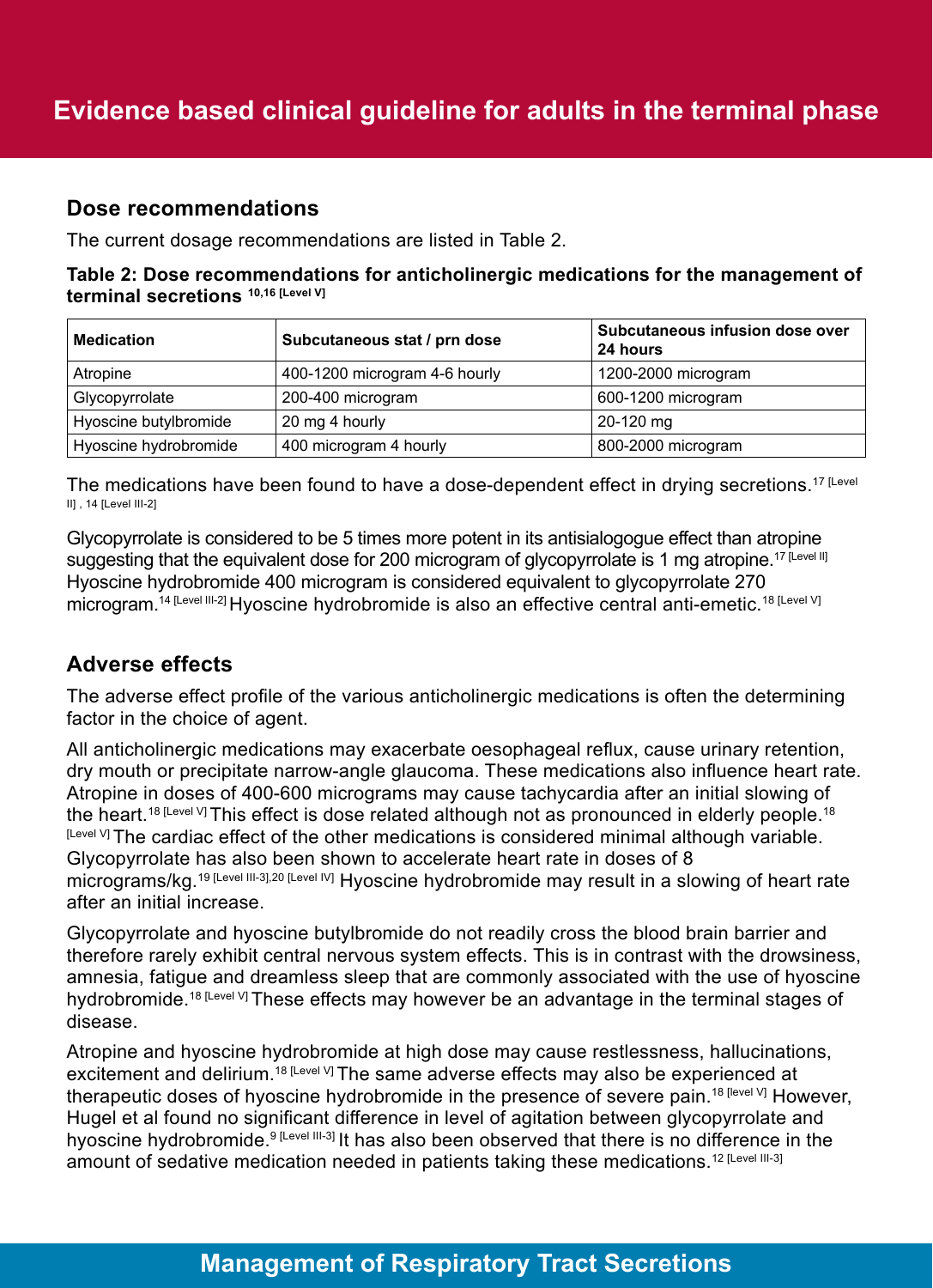### **Conclusion**

The high incidence of terminal respiratory tract secretions, and need for prompt treatment, supports anticipatory prescribing to avoid delays in controlling symptoms. Differences in onset of action, adverse effects, access and cost need to be considered when choosing appropriate agent.

#### **Table 3: Comparison of anticholinergic medications for managing terminal respiratory tract secretions**

|                                                    | <b>Atropine</b>                                       | <b>Hyoscine</b><br>hydrobromide                             | <b>Hyoscine</b><br>butylbromide       | Glycopyrrolate                                                                             |
|----------------------------------------------------|-------------------------------------------------------|-------------------------------------------------------------|---------------------------------------|--------------------------------------------------------------------------------------------|
| Cost *                                             | <b>PBS</b>                                            | \$55.00<br>(5 x 400 micrograms)                             | \$35.00<br>$(5 \times 20 \text{ mg})$ | \$58.20<br>$(5 \times 200 \text{ micrograms})$                                             |
| Equivalent dose                                    | 1 <sub>mg</sub>                                       | 400 micrograms                                              | $20$ mg                               | 200-270 micrograms                                                                         |
| <b>Effect on</b><br>secretions<br>(dose dependent) | $(1 \text{ mg})^{21}$                                 | $(500$ micrograms) <sup>17</sup>                            | $(30 \text{ mg})^{22}$                | $(200 \text{ micrograms})^{21}$                                                            |
| Onset of action                                    | 30 mins                                               | 30 mins                                                     | 15 mins                               | 30 mins                                                                                    |
| Time to peak effect                                | 1 hour                                                | 1 hour                                                      | 15 mins                               | 2 hours                                                                                    |
| Duration of effect                                 | 4 hours                                               | 4 hours                                                     | 1 hour                                | 4 hours                                                                                    |
| Decrease in<br>secretions                          | 72%                                                   | 79%                                                         | 25%                                   | 74%                                                                                        |
| <b>Adverse and other</b><br>effects $18-20,22$     |                                                       |                                                             |                                       |                                                                                            |
| Sedative effects                                   | Nil                                                   | Sedative and<br>amnesic                                     | Minimal sedation                      | Minimal sedation 4                                                                         |
| <b>Other CNS effects</b>                           | Restlessness,<br>confusion                            | Restlessness,<br>delirium                                   | Nil                                   | Nil                                                                                        |
| Heart rate<br>(dose related)                       | Transient decrease<br>and then increase <sup>18</sup> | <b>Transient increase</b><br>and then slowing <sup>18</sup> | Increase <sup>5</sup>                 | Significant increase<br>after 60 mins <sup>3</sup><br>Significant increase<br>15-60 mins 4 |
| Antiemetic                                         | Not reported                                          | Yes                                                         | No                                    | <b>No</b>                                                                                  |

\* March 2010 dispensed price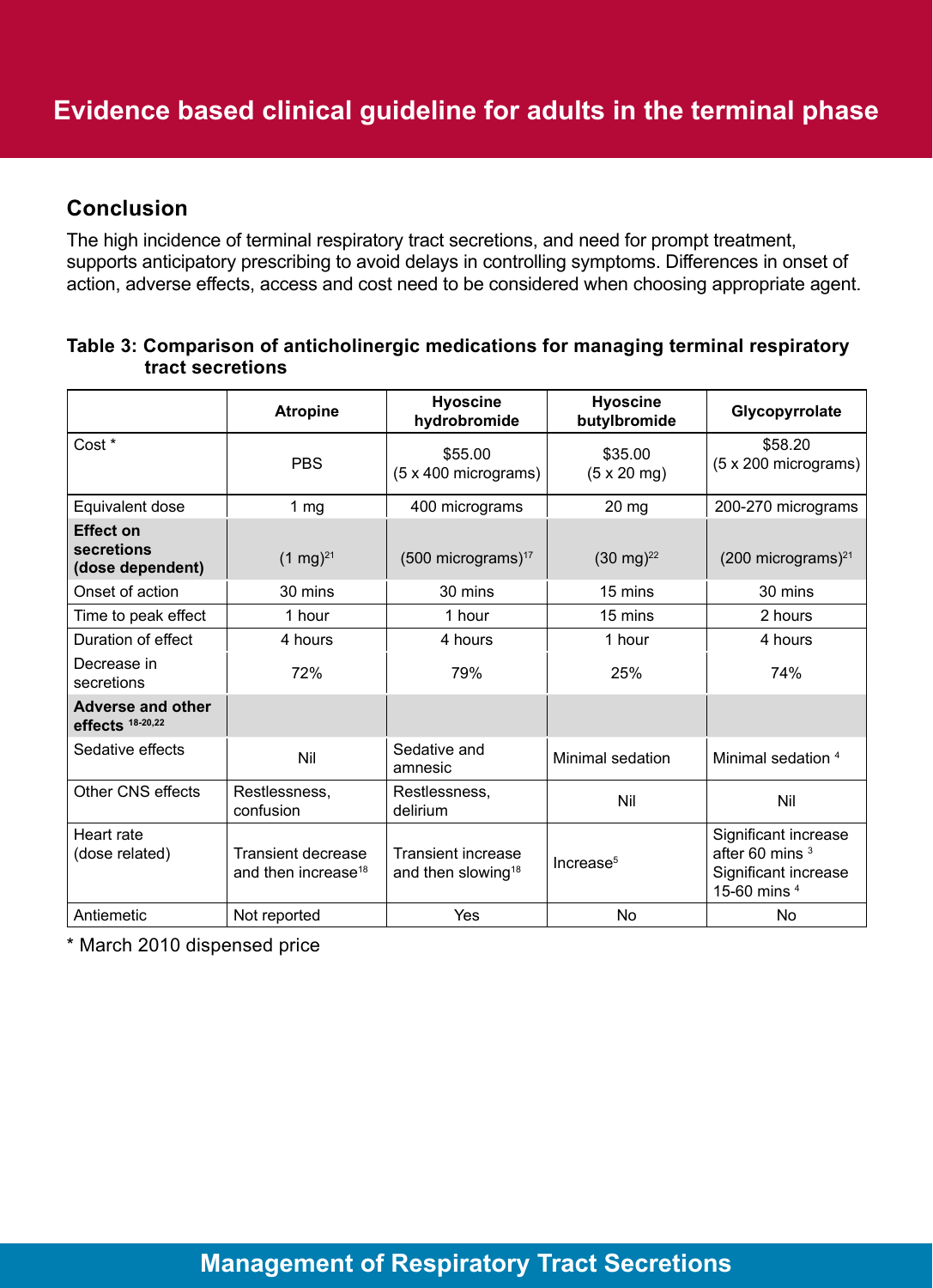- 1. Bennett M, Luca V, Brennan M, Hughes A, O'Donnell V, Wee B, Association for Palliative Medicine's Science Committee. Using anti-muscarinic drugs in the management of death rattle: evidence-based guidelines for palliative care. Palliat Med. 2002 Sep;16(5):369-74.
- 2. Wildiers H, Menten J. Death rattle: Prevalence, prevention and treatment. J Pain Symptom Manage. 2002 Apr;23(4):310-7.
- 3. Ellershaw JE, Sutcliffe JM, Saunders CM. Dehydration and the dying patient. J Pain Symptom Manage. 1995 Apr;10(3):192-7.
- 4. Hughes A, Wilcock A, Corcoran R, Lucas V, King A. Audit of three antimuscarinic drugs for managing retained secretions. Palliat Med. 2000 May;14(3):221-2.
- 5. Lichter I, Hunt E. The last 48 hours of life. J Palliat Care. 1990 Winter;6(4):7-17.
- 6. Kass RM, Ellershaw J. Respiratory tract secretions in the dying patient: a retrospective study. J Pain Symptom Manage 2003 Oct;26(4):897-902.
- 7. Bennett MI. Death rattle: An audit of hyoscine (scopolamine) use and review of management. J Pain Symptom Manage 1996 Oct;12(4):229-33
- 8. Morita T, Tsunoda J, Inoue S, Chihara S. Risk factors for death rattle in terminally ill cancer patients: a prospective exploratory study. Palliat Med. 2000 Jan;14(1):19-23.
- 9. Hugel H, Ellershaw J, Gambles M. Respiratory tract secretion in the dying patient: A comparison between glycopyrronium and hyoscine hydrobromide. J Pall Med. 2006 Apr;9(4):279-84.
- 10. Palliative Care Expert Group. Therapeutic guidelines: palliative care. Version 3. Melbourne: Therapeutic Guidelines Ltd: 2010. p. 272-3.
- 11. Furst CJ, Doyle D. The terminal phase. In: Doyle D, Hanks G, Cherny NI, Calman K, editors. Oxford textbook of palliative medicine. 3rd ed. Oxford: Oxford University Press: 2004. p. 1126-7.
- 12. Back IN, Jenkins K, Blower A, Beckhelling J. A study comparing hyoscine hydrobromide and glycopyrrolate in the treatment of death rattle. Palliat Med. 2001 Jul;15(4):329-36.
- 13. Wee B, Hillier R. Interventions for noisy breathing in patients near to death. Cochrane Database of Syst Rev [Internet]. 2008 Jan 23 [cited 2008 November 25];(1):CD005177. DOI: 10.1002/14651858. CD005177.pub2. Available from: http://www.cochrane.org/reviews/en/ab005177.html
- 14. Mirakhur RK. Anticholinergic drugs. Br J Anaesth 1979 Jul;51(7):671-9.
- 15. Hughes A, Wilcock A, Corcoran R. Management of "death rattle". J Pain Symptom Manage. 1996 Nov;12(5):271-2.
- 16. Twycross R, Wilcock A, editors. Palliative Care Formulary. 3rd ed. Nottingham: Palliativedrugs.com Ltd; 2007. p. 4-8.
- 17. Mirakhur RK. Comparative study of the effects of oral and I.M. atropine and hyoscine in volunteers. Br J Anaesth. 1978 Jun;50(6):591-8.
- 18. Brown JH, Taylor P. Muscarinic receptor agonists and antagonists In: Brunton LL, Lazo JS, Parker KL, editors. Goodman and Gilman's The pharmacological basis of therapeutics. 11th ed. Sydney: McGraw-Hill; 2006. p. 189-200.

### **Management of Respiratory Tract Secretions**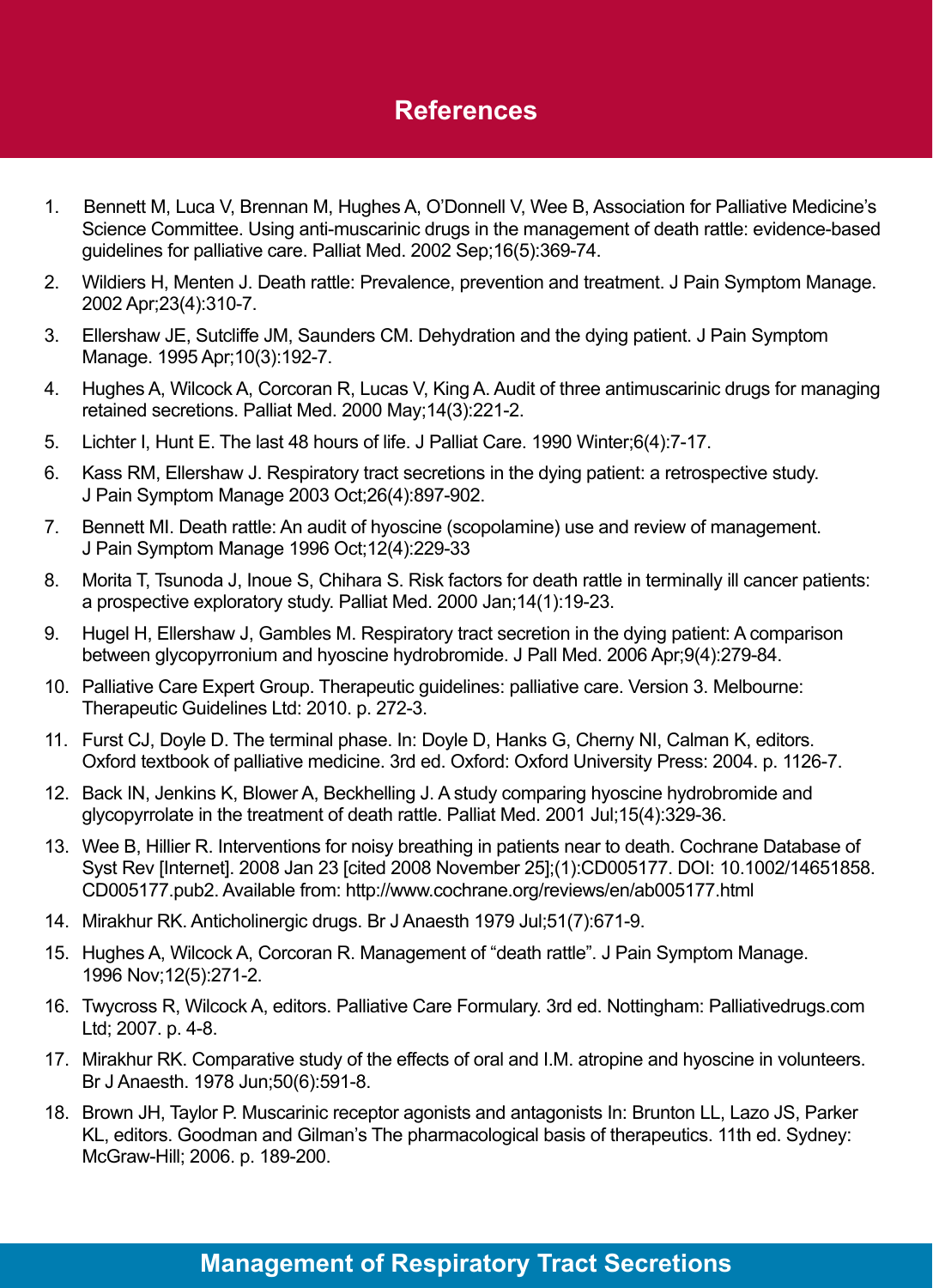- 19. Ali-Melkkila T, Kaila T, Kanto J. Glycopyrrolate: pharmacokinetics and some pharmacodynamic findings. Acta Anaesthesiol Scand. 1989 Aug;33(6):513-7.
- 20. Ali-Melkkila T, Kaila T, Kanto J, Iisalo E. Pharmacokinetics of I.M. glycopyrrolate. Br J Anaesth. 1990 Jun;64(6):667-9.
- 21. Mirakhur RK, Dundee JW. Comparison of the effects of atropine and glycopyrrolate on various end-organs. J R Soc Med. 1980 Oct;73(10):727-30.
- 22. Moller J, Rosen A. Comparative studies on intramuscular and oral effective doses of some anticholinergic drugs. Acta Med Scand. 1968 Sep;184(3):201-9.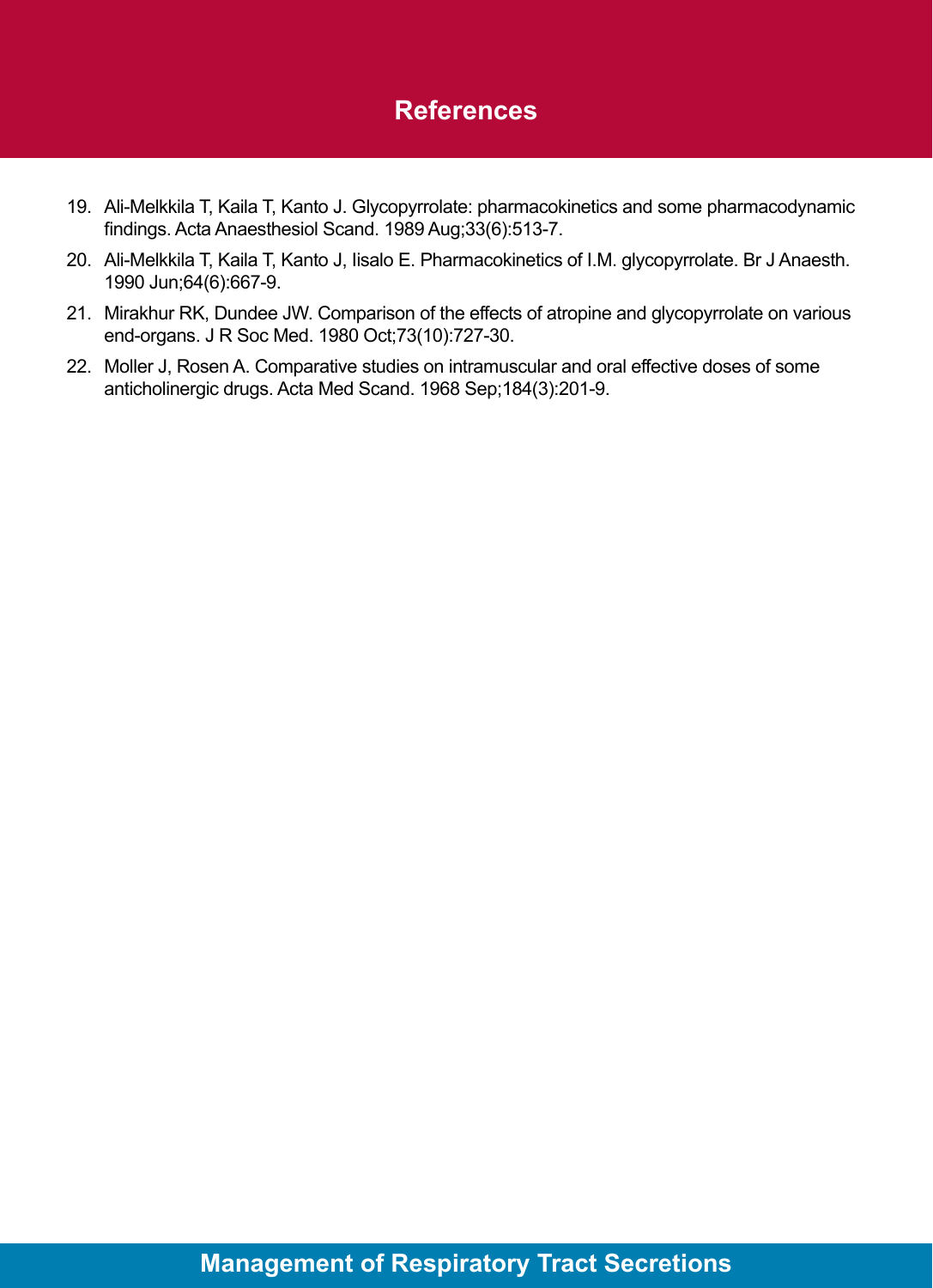### **Introduction**

Terminal restlessness is an agitated delirium that occurs in some patients during the last few days of life.<sup>1 [Level V]</sup> The symptoms include irritability, anxiety, paranoia, distress, hallucinations and confusion.

Delirium is a common symptom in the general population occurring in up to 30% of all admissions to hospital.<sup>2 [Level I]</sup> In comparison, the incidence of delirium diagnosed on admission to an inpatient palliative care service is between 29% and 44%.<sup>3, 5 [Level IV], 4 [Level III-2]</sup>

In the last few days of life the incidence of delirium increases, with terminal restlessness reported in 62%<sup>5 [Level IV]</sup> to 88%<sup>4 [Level III-2] of patients. Most studies suggest an incidence of more than 80%</sup> (83%6 [Level IV], 85%7 [Level IV], 88%4 [Level III-2]).

Terminal restlessness is thought to be disturbing for patients. It has been found that 54% of cancer patients who experience delirium can recall the experience after the delirium has resolved.<sup>8 [Level IV]</sup>

Family members find terminal restlessness very distressing.<sup>9 [Level IV]</sup> When family members were asked to rate the level of distress they felt when observing the various symptoms associated with end of life delirium, the only symptom with low rates of distress was somnolence. 71-87% of family members experienced high levels of anguish from the each of the symptoms of agitation, hallucinations, inappropriate behaviours, and cognitive symptoms such as disorientation, memory disturbance and communication difficulty in their dying relative.<sup>9 [Level M]</sup>

The development of delirium leads to increased anxiety in caregivers.<sup>10 [Level III-2]</sup> Caregivers of patients with advanced cancer who experienced delirium, were 10 times more likely to have generalised anxiety than caregivers whose family member didn't have delirium.<sup>10 [Level III-2]</sup>

### **Management**

Prompt recognition and treatment of terminal restlessness is required to reduce the possibility of harm for the patient and distress for the family.<sup>11 [Level V]</sup> In the last few days of life relieving symptoms is paramount, and therefore treatment of delirium should not be delayed while searching for the cause.<sup>12 [Level V]</sup> It is usually appropriate to limit assessment to history and physical examination 12 [Level V]

#### Reversing precipitating causes

Where possible, any potentially reversible causes should be treated.<sup>11 [Level V]</sup> There is often more than one precipitating factor for terminal restlessness. Lawlor et al found that the median number of causes per episode was 3 (range 1-6).<sup>4 [Level III-2]</sup> Delirium may be reversible in 49% patients with advanced cancer, <sup>4 [Level III-2]</sup> although this percentage may be lower in the last few days of life.

Medications are a common precipitating factor of delirium, with medications commonly prescribed in palliative care such as opioids, anticholinergics, selective serotonin reuptake inhibitors, tricyclics antidepressants, corticosteroids, anticonvulsants and benzodiazepines, are all possible causes. It is therefore recommended that a medication review is undertaken, and consideration given to dose reduction, substitution with less toxic medications, and discontinuation of unnecessary medications.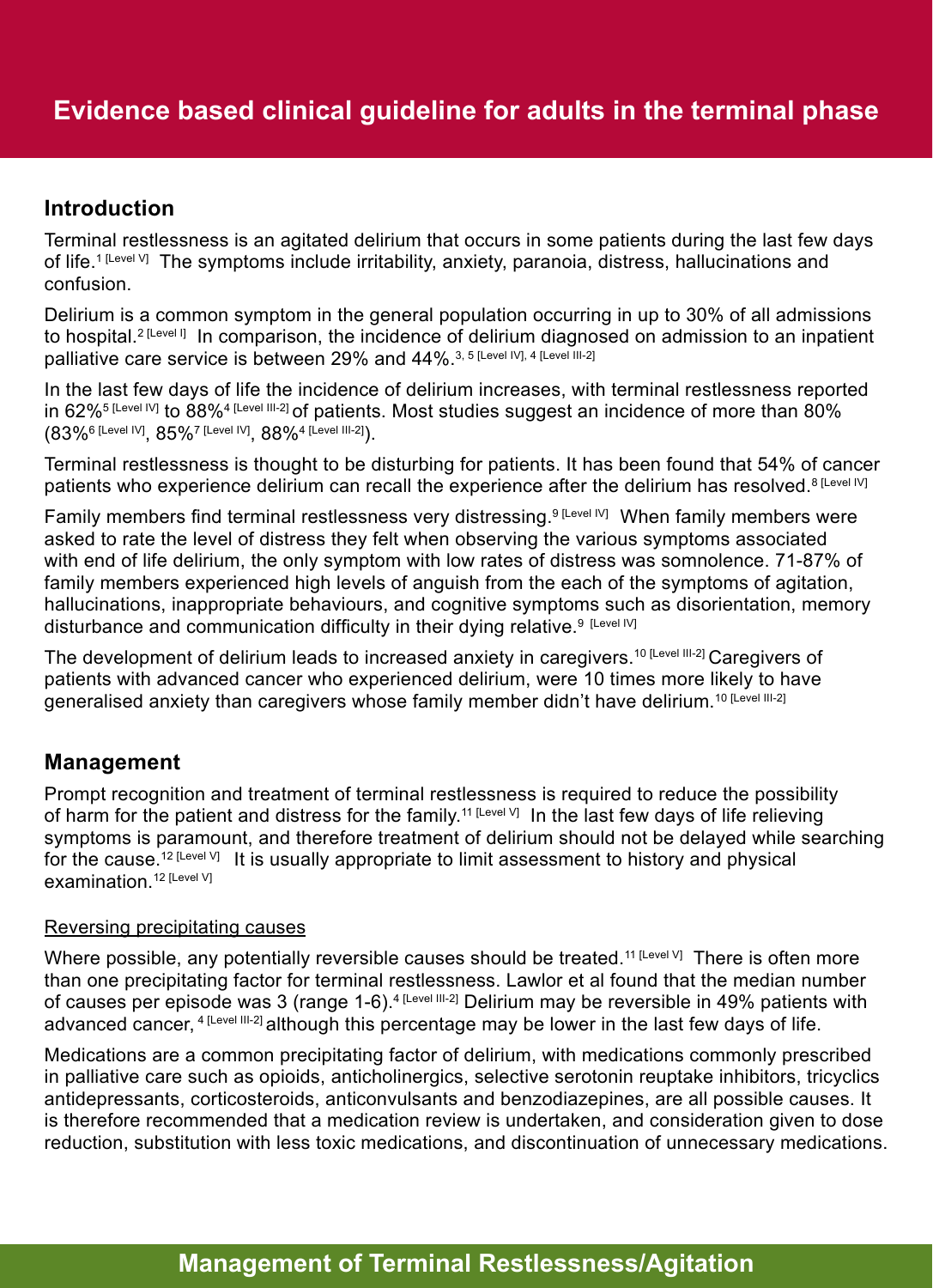In the presence of deteriorating renal impairment morphine should be used with caution.<sup>11 [Level</sup>  $V_1$  Morphine and its neurotoxic metabolites may accumulate increasing the risk of terminal restlessness. It may be necessary to substitute another opioid to manage pain. (see Management of Pain: Clinical Guideline).

Other common causes of terminal restlessness are metabolic disturbances, dehydration, hypercalcaemia, drug withdrawal, infection, hypoxia, renal or hepatic failure or cerebral causes. Most of these will not be easily reversed in the terminal phase and initiating treatment (eg. intravenous bisphosphonates for hypercalcaemia) may not be appropriate.

#### Non-pharmacological management

Simple non-pharmacological measures can be helpful in managing delirium.<sup>11 [Level V]</sup>

It is recommended to ensure a quiet environment with familiar people and objects, and to avoid bright lights or complete darkness.<sup>11 [Level V]</sup> Playing favourite music may also be useful and relaxing. 11 [Level V]

Dehydration may contribute to terminal restlessness. However, there is insufficient evidence to determine if the use of subcutaneous rehydration improves symptoms and quality of life.<sup>13 [Level I]</sup> Increased fluid may worsen some symptoms in the terminal phase due to fluid retention. <sup>13 [Level I]</sup> The decision to rehydrate subcutaneously should be done on an individual basis. It will require knowledge of the individual patient situation, symptoms and wishes, and the advantages and disadvantages of rehydration.

#### Pharmacological management

Evidence from clinical trials is limited on the role of drug therapy for the treatment of delirium in terminally ill patients.<sup>14 [Level I]</sup>

#### *Haloperidol*

The data from the only randomised controlled study, would suggest that haloperidol is the most suitable medication for the treatment of patients with delirium near the end of life.<sup>15 [Level II]</sup> This conclusion is supported by the Cochrane review.<sup>14 [Level I]</sup>

Low dose haloperidol (< 3 mg per day) is effective in treating generalised delirium with few adverse effects.<sup>2 [Level I]</sup> In terminally ill AIDs patients, Breitbart et al found that during the first 24 hours the mean dose required to manage symptoms was 2.8 mg per day.<sup>15 [Level II]</sup> These doses are also supported by evidence that adequate occupancy of dopamine  $D_2$  receptors to exert an antipsychotic effect is achieved with doses of 2 mg/day.<sup>16 [Level II]</sup>

After symptoms are controlled it is suggested that halving the dose may be possible. This is consistent with Breitbart et al's findings that the average maintenance dose after the first 24 hours was 1.4 mg per day, with a range of 0.4 - 3.6 mg.<sup>15 [Level II]</sup>

The adverse effects of haloperidol are dose related and therefore the lowest effective dose should be prescribed. Parkinson adverse effects were found to be common with higher dose haloperidol  $($ >4.5 mg daily).<sup>2 [Level I]</sup>

# **Management of Terminal Restlessness/Agitation**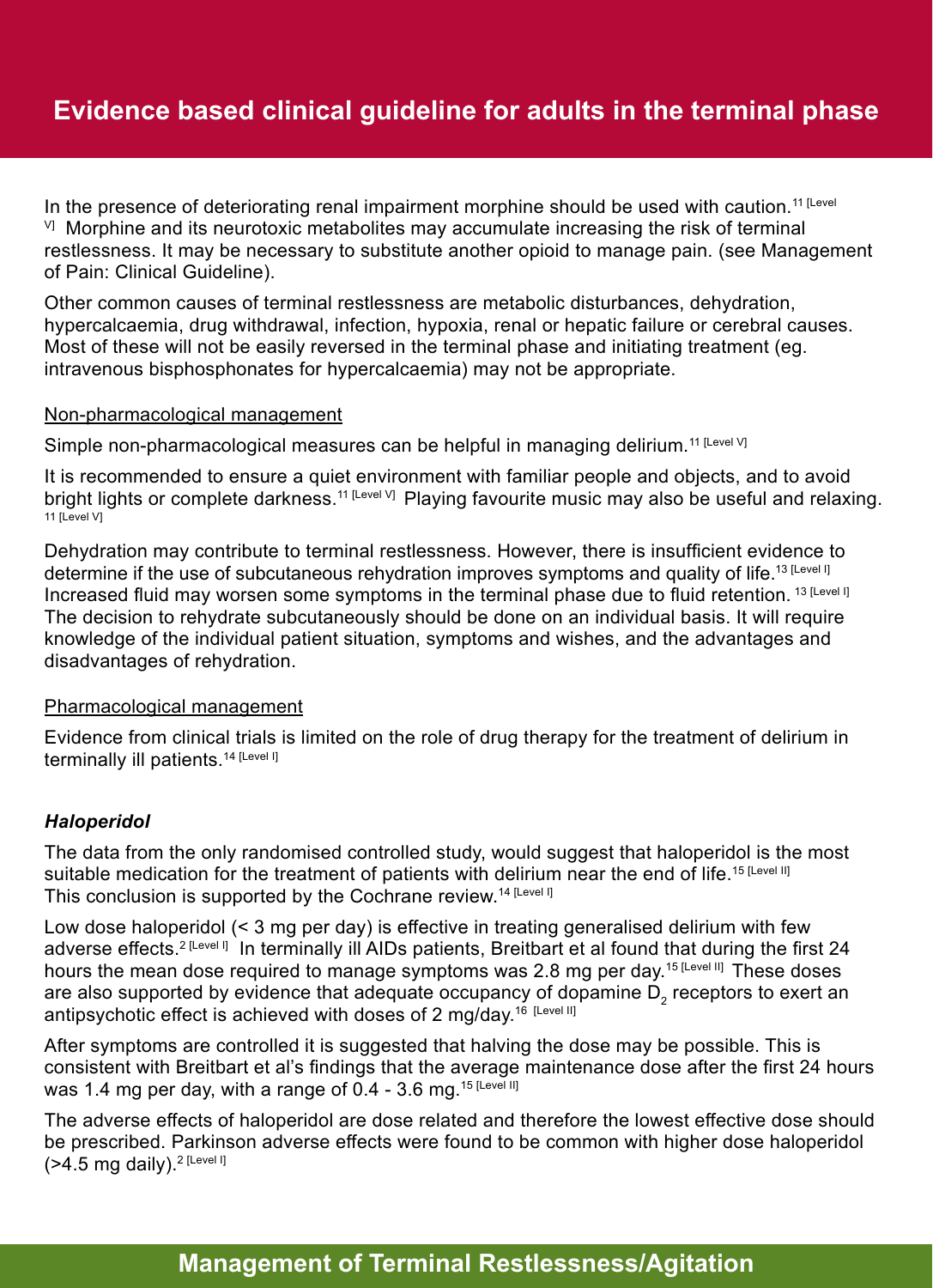#### *Benzodiazepines*

It may be necessary to complement the effect of haloperidol with anxiolytic and/or sedative medication, and benzodiazepines are effective in this role.<sup>11 [Level V]</sup> It has been reported that between 2-27% patients will need sedative medication to adequately control terminal restlessness.<sup>17</sup> [Level III-3] ,18,19 [Level IV] Benzodiazepines should not be used alone for management of terminal restlessness as they may worsen delirium.<sup>15 [Level II]</sup>,<sup>11 [Level V]</sup> There is limited evidence for the use of benzodiazepines in this setting. <sup>11 [Level V]</sup> The choice of benzodiazepine is based on availability, cost, setting (eg. community or inpatient facility), clinical situation and clinician experience with the various benzodiazepines for providing sedation.

Midazolam is commonly recommended because of its short duration of effect which facilitates rapid titration of dose.<sup>12 [Level V]</sup> It is given in doses of 2.5-5 mg subcutaneously no more frequently than hourly.<sup>11 [Level V]</sup> If repeated doses are required and have good effect then a subcutaneous infusion of midazolam may be appropriate. After consultation with a Palliative Care Specialist, midazolam could be initiated at low dose and titrated upwards until the necessary level of sedation is achieved to manage the terminal restlessness. Midazolam may not always be a practical choice because of lack of availability and cost.

Clonazepam is an alternative benzodiazepine that may be used for its anxiolytic and sedative properties. It has a duration of effect of 12 hours and the recommended dose is 500 micrograms when required.<sup>20 [Level V]</sup> It should not be given more frequently than every hour. When the oral solution is administered sublingually the onset of effect is within 5-10 minutes.<sup>21 [Level III-2]</sup>

Lorazepam may be given orally or sublingually in doses of 0.5-1 mg not more frequently than every hour. <sup>11 [Level V]</sup> When given sublingually the expected onset of action is 5 minutes.<sup>20 [Level V]</sup> Sublingual administration may not be effective if the patient has a dry mouth, as the tablet will not disperse adequately. Although lorazepam has a variable duration of effect of between 6-72 hours, it is most frequently prescribed every 12 hours when a continuous effect is required.<sup>20 [Level V]</sup>

### **Conclusion**

When pharmacological action is required for managing terminal restlessness haloperidol is the medication of choice. It can be administered subcutaneously with small doses usually sufficient to manage delirium and improve cognitive function. In situation where terminal restlessness is not adequately managed a benzodiazepine may be added. The choice of benzodiazepine will be decided based on availability, setting, clinical situation and experience of the health care providers.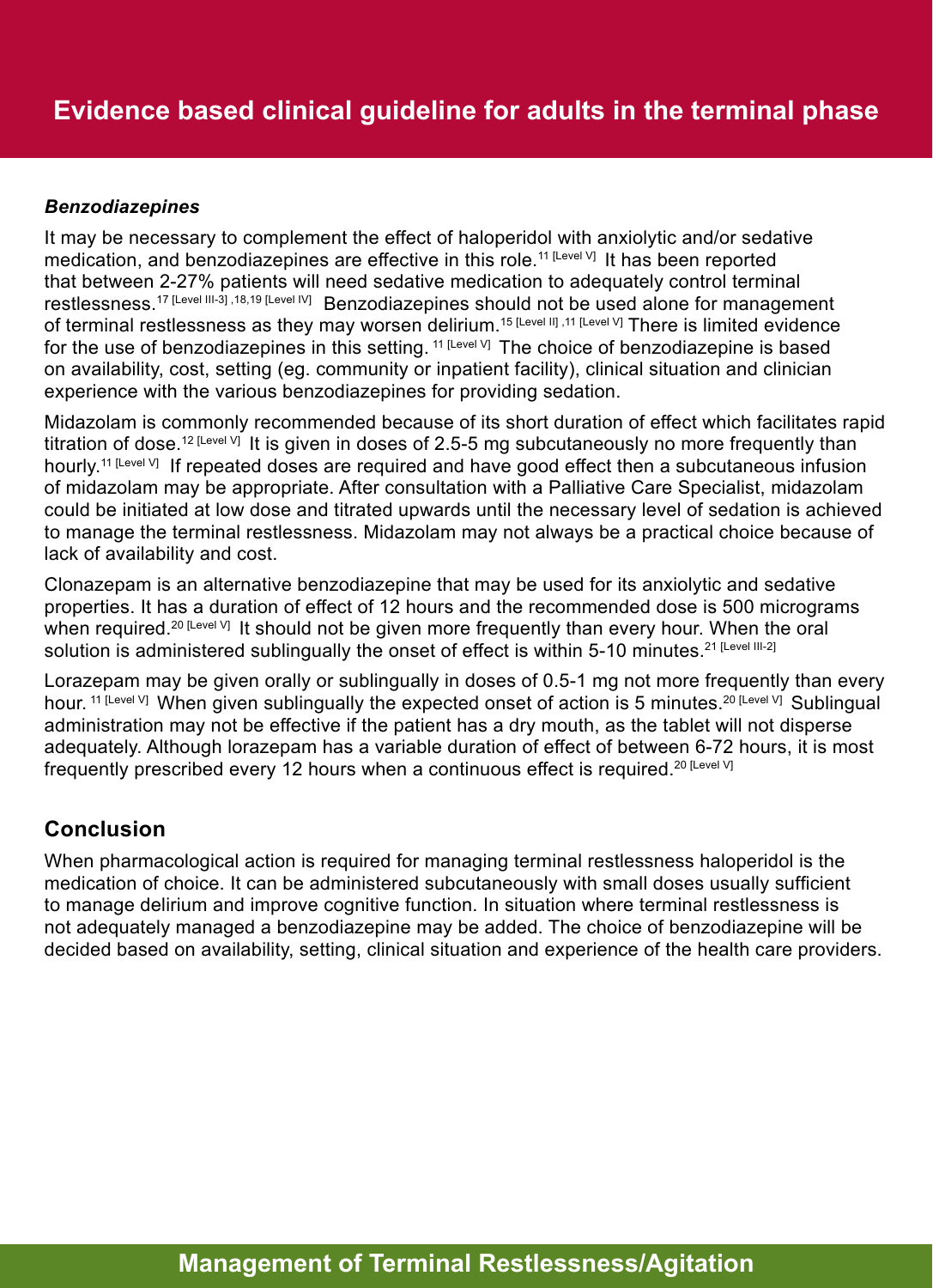- 1. Woodruff R. Palliative medicine: evidence-based symptomatic and supportive care for patients with advanced cancer. 4th ed. Melbourne. Oxford University Press; 2004. p. 383.
- 2. Lonergan E, Britton AM, Luxenberg J. Antipsychotics for delirium. Cochrane Database of Syst Rev [Internet]. 2007 Apr 18 [cited 2009 June 11];(2): CD005594. DOI: 10.1002/14651858. CD005594. pub2. Available from: http://www.cochrane.org/reviews/en/ab005594.html
- 3. Spiller JA, Keen JC. Hypoactive delirium: assessing the extent of the problem for inpatient specialist palliative care. Palliat Med. 2006 Jan;20(1):17-23.
- 4. Lawlor PG, Gagnon B, Mancini IL, Pereira JL, Hanson J, Suarez-Almazor ME, Bruera ED. Occurrence causes and outcome of delirium in patients with advanced cancer. Arch Intern Med. 2000 May 27;160(6):786-94.
- 5. Pereira J, Hanson J, Bruera E. The frequency and clinical course of cognitive impairment in patients with terminal cancer. Cancer. 1997 Feb 15;79(4):835-42.
- 6. Bruera E, Miller L, McCallion J, Macmillan K, Krefting L, Hanson J. Cognitive failure in patients with terminal cancer: a prospective study. J Pain Symptom Manage. 1992 May;7(4):192-5.
- 7: Massie MJ, Holland J, Glass E. Delirium in terminally ill cancer patients. Am J Psychiatry. 1983 Aug;140(8):1048-50.
- 8. Breitbart W, Gibson C, Tremblay A. The delirium experience: delirium recall and delirium-related distress in hospitalized patients with cancer, their spouses/caregivers, and their nurses. Psychosomatics. 2002 May-Jun;43(3):183-94
- 9. Morita T, Hirai K, Sakaguchi Y, Tsuneto S, Shima Y. Family-perceived distress from delirium-related symptoms of terminally ill cancer patients. Psychosomatics. 2004 Mar-Apr;45(2):107-13.
- 10. Buss MK, Vanderwerker LC, Inouye SK, Zhang B, Block SD, Prigerson HG. Associations between caregiver-perceived delirium in patients with cancer and generalized anxiety in their caregivers. J Palliat Med. 2007 Oct;10(5):1083-92.
- 11. Palliative Care Expert Group. Therapeutic guidelines: palliative care. Version 3. Melbourne: Therapeutics Guidelines Ltd: 2010. p. 290-293.
- 12. Casarett DJ, Inouye SK, American College of Physicians-American Society of Internal Medicine End-of-Life Care Consensus Panel. Diagnosis and management of delirium near the end of life. Ann Intern Med. 2001 Jul;135(1):32-40.
- 13. Good P, Cavenagh J, Mather M, Ravenscroft P. Medically assisted hydration for adult palliative care patients. Cochrane Database of Syst Rev [Internet]. 2008 Apr 16;(2):CD006273. DOI: 10.1002/14651858.CD006273.pub2. Available from: http://cochrane/clsysrev/articles/CD006273/frame.html
- 14. Jackson KC, Lipman AG. Drug therapy for delirium in terminally ill patients. Cochrane Database of Syst Rev [Internet]. 2004 Apr 19 [cited 2009 June 18];(2):CD004770. DOI: 10.1002/14651858.CD004770. Available from: http://www.cochrane.org/reviews/en/ab004770.html

# **Management of Terminal Restlessness/Agitation**